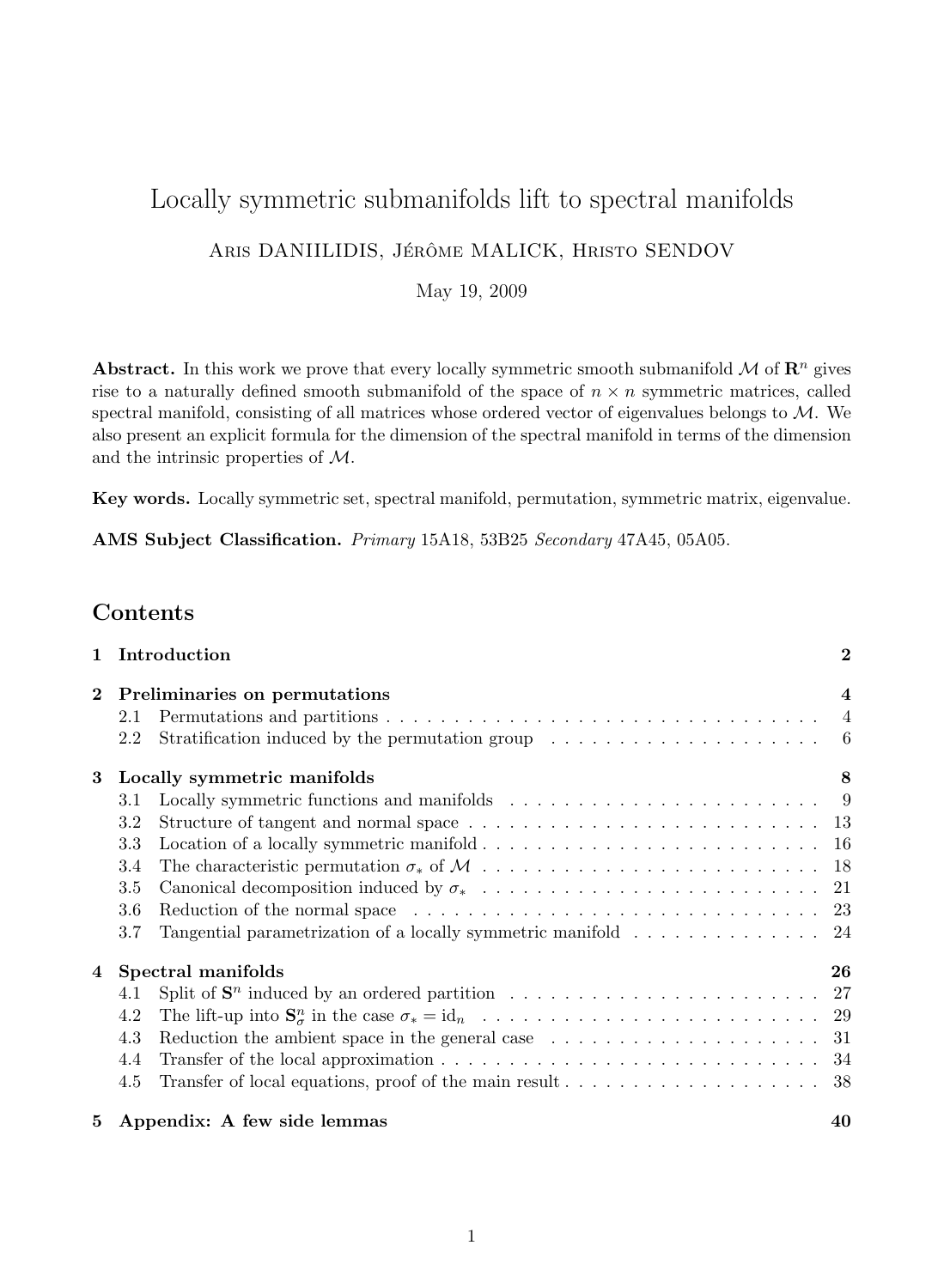### 1 Introduction

Denoting by  $S<sup>n</sup>$  the Euclidean space of  $n \times n$  symmetric matrices with inner product  $\langle X, Y \rangle =$ tr  $(XY)$ , we consider the *spectral mapping*  $\lambda$ , that is, a function from the space  $S^n$  to  $\mathbb{R}^n$ , which associates to  $X \in \mathbf{S}^n$  the vector  $\lambda(X)$  of its eigenvalues. More precisely, for a matrix  $X \in \mathbf{S}^n$ , the vector  $\lambda(X) = (\lambda_1(X), \ldots, \lambda_n(X))$  consists of the eigenvalues of X counted with multiplicities and ordered in a non-increasing way:

$$
\lambda_1(X) \geq \lambda_2(X) \geq \cdots \geq \lambda_n(X).
$$

The object of study in this paper are *spectral sets*, that is, subsets of  $S<sup>n</sup>$  stable under orthogonal similarity transformations: a subset  $M \subset S^n$  is a spectral set if for all  $X \in M$  and  $U \in \mathbb{O}^n$  we have  $U^{\top} X U \in \mathbf{M}$ , where  $\mathbf{O}^n$  is the set of  $n \times n$  orthogonal matrices. In other words, if a matrix X lies in a spectral set  $M \subset \mathbf{S}^n$ , then so does its orbit under the natural action of the group of  $\mathbf{O}^n$ 

$$
\mathbf{O}^n.X = \{U^\top X U : U \in \mathbf{O}^n\}.
$$

The spectral sets are entirely defined by their eigenvalues, and can be equivalently defined as inverse images of subsets of  $\mathbb{R}^n$  by the spectral mapping  $\lambda$ , that is,

$$
\lambda^{-1}(M) := \{ X \in \mathbf{S}^n : \lambda(X) \in M \}, \quad \text{for some } M \subset \mathbf{R}^n.
$$

For example, if M is the Euclidean unit ball  $B(0,1)$  of  $\mathbb{R}^n$ , then  $\lambda^{-1}(M)$  is the Euclidean unit ball of  $S<sup>n</sup>$  as well. A spectral set can be written as union of orbits:

$$
\lambda^{-1}(M) = \bigcup_{x \in M} \mathbf{O}^n \cdot \text{Diag}(x),\tag{1.1}
$$

where  $Diag(x)$  denotes the diagonal matrix with the vector  $x \in \mathbb{R}^n$  on the main diagonal.

In this context, a general question arises: What properties on M remain true on the corresponding spectral set  $\lambda^{-1}(M)$ ?

In the sequel we often refer to this as the *transfer principle*. The spectral mapping  $\lambda$  has nice geometrical properties, but it may behave very badly as far as, for example, differentiability is concerned. This imposes intrinsic difficulties for the formulation of a generic transfer principle. Invariance properties of M under permutations often correct such bad behavior and allow us to deduce transfer properties between the sets M and  $\lambda^{-1}(M)$ . A set  $M \subset \mathbb{R}^n$  is symmetric if  $\sigma M = M$  for all permutations  $\sigma$  on n elements, where the permutation  $\sigma$  permutes the coordinates of vectors in  $\mathbb{R}^n$  in the natural way. Thus, if the set  $M \subset \mathbb{R}^n$  is symmetric, then properties such as closedness and convexity are transferred between M and  $\lambda^{-1}(M)$ . Namely, M is closed (respectively, convex [9], prox-regular [3]) if and only if  $\lambda^{-1}(M)$  is closed (respectively, convex, prox-regular). The next result is another interesting example of such a transfer.

**Proposition 1.1** (Transferring algebraicity). Let  $M \subset \mathbb{R}^n$  be a symmetric algebraic variety. Then,  $\lambda^{-1}(\mathcal{M})$  is an algebraic variety of  $\mathbf{S}^n$ .

**Proof.** Let p be any polynomial equation of M, that is  $p(x) = 0$  if and only if  $x \in M$ . Define the symmetric polynomial  $q(x) := \sum_{\sigma} p^2(\sigma x)$ . Notice that q is again a polynomial equation of M and  $q(\lambda(X))$  is an equation of  $\lambda^{-1}(\mathcal{M})$ . We just have to prove that  $q \circ \lambda$  is a polynomial in the entries of X. It is known that q can be written as a polynomial of the elementary symmetric polynomials  $p_1, p_2, \ldots, p_n$ . Each  $p_i(\lambda(X))$ , up to a sign, is a coefficient of the characteristic polynomial of X, thus it is a polynomial in  $X$ . Thus we can complete the proof.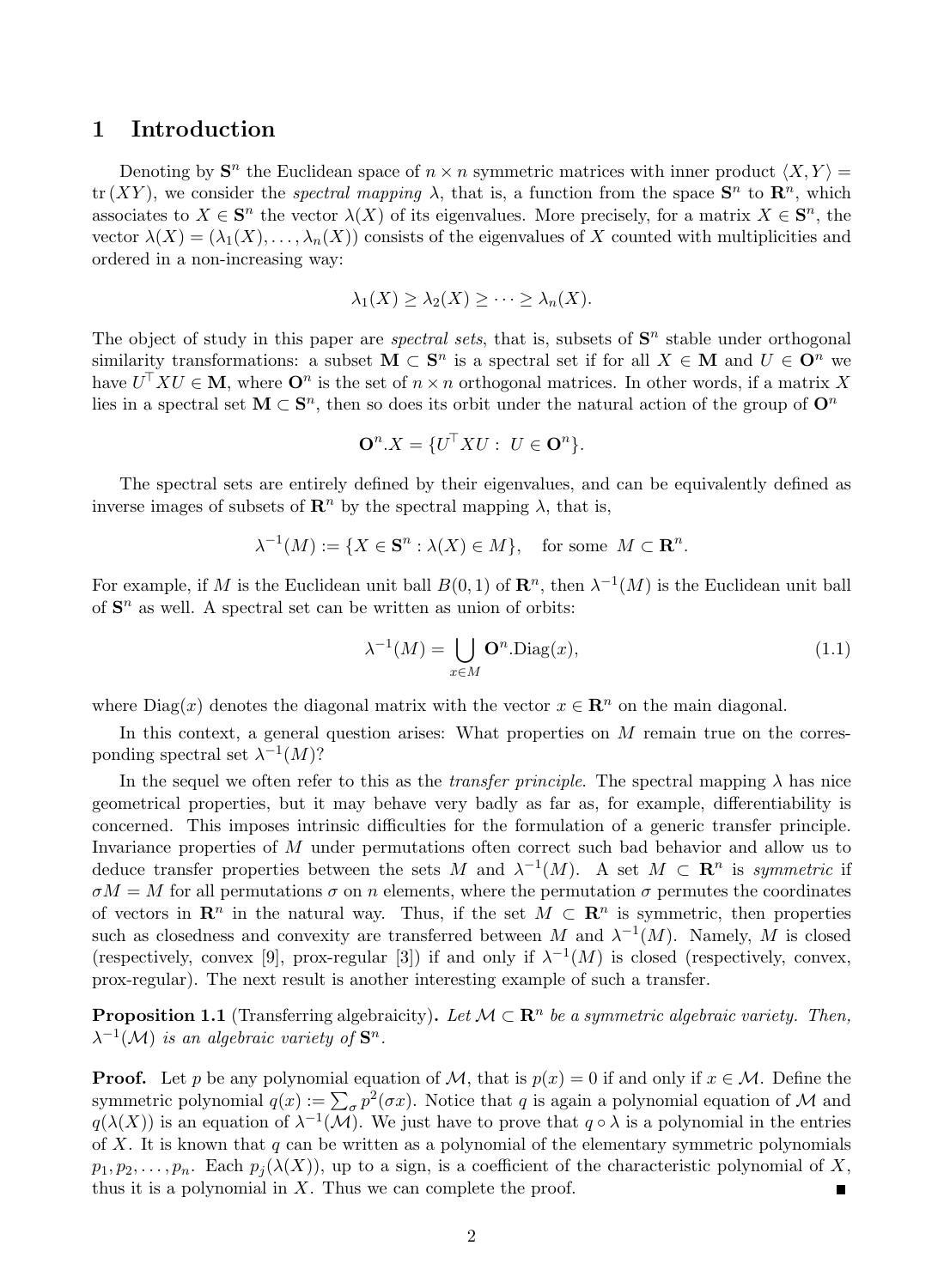Concurrently, similar transfer properties hold for *spectral functions*, that is, functions  $F: S^n \to$  $\mathbb{R}^n$  which are constant on the orbits  $\mathbb{O}^n$ . X or equivalently, functions F that can be written as  $F = f \circ \lambda$  with  $f: \mathbf{R}^n \to \mathbf{R}$  being symmetric, that is invariant under any permutation of entries of x. Since f is symmetric, closedness and convexity are transferred between f and F (see [9] for details). More surprisingly, some differentiability properties are also transferred (see [8], [10] and [13]). As established recently in [3], the same happens for an important property of variational analysis, the so-called prox-regularity (we refer to [12] for the definition).

In this work, we study the transfer of differentiable structure of a submanifold  $\mathcal M$  of  $\mathbb R^n$  to the corresponding spectral set. This gives rise to an orbit-closed set  $\lambda^{-1}(\mathcal{M})$  of  $\mathbf{S}^n$ , which, in case it is a manifold, will be called spectral manifold. Such spectral manifolds often appear in engineering sciences, often as constraints in feasibility problems (for example, in the design of tight frames [14] in image processing or in the design of low-rank controller [11] in control). Given a manifold  $M$ , the answer, however, to the question of whether or not the spectral set  $\lambda^{-1}(\mathcal{M})$  is a manifold of  $\mathbf{S}^n$  is not direct: indeed, a careful glance at (1.1) reveals that  $\mathbf{O}^n$ . Diag(x) has a natural (quotient) manifold structure (we detail this in Section 3.1), but the question is how the different strata combine as x moves along  $\mathcal{M}$ .

For functions, transferring local properties as differentiability requires some symmetry, albeit not with respect to all permutations: it turns out that many properties still hold under *local* symmetry, that is, invariance under permutations that preserve balls centered at the point of interest. We define precisely these permutations in Section 2.1, and we state in Theorem 3.2 that the differentiability of spectral functions is valid under this local invariance.

The main goal here is to prove that local smoothness of  $\mathcal M$  is transferred to the spectral set  $\lambda^{-1}(\mathcal{M})$ , whenever M is locally symmetric. More precisely, our aim here is

- to prove that every connected  $C^k$  locally symmetric manifold M of  $\mathbb{R}^n$  is lifted to a connected  $C^k$  manifold  $\lambda^{-1}(\mathcal{M})$  of  $\mathbf{S}^n$ , for  $k \in \{2, \infty, \omega\};$
- to derive a formula for the dimension of  $\lambda^{-1}(\mathcal{M})$  in terms of the dimension of M and some characteristic properties of M.

This is eventually accomplished with Theorem 4.21. To get this result, we use extensively differential properties of spectral functions and geometric properties of locally symmetric manifolds. Roughly speaking, given a manifold  $M$  which is locally symmetric around  $\bar{x}$ , the idea of the proof is:

- 1. to exhibit a simple locally symmetric affine manifold  $\mathcal{D}$ , see (4.12), which will be used as a domain for a locally symmetric local equation for the manifold M around  $\bar{x}$  (Theorem 4.12);
- 2. to show that  $\lambda^{-1}(\mathcal{D})$  is a smooth manifold (Theorem 4.16) and use it as a domain for a local equation of  $\lambda^{-1}(\mathcal{M})$  (see definition in (4.16)), in order to establish that the latter is a manifold (Theorem 4.21).

The paper is organized as follows. We start with grinding our tools: in Section 2 we recall basic properties of permutations and define a stratification of  $\mathbb{R}^n$  naturally associated to them which will be used to study properties of locally symmetric manifolds in Section 3. Then, in Section 4 we establish the transfer of the differentiable structure from locally symmetric subsets of  $\mathbb{R}^n$  to spectral sets of  $S^n$ .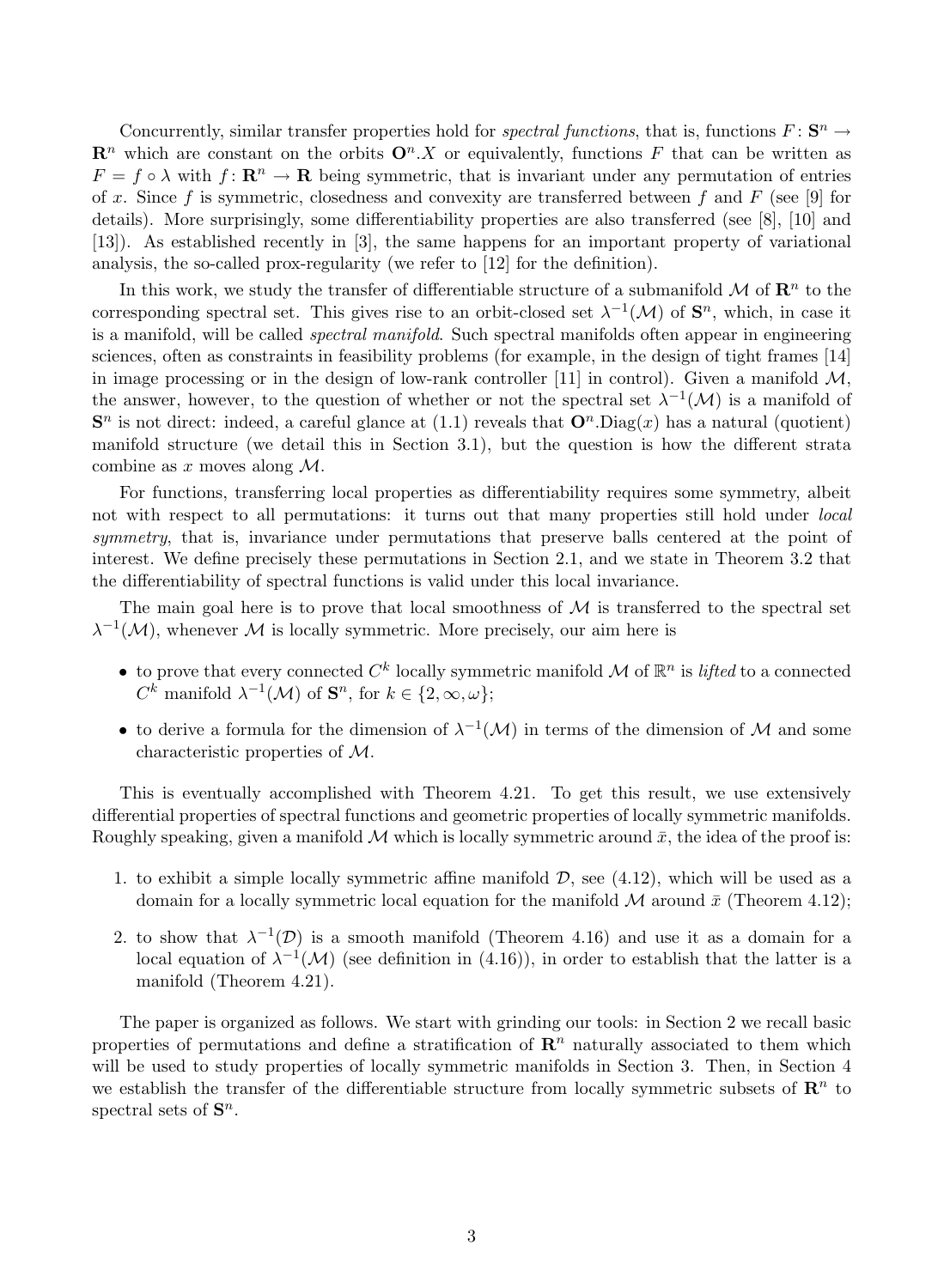### 2 Preliminaries on permutations

This section gathers several basic results about permutations that are used extensively later. In particular, after defining order relations on the group of permutations in Subsection 2.1 and the associated stratification of  $\mathbb{R}^n$  in Subsection 2.2, we introduce the subgroup of permutations that preserve balls centered at a given point.

#### 2.1 Permutations and partitions

Denote by  $\Sigma^n$  the group of permutations over  $\mathbb{N}_n := \{1, \ldots, n\}$ . This group has a natural action on  $\mathbf{R}^n$  defined for  $x = (x_1, \ldots, x_n)$  by

$$
\sigma x := (x_{\sigma^{-1}(1)}, \dots, x_{\sigma^{-1}(n)}). \tag{2.1}
$$

Given a permutation  $\sigma \in \Sigma^n$ , we define its support  $\text{supp}(\sigma) \subset N_n$  as the set of indices  $i \in \mathbb{N}_n$ that do not remain fixed under  $\sigma$ . Further, we denote by  $\mathbb{R}^n_{\geq}$  the closed convex cone of all vectors  $x \in \mathbf{R}^n$  with  $x_1 \ge x_2 \ge \cdots \ge x_n$ .

Before we proceed, let us recall some basic facts on permutations. A cycle of length  $k \in \mathbb{N}_n$ is a permutation  $\sigma \in \Sigma^n$  such that for k distinct elements  $i_1, \ldots, i_k$  in  $\mathbb{N}_n$  we have  $\text{supp}(\sigma) =$  $\{i_1,\ldots,i_k\}$ , and  $\sigma(i_j) = i_{j+1 \pmod{k}}$ ; we represent  $\sigma$  by  $(i_1,\ldots,i_k)$ . Every permutation has a cyclic decomposition: that is, every permutation  $\sigma \in \Sigma^n$  can be represented (in a unique way up to reordering) as a composition of disjoint cycles

 $\sigma = \sigma_1 \circ \cdots \circ \sigma_m$ , where the  $\sigma_i$ 's are cycles.

It is easy to see that if the cycle decomposition of  $\sigma \in \Sigma^n$  is

$$
(a_1, a_2, \ldots, a_{k_1})(b_1, b_2, \ldots, b_{k_2}) \cdots
$$

then for any  $\tau \in \Sigma^n$  the cycle decomposition of  $\tau \sigma \tau^{-1}$  is

$$
(\tau(a_1), \tau(a_2), \ldots, \tau(a_{k_1}))(\tau(b_1), \tau(b_2), \ldots, \tau(b_{k_2})) \cdots
$$
\n(2.2)

Thus, the support supp( $\sigma$ ) of the permutation  $\sigma$  is the (disjoint) union of the supports  $I_i =$  $\text{supp}(\sigma_i)$  of the cycles  $\sigma_i$  of length at least two (the non-trivial cycles) in its cycle decomposition. The partition

$$
\{I_1,\ldots,I_m,\mathbb{N}_n\setminus\mathrm{supp}(\sigma)\}
$$

of  $\mathbb{N}_n$  is thus naturally associated to the permutation  $\sigma$ . Splitting further the set  $\mathbb{N}_n \setminus \text{supp}(\sigma)$  into the singleton sets  $\{j\}$  we obtain a refined partition of  $\mathbb{N}_n$ 

$$
P(\sigma) := \{I_1, \dots, I_{\kappa + m}\},\tag{2.3}
$$

where  $\kappa$  is the cardinality of the complement of the support of  $\sigma$  in  $\mathbb{N}_n$ , and m is the number of non-trivial cycles in the cyclic decomposition of  $\sigma$ . For example, for  $\sigma = (123)(4)(5) \in \Sigma^5$  we have  $\kappa = 2, m = 1$  and the partition of  $\{\{1, 2, 3\}, \{4\}, \{5\}\}\$  of  $\mathbb{N}_5$ . Thus, we obtain a correspondence from the set of permutations  $\Sigma^n$  onto the set of partitions of  $\mathbb{N}_n$ .

**Definition 2.1. An order on the partitions:** Given two partitions P and P' of  $\mathbb{N}_n$  we say that P' is a refinement of P, written  $P \subseteq P'$ , if every set in P is a (disjoint) union of sets from P'. If  $P'$  is a refinement of P but P is not a refinement of P' then we say that the refinement is strict and we write  $P \subset P'$ . Observe this partial order is a *lattice*.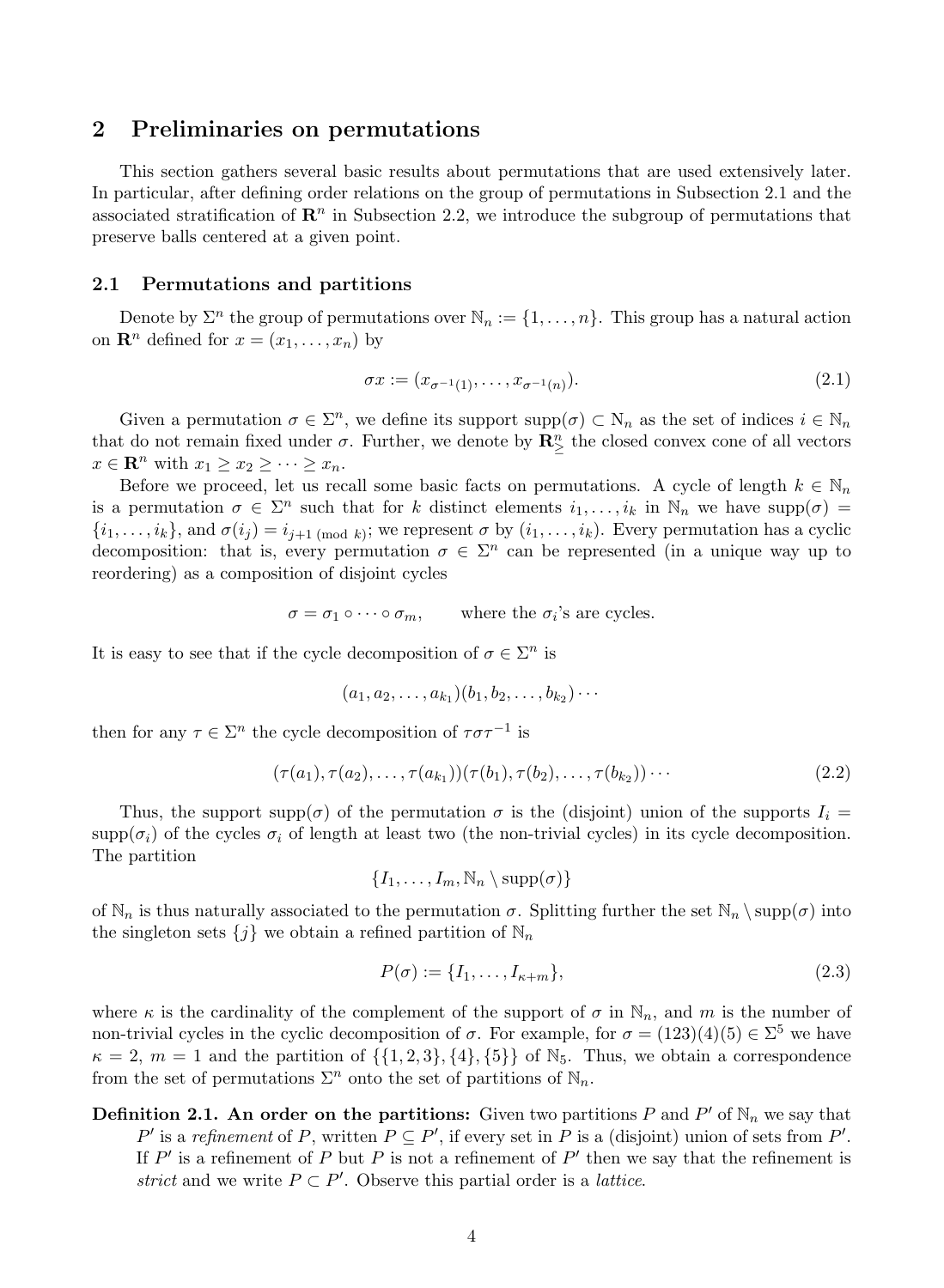- An order on the permutations: The permutation  $\sigma'$  is said to be *larger than or equivalent to* σ, written  $\sigma \precsim \sigma'$ , if  $P(\sigma) \subseteq P(\sigma')$ . The permutation  $\sigma'$  is said to be *strictly larger than* σ, written  $\sigma \prec \sigma'$ , if  $P(\sigma) \subset P(\sigma')$ .
- **Equivalence in**  $\Sigma^n$ **:** The permutations  $\sigma, \sigma' \in \Sigma^n$  are said to be *equivalent*, written  $\sigma \sim \sigma'$ , if they define the same partitions, that is if  $P(\sigma) = P(\sigma')$ .
- **Block-Size type of a permutation:** Two permutations  $\sigma$ ,  $\sigma'$  in  $\Sigma^n$  are said to be of the same block-size type, whenever the set of cardinalities, counting repetitions, of the sets in the partitions  $P(\sigma)$  and  $P(\sigma')$ , see (2.3), are in a one-to-one correspondence. Notice that if  $\sigma$  and  $\sigma'$  are of the same block-size type, then they are either equivalent or non-comparable.

We give illustrations (by means of simple examples) of the above notions, which are going to be used extensively in the paper.

Example 2.2 (Permutations vs Partitions). The following simple examples illustrate the notions defined in Definition 2.1.

(i) The set of permutations of  $\Sigma^3$  that are larger than or equivalent to  $\sigma := (1, 2, 3)$  is

 $\{(1, 2, 3), (1, 3, 2), (1, 2), (1, 3), (2, 3), id_3\}.$ 

(ii) The following three permutations of  $\Sigma^4$  have the same block-size type:

$$
\sigma = (123)(4), \quad \sigma' = (132)(4), \quad \sigma'' = (124)(3).
$$

Note that the first two permutations are equivalent and not comparable to the third one.

- (iii) The minimal elements of  $\Sigma^n$  under the partial order relation  $\precsim$  are exactly the n-cycles, corresponding to the partition  $\{\mathbb{N}_n\}$ .
- (iv) The (unique) maximum element of  $\Sigma^n$  under  $\precsim$  is the identity permutation id<sub>n</sub>, corresponding to the discrete partition  $\{\{i\} : i \in \mathbb{N}_n\}.$ П

Consider two permutations  $\sigma, \sigma' \in \Sigma^n$  such that  $\sigma' \precsim \sigma$ ; according to the above, each cycle of  $\sigma'$  is either a permutation of the elements of a cycle in  $\sigma$  (giving rise to the same set in the corresponding partitions  $P(\sigma)$  and  $P(\sigma')$  or it is formed by merging (and permuting) elements from several cycles of  $\sigma$ . If no cycle of  $\sigma'$  is of the latter type, then  $\sigma$  and  $\sigma'$  define the same partition (thus they are equivalent), while on the contrary,  $\sigma' \prec \sigma$ . Later, in Subsection 3.3, we will introduce a subtle refinement of the order relation ≺, which will be of crucial importance in our development.

We also introduce another partition of  $\mathbb{N}_n$  depending on the point  $x \in \mathbb{R}^n$  denoted  $P(x)$  and defined by the indexes of the equal coordinates of x. More precisely, for  $i, j \in \mathbb{N}_n$  we have:

i, j are in the same subset of  $P(x) \iff x_i = x_j$ . (2.4)

This partition will appear frequently in the sequel, when we study subsets of  $\mathbb{R}^n$  that are symmetric around x. For  $\bar{x} \in \mathbb{R}^n$  and  $\bar{\sigma} \in \Sigma^n$ , we define two invariant sets

Fix 
$$
(\bar{\sigma}) := \{x \in \mathbb{R}^n : \bar{\sigma}x = x\}
$$
 and Fix  $(\bar{x}) := \{\sigma \in \Sigma^n : \sigma\bar{x} = \bar{x}\}.$ 

Then, in view of (2.4) we have

$$
\bar{\sigma} \in \text{Fix}(\bar{x}) \iff \bar{x} \in \text{Fix}(\bar{\sigma}) \iff P(\bar{x}) \subseteq P(\bar{\sigma}). \tag{2.5}
$$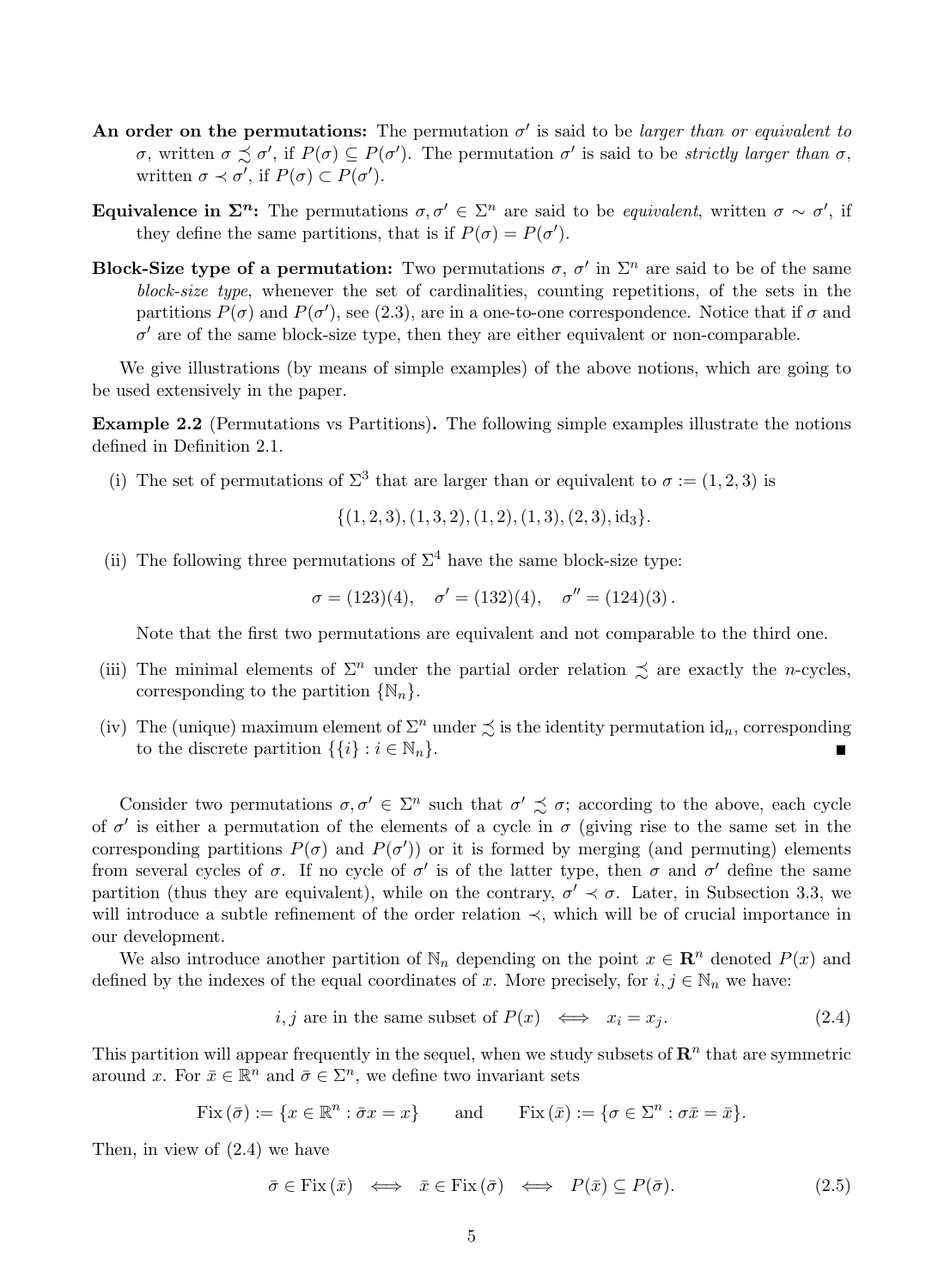#### 2.2 Stratification induced by the permutation group

In this section, we introduce a stratification of  $\mathbb{R}^n$  associated with the set of permutations  $\Sigma^n$ . In view of (2.5), associated to a permutation  $\sigma$  is the subset  $\Delta(\sigma)$  of  $\mathbb{R}^n$  defined by

$$
\Delta(\sigma) := \{ x \in \mathbf{R}^n : P(\sigma) = P(x) \}. \tag{2.6}
$$

For  $\sigma \in \Sigma^n$  and  $P(\sigma) = \{I_1, \ldots, I_m\}$ , we have the representation

$$
\Delta(\sigma) = \{x \in \mathbf{R}^n : x_i = x_j \iff \exists \, k \in \mathbb{N}_m \text{ with } i, j \in I_k\}.
$$

Obviously  $\Delta(\sigma)$  is an affine manifold, not connected in general. Note also that its orthogonal and bi-orthogonal spaces have the following expressions, respectively,

$$
\Delta(\sigma)^{\perp} = \left\{ x \in \mathbb{R}^n : \sum_{j \in I_i} x_j = 0, \text{ for } i \in \mathbb{N}_m \right\},\tag{2.7}
$$

$$
\Delta(\sigma)^{\perp \perp} = \{ x \in \mathbb{R}^n : x_i = x_j \text{ for any } i, j \in I_k, k \in \mathbb{N}_m \}. \tag{2.8}
$$

Note that  $\Delta(\sigma)^{\perp \perp} = \overline{\Delta(\sigma)}$ , where the latter set is the closure of  $\Delta(\sigma)$ . Thus,  $\Delta(\sigma)^{\perp}$  is a vector space of dimension  $n - m$  while  $\Delta(\sigma)^{\perp}$  is a vector space of dimension m. For example,  $\Delta(\mathrm{id}_n)^{\perp} = \{0\}$ and  $\Delta(\mathrm{id}_n)^{\perp \perp} = \mathbb{R}^n$ . We show now, among other things, that  $\{\Delta(\sigma) : \sigma \in \Sigma^n\}$  is a *stratification* of  $\mathbf{R}^n$ , that is, a collection of disjoint smooth submanifolds of  $\mathbf{R}^n$  with union  $\mathbf{R}^n$  that fit together in a regular way. In this case, the submanifolds in the stratification are affine.



Figure 1: The affine stratification of  $\mathbb{R}^3$ 

**Proposition 2.3** (Properties of  $\Delta(\sigma)$ ). (i) Let  $x \in \mathbb{R}^n$  and let P be any partition of  $\mathbb{N}_n$ . Then,  $P(x) \subseteq P$  if and only if there is a sequence  $x_n \to x$  in  $\mathbb{R}^n$  satisfying  $P(x_n) = P$  for all  $n \in \mathbb{N}$ . (*ii*) Let  $\sigma, \sigma' \in \Sigma^n$ . Then,

$$
\sigma \precsim \sigma' \Longleftrightarrow \Delta(\sigma) \subset \Delta(\sigma')^{\perp \perp},\tag{2.9}
$$

$$
\sigma \sim \sigma' \Longleftrightarrow \Delta(\sigma) \cap \Delta(\sigma') \neq \emptyset \Longleftrightarrow \Delta(\sigma) = \Delta(\sigma'). \tag{2.10}
$$

(iii) For any  $\sigma \in \Sigma^n$  we have

$$
\Delta(\sigma)^{\perp\perp} = \bigcup_{\sigma' \preceq \sigma} \Delta(\sigma'). \tag{2.11}
$$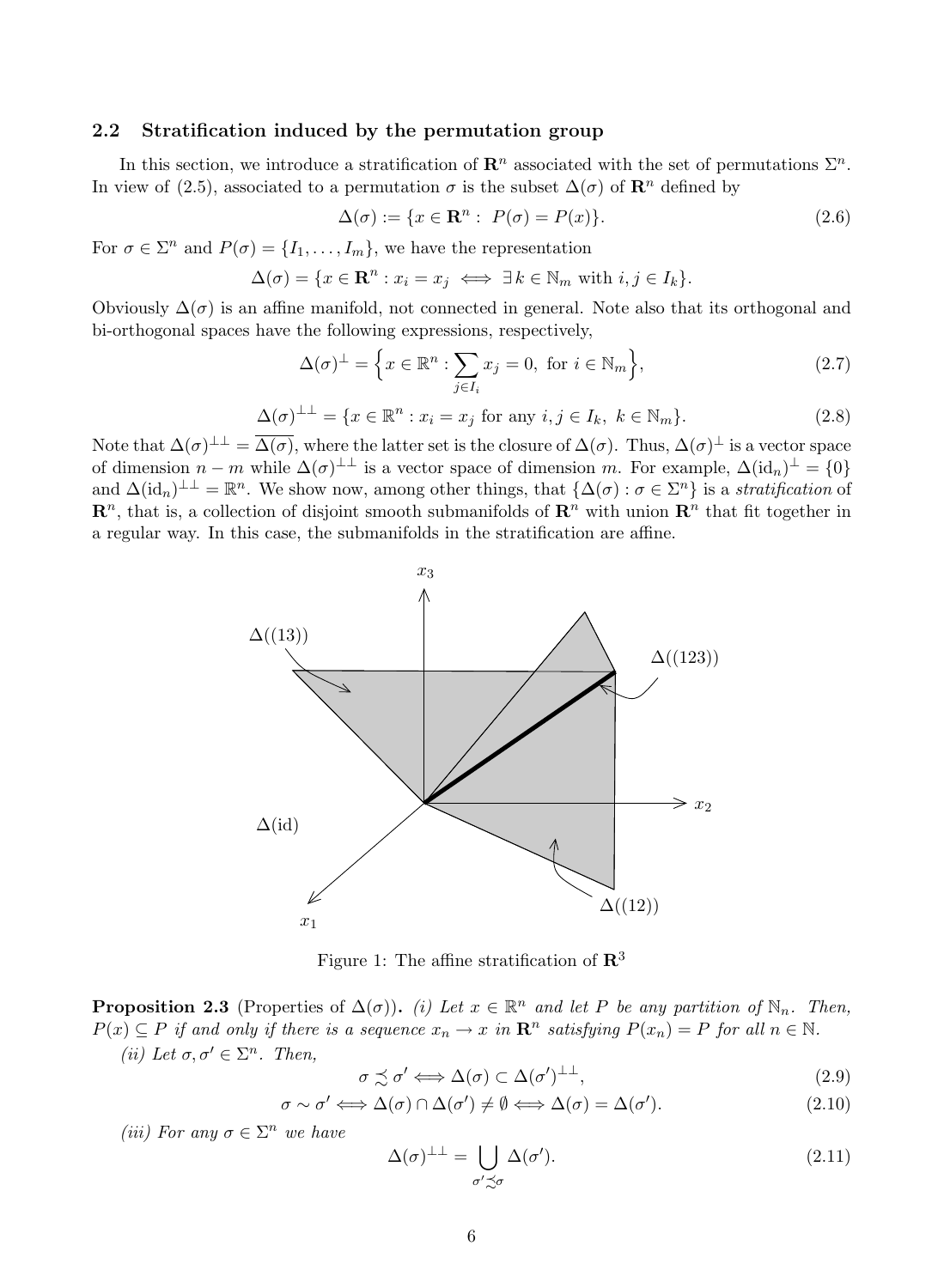(iv) Given  $\sigma, \sigma' \in \Sigma^n$  let  $\sigma \wedge \sigma'$  be any infimum of  $\sigma$  and  $\sigma'$  (notice this is unique modulo  $\sim$ ). Then

$$
\Delta(\sigma)^{\perp\perp} \cap \Delta(\sigma')^{\perp\perp} = \Delta(\sigma \wedge \sigma')^{\perp\perp}.
$$
\n(2.12)

(v) For any  $\tau, \sigma \in \Sigma^n$  we have

$$
\tau \Delta(\sigma) = \Delta(\tau \sigma \tau^{-1}).
$$

**Proof.** Assertion (i) is straightforward. Assertion (ii) follows from (i),  $(2.5)$ ,  $(2.6)$  and  $(2.8)$ . Assertion *(iii)* is a direct consequence of *(i)*, *(ii)* and  $(2.8)$ .

To show assertion  $(iv)$ , let first  $x \in \Delta(\sigma)^{\perp \perp} \cap \Delta(\sigma')^{\perp \perp}$ . Then, in view of  $(iii)$ , there exist  $\tau_1 \precsim \sigma$ and  $\tau_2 \precsim \sigma'$  such that  $x \in \Delta(\tau_1) \cap \Delta(\tau_2)$ . Thus, by  $(2.10)$ ,  $\tau_1 \sim \tau_2$  and by  $(2.9)$  they are both smaller than or equivalent to  $\sigma \wedge \sigma'$ . Thus,  $x \in \Delta(\sigma \wedge \sigma')^{\perp \perp}$  showing that  $\Delta(\sigma)^{\perp \perp} \cap \Delta(\sigma')^{\perp \perp} \subset \Delta(\sigma \wedge \sigma')^{\perp \perp}$ . Let now  $x \in \Delta(\sigma \wedge \sigma')^{\perp \perp}$ . Then, for some  $\tau \precsim \sigma \wedge \sigma'$  we have  $x \in \Delta(\tau)$ . Since  $\tau \precsim \sigma$  and  $\tau \precsim \sigma'$ the inverse inclusion follows from  $(iii)$ .

We finally prove (v). We have that  $x \in \tau \Delta(\sigma)$  if and only if  $\tau^{-1}x \in \Delta(\sigma)$ . This latter happens if and only if for all  $i, j \in \mathbb{N}_n$  one has  $(\tau^{-1}x)_i = (\tau^{-1}x)_j$  precisely when  $i, j$  belong to the same cycle of  $\sigma$ . By (2.1), this is equivalent to  $x_{\tau(i)} = x_{\tau(i)}$  precisely when i, j are in the same cycle of  $\sigma$ for all  $i, j \in \mathbb{N}_n$ . In view of (2.2),  $i, j$  are in the same cycle of  $\sigma$  if and only if  $\tau(i)$ ,  $\tau(j)$  are in the same cycle of  $\tau \sigma \tau^{-1}$ . This completes the proof.

Corollary 2.4 (Stratification). The collection  $\{\Delta(\sigma): \sigma \in \Sigma^n\}$  is an affine stratification of  $\mathbb{R}^n$ .

**Proof.** Clearly, each  $\Delta(\sigma)$  is an affine submanifold of  $\mathbb{R}^n$ . By (2.10), for any  $\sigma, \sigma' \in \Sigma^n$ , the sets  $\Delta(\sigma)$  and  $\Delta(\sigma')$  are either disjoint or they coincide. Thus, the elements in the set  $\{\Delta(\sigma) : \sigma \in \Sigma^n\}$ are disjoint. By construction, the union of all  $\Delta(\sigma)$ 's equals  $\mathbb{R}^n$ . The frontier condition of the stratification follows from (2.8) and (2.11).

We introduce an important set for our next development. Consider the set of permutations that are larger than, or equivalent to a given permutation  $\sigma \in \Sigma^n$ 

$$
S^{\succsim}(\sigma) := \{\sigma' \in \Sigma^n : \sigma' \succsim \sigma\}.
$$

Notice that  $S^{\succsim}(\sigma)$  is a subgroup of  $\Sigma<sup>n</sup>$ , and that

$$
|S^{\sim}(\sigma)| = (|I_1|)! \cdots (|I_m|)!,\tag{2.13}
$$

if  $P(\sigma) = \{I_1, \ldots, I_m\}$ . Observe then that  $\sigma \sim \sigma'$  if and only if  $S^{\succcurlyeq}(\sigma) = S^{\succcurlyeq}(\sigma')$ . So we also introduce the corresponding set for a point  $x \in \mathbb{R}^n$ 

$$
S^{\sim}(x) := S^{\sim}(\sigma) \qquad \text{for any } \sigma \text{ such that } x \in \Delta(\sigma), \tag{2.14}
$$

which is nothing else than the set  $Fix(x)$ . The forthcoming result shows that the above permutations are the only ones preserving balls centered at  $\bar{x}$ .

**Lemma 2.5** (Local invariance and ball preservation). For any  $\bar{x} \in \mathbb{R}^n$ , we have the dichotomy.

(i)  $\sigma \in S^{\succsim}(\bar{x}) \iff \forall \delta > 0 : \sigma B(\bar{x}, \delta) = B(\bar{x}, \delta);$ (ii)  $\sigma \notin S^{\succsim}(\bar{x}) \iff \exists \delta > 0 : \sigma B(\bar{x}, \delta) \cap B(\bar{x}, \delta) = \emptyset.$ 

**Proof.** Observe that  $\sigma \in S^{\succsim}(\bar{x})$  if and only if  $P(\bar{x}) \subseteq P(\sigma)$  if and only if  $\|\bar{x} - \sigma \bar{x}\| = 0$ . So implication  $\Leftarrow$  of (i) follows by taking  $\delta \to 0$ . The implication  $\Rightarrow$  of (i) comes from the symmetry of the norm which yields for any  $x \in \mathbb{R}^n$ 

$$
||x - \bar{x}|| = ||\sigma x - \sigma \bar{x}|| = ||\sigma x - \bar{x}||.
$$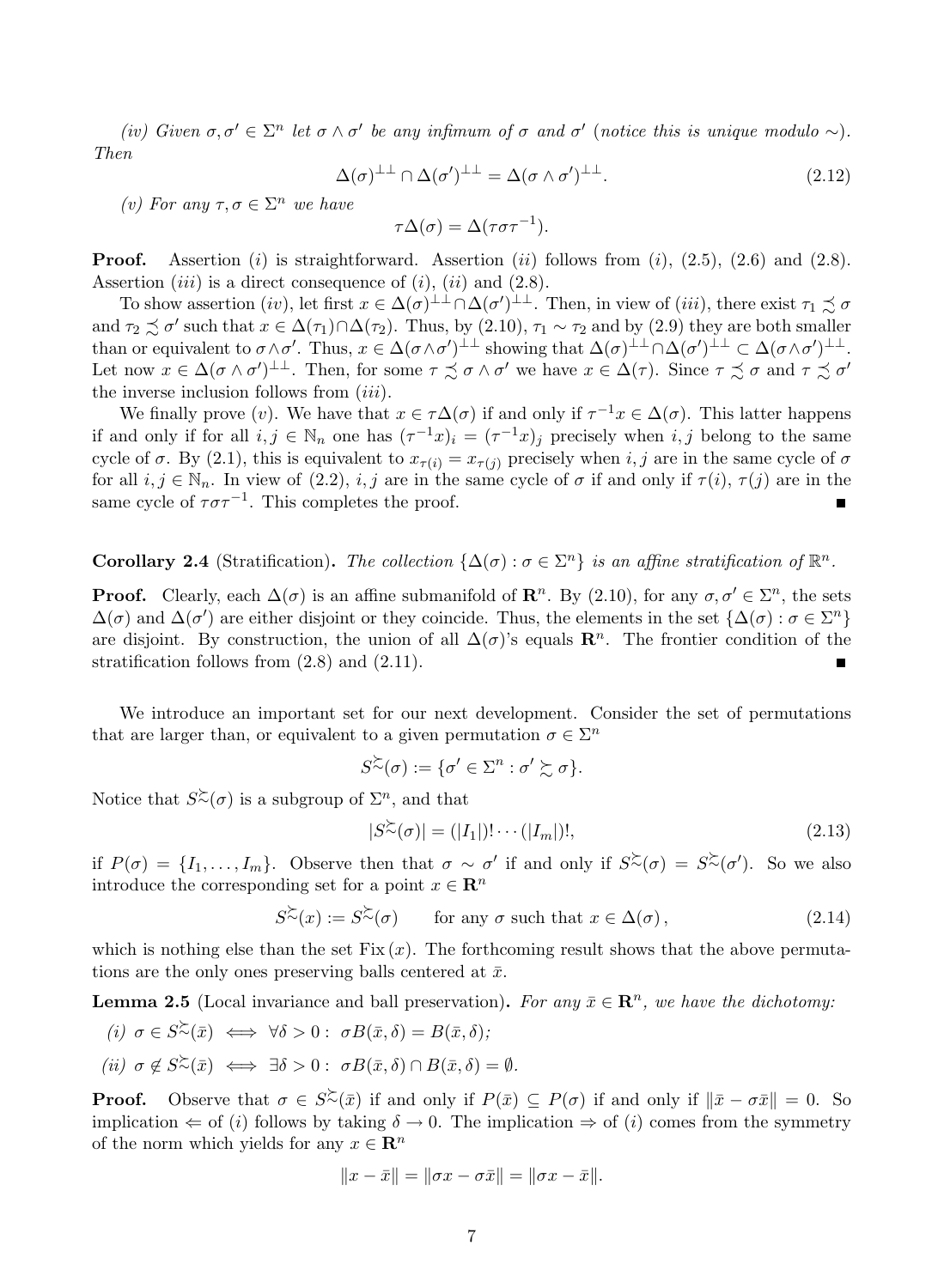To prove (ii), we can just consider  $\delta = ||\bar{x} - \sigma \bar{x}||/3$  and note that  $\delta > 0$  whenever  $\sigma \notin S^{\gtrsim}(\bar{x})$ . Utilizing

$$
\|\bar{x} - \sigma x\| \ge \|\bar{x} - \sigma \bar{x}\| - \|\sigma \bar{x} - \sigma x\|\| = \|\bar{x} - \sigma \bar{x}\| - \|\bar{x} - x\| \ge 2\delta
$$

 $\blacksquare$ 

concludes the proof.

In words, if the partition associated to  $\sigma$  refines the partition of  $\bar{x}$ , then  $\sigma$  preserves all the balls centered at  $\bar{x}$ ; and this property characterizes those permutations. The next corollary goes a bit further by saying that the preservation of only one ball, with a sufficiently small radius, also characterizes  $S\overline{\sim}(\bar{x})$ .

**Corollary 2.6** (Invariance of one ball). For every  $\bar{x} \in \mathbb{R}^n$  there exists  $r > 0$  such that:

$$
\sigma \in S^{\succsim}(\bar{x}) \Longleftrightarrow \sigma B(\bar{x}, r) = B(\bar{x}, r) \qquad and \qquad \sigma \notin S^{\succsim}(\bar{x}) \Longleftrightarrow \sigma B(\bar{x}, r) \cap B(\bar{x}, r) = \emptyset.
$$

**Proof.** For any  $\sigma \notin S^{\geq}(\bar{x})$ , Lemma 2.5(*ii*) gives a radius, that we denote here by  $\delta_{\sigma} > 0$ , such that  $\sigma B(\bar{x}, \delta_{\sigma}) \cap B(\bar{x}, \delta_{\sigma}) = \emptyset$ . Note also that for all  $\delta \leq \delta_{\sigma}$ , there still holds  $\sigma B(\bar{x}, \delta) \cap B(\bar{x}, \delta) = \emptyset$ . Set now

$$
r = \min\left\{\delta_{\sigma}: \ \sigma \notin S^{\succsim}(\bar{x})\right\} > 0.
$$

Thus  $\sigma B(\bar{x}, r) \cap B(\bar{x}, r) = \emptyset$  for all  $\sigma \notin S^{\sim}(\bar{x})$ . This yields that if a permutation preserves the ball  $B(\bar{x}, r)$ , then it lies in  $S\tilde{\sim}(\bar{x})$ . The converse comes from Lemma 2.5.

We finish this section by expressing the orthogonal projection of a point onto a given stratum using permutations. Letting  $P(\sigma) = \{I_1, \ldots, I_m\}$ , it is easy to see that

$$
y = \text{Proj}_{\Delta(\sigma)^{\perp \perp}}(x) \iff y_{\ell} = \frac{1}{|I_i|} \sum_{j \in I_i} x_j \quad \text{for all} \ \ell \in I_i \text{ with } i \in \mathbb{N}_m. \tag{2.15}
$$

Note also that if the numbers

$$
\frac{1}{|I_i|} \sum_{j \in I_i} x_j \qquad \text{for } i \in \mathbb{N}_m
$$

are distinct, then this equality also provides the projection of x onto the (non-closed) set  $\Delta(\sigma)$ . We can state the following result.

**Lemma 2.7** (Projection onto  $\Delta(\sigma)^{\perp \perp}$ ). For any  $\sigma \in \Sigma^n$  and  $x \in \mathbb{R}^n$  we have

$$
\operatorname{Proj}_{\Delta(\sigma)^{\perp\perp}}(x) = \frac{1}{|S^{\succsim}_{\sim}(\sigma)|} \sum_{\sigma' \succsim \sigma} \sigma' x. \tag{2.16}
$$

**Proof.** For every  $j, \ell \in I_i$ , the coordinate  $x_j$  is repeated  $|S \sim (\sigma)|/|I_i|$  times in the sum  $\left(\sum_{\sigma' \succsim \sigma} \sigma' x\right)_{\ell}$ . Thus, (2.15) together with (2.13) yields the result.

### 3 Locally symmetric manifolds

In this section we introduce and study the notion of locally symmetric manifolds; we will then prove in Section 4 that these submanifolds of  $\mathbb{R}^n$  are lifted up, via the mapping  $\lambda^{-1}$ , to spectral submanifolds of  $S<sup>n</sup>$ .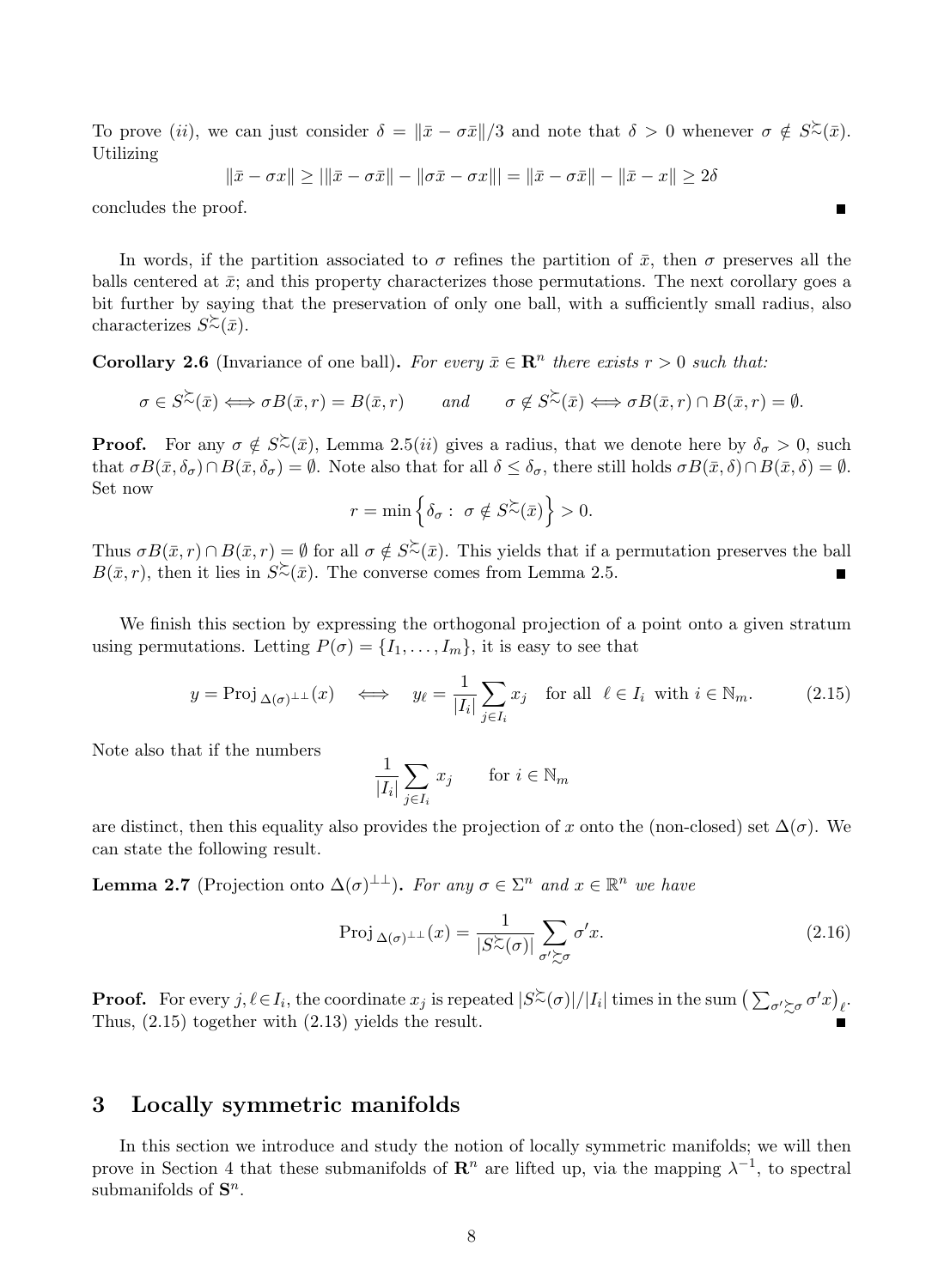After defining the notion of a locally symmetric manifold in Subsection 3.1, we illustrate some intrinsic difficulties that prevent a direct proof of the aforementioned result. In Subsection 3.2 we study properties of the tangent and the normal space of such manifolds. In Subsection 3.3, we specify the location of the manifold with respect to the stratification, which leads in Subsection 3.4 to the definition of a characteristic permutation naturally associated with a locally symmetric manifold. We explain in Subsection 3.5 that this induces a *canonical decomposition* of  $\mathbb{R}^n$  yielding a reduction of the active normal space in Subsection 3.6. Finally, in Subsection 3.7 we obtain a very useful description of such manifolds by means of a reduced locally symmetric local equation. This last step will be crucial for the proof of our main result in Section 4.

#### 3.1 Locally symmetric functions and manifolds

Let us start by refining the notion of symmetric function employed in previous works (see [10], [3] for example).

**Definition 3.1** (Locally symmetric function). A function  $f: \mathbb{R}^n \to \mathbb{R}$  is called *locally symmetric* around a point  $\bar{x} \in \mathbb{R}^n$  if for any x close to  $\bar{x}$ 

$$
f(\sigma x) = f(x)
$$
 for all  $\sigma \in S^{\succsim}(\bar{x})$ .

Naturally, a vector-valued function  $g: \mathbb{R}^n \to \mathbb{R}^p$  is called *locally symmetric* around  $\bar{x}$  if each component function  $g_i: \mathbf{R}^n \to \mathbf{R}$  is locally symmetric  $(i = 1, \ldots, p)$ .

In view of Lemma 2.5 and its corollary, locally symmetric functions are those which are symmetric on an open ball centered at  $\bar{x}$ , under all permutations of entries of x that preserve this ball. It turns out that the above property is the invariance property needed on f for transferring its differentiability properties to the spectral function  $f \circ \lambda$ , as stating in the next theorem. Recall that for any vector x in  $\mathbb{R}^n$ , Diag x denotes the diagonal matrix with the vector x on the main diagonal, and diag:  $S^n \to \mathbf{R}^n$  denotes its adjoint operator, defined by diag $(X) := (x_{11}, \ldots, x_{nn})$ for any matrix  $X = (x_{ij})_{ij} \in \mathbf{S}^n$ .

**Theorem 3.2** (Derivatives of spectral functions). Consider a function  $f: \mathbb{R}^n \to \mathbb{R}$  and define the function  $F: S^n \to \mathbf{R}$  by

$$
F(X) = (f \circ \lambda)(X)
$$

in a neighborhood of  $\overline{X}$ . If f is locally symmetric at  $\overline{x}$ , then

- (i) the function F is  $C^1$  at  $\overline{X}$  if and only if f is  $C^1$  at  $\lambda(\overline{X})$ ;
- (ii) the function F is  $C^2$  at  $\overline{X}$  if and only if f is  $C^2$  at  $\lambda(\overline{X})$ ;
- (iii) the function F is  $C^{\infty}$  (resp.  $C^{\omega}$ ) at  $\bar{X}$  if and only if f is  $C^{\infty}$  (resp.  $C^{\omega}$ ) at  $\lambda(\bar{X})$ , where  $C^{\omega}$ stands for the class of real analytic functions.

In all above cases we have

$$
\nabla F(\bar{X}) = \bar{U}^\top (\text{Diag }\nabla f(\lambda(\bar{X}))) \bar{U}
$$

where  $\bar{U}$  is any orthogonal matrix such that  $X = \bar{U}^{\top}(\text{Diag }\lambda(\bar{X}))\bar{U}$ . Equivalently, for any direction  $H \in \mathbf{S}^n$  we have

$$
\nabla F(\bar{X})[H] = \nabla f(\lambda(\bar{X})))[\text{diag}(\bar{U}H\bar{U}^{\top})].\tag{3.1}
$$

**Proof.** The proof of the results is virtually identical with the proofs in the case when  $f$  is a symmetric function with respect to all permutations. For a proof of  $(i)$  and the expression of the gradient, see [8]. For  $(ii)$ , see [10] (or [13, Section 7]), and for  $(iii)$  [2] and [15].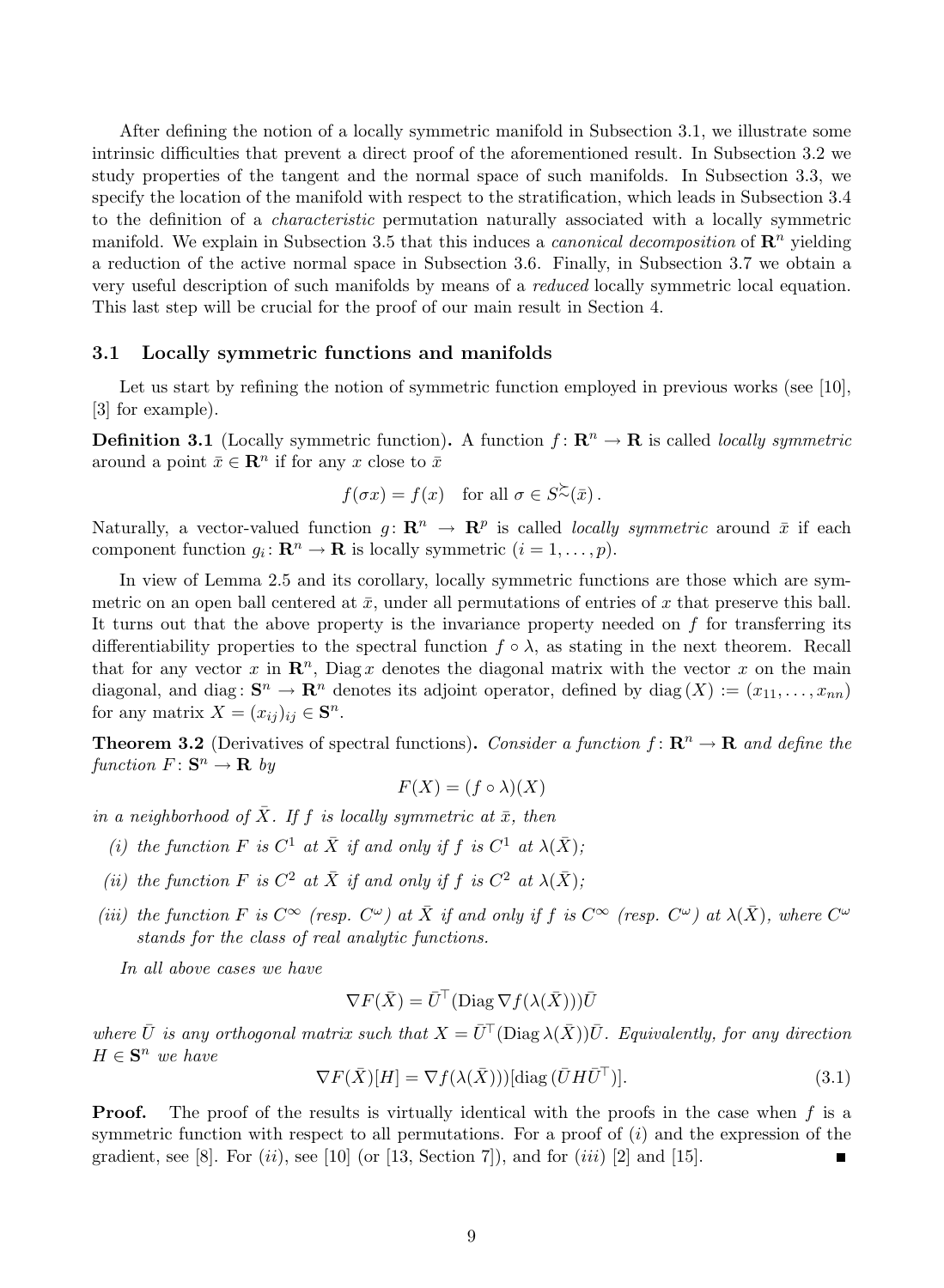The differentiability of spectral functions will be used intensively when defining local equations of spectral manifolds. Before giving the definition of spectral manifolds and locally symmetric manifolds, let us first recall the definition of submanifolds.

**Definition 3.3** (Submanifold of  $\mathbb{R}^n$ ). A nonempty set  $\mathcal{M} \subset \mathbb{R}^n$  is a  $C^k$  submanifold of dimension d (with  $d \in \{0, ..., n\}$  and  $k \in \mathbb{N} \cup \{\omega\}$ ) if for every  $\bar{x} \in \mathcal{M}$ , there is a neighborhood  $U \subset \mathbb{R}^n$  of  $\bar{x}$  and  $C^k$  function  $\varphi: U \to \mathbf{R}^{n-d}$  with Jacobian matrix  $J\varphi(\bar{x})$  of full rank, and such that for all  $x \in U$  we have  $x \in \mathcal{M} \Leftrightarrow \varphi(x) = 0$ . The map  $\varphi$  is called *local equation* of M around  $\bar{x}$ .

**Remark 3.4** (Open subset). Every (nonempty) open subset of  $\mathbb{R}^n$  is trivially a  $C^k$ -submanifold of  $\mathbf{R}^n$  (for any k) of dimension  $d = n$ .

**Definition 3.5** (Locally symmetric sets). Let S be a subset of  $\mathbb{R}^n$  such that

$$
S \cap \mathbf{R}_{\geq}^n \neq \emptyset. \tag{3.2}
$$

The set  $S$  is called *strongly locally symmetric* if

$$
\sigma S = S \quad \text{for all } \bar{x} \in S \text{ and all } \sigma \in S^{\sim}(\bar{x}).
$$

The set S is called *locally symmetric* if for every  $x \in S$  there is a  $\delta > 0$  such that  $S \cap B(x, \delta)$  is strongly locally symmetric set. In other words, for every  $x \in S$  there is a  $\delta > 0$  such that

$$
\sigma(S \cap B(x,\delta)) = S \cap B(x,\delta) \quad \text{for all } \bar{x} \in S \cap B(x,\delta) \text{ and all } \sigma \in S^{\sim}(\bar{x}).
$$

In this case, observe that  $S \cap B(x, \rho)$  for  $\rho \leq \delta$  is a strongly locally symmetric set as well (as an easy consequence of Lemma 2.5).

**Example 3.6** (Trivial examples). Obviously the whole space  $\mathbb{R}^n$  is (strongly locally) symmetric. It is also easily seen from the definition that any stratum  $\Delta(\sigma)$  is a strongly locally symmetric affine manifold. If  $\bar{x} \in \Delta(\sigma)$  and the ball  $B(\bar{x}, \delta)$  is small enough so that it intersects only strata  $\Delta(\sigma')$  with  $\sigma' \succsim \sigma$ , then  $B(\bar{x}, \delta)$  is strongly locally symmetric.

**Definition 3.7** (Locally symmetric manifold). A subset M of  $\mathbb{R}^n$  is said to be a *(strongly) locally* symmetric manifold if it is both a connected submanifold of  $\mathbb{R}^n$  without boundary and a (strongly) locally symmetric set.

Our objective is to show that locally symmetric smooth submanifolds of  $\mathbb{R}^n$  are lifted to (spectral) smooth submanifolds of  $S<sup>n</sup>$ . Since the entries of the eigenvalue vector  $\lambda(X)$  are non-increasing (by definition of  $\lambda$ ), in the above definition we only consider the case where M intersects  $\mathbb{R}^n_{\geq}$ . Anyhow, this technical assumption is not restrictive since we can always reorder the orthogonal basis of  $\mathbf{R}^n$  to get this property fulfilled. Thus, our aim is to show that  $\lambda^{-1}(\mathcal{M}\cap\mathbf{R}_{\geq}^n)$  is a manifold, which will be eventually accomplished by Theorem 4.21 in Section 4.

Before we proceed, we sketch two simple approaches that could be adopted, as a first try, in order to prove this result, and we illustrate the difficulties that appear.

The first example starts with the expression (1.1) of the manifold  $\lambda^{-1}(\mathcal{M})$ . Introduce the *stabilizer* of a matrix  $X \in \mathbf{S}^n$  under the action of the orthogonal group  $\mathbf{O}^n$ 

$$
\mathbf{O}_X^n := \{ U \in \mathbf{O}^n : U^\top X U = X \}.
$$

Observe that for  $x \in \mathbb{R}^n_{\geq}$ , we have an exact description of the stabilizer  $\mathbb{O}^n_{\text{Diag}(x)}$  of the matrix Diag(x). Indeed, considering the partition  $P(x) = \{I_1, \ldots, I_{\kappa+m}\}\$  we have that  $\tilde{U} \in \mathbf{O}_{\mathrm{Diag}(x)}^n$  is a block-diagonal matrix, made of matrices  $U_i \in \mathbf{O}^{|I_i|}$ . Conversely, every such block-diagonal matrix belongs clearly to  $\mathbf{O}_{\mathrm{Diag}(x)}^n$ . In other words, we have the identification

$$
\mathbf{O}^n_{\mathrm{Diag}(x)} \simeq \mathbf{O}^{|I_1|} \times \cdots \times \mathbf{O}^{|I_{\kappa+m}|}.
$$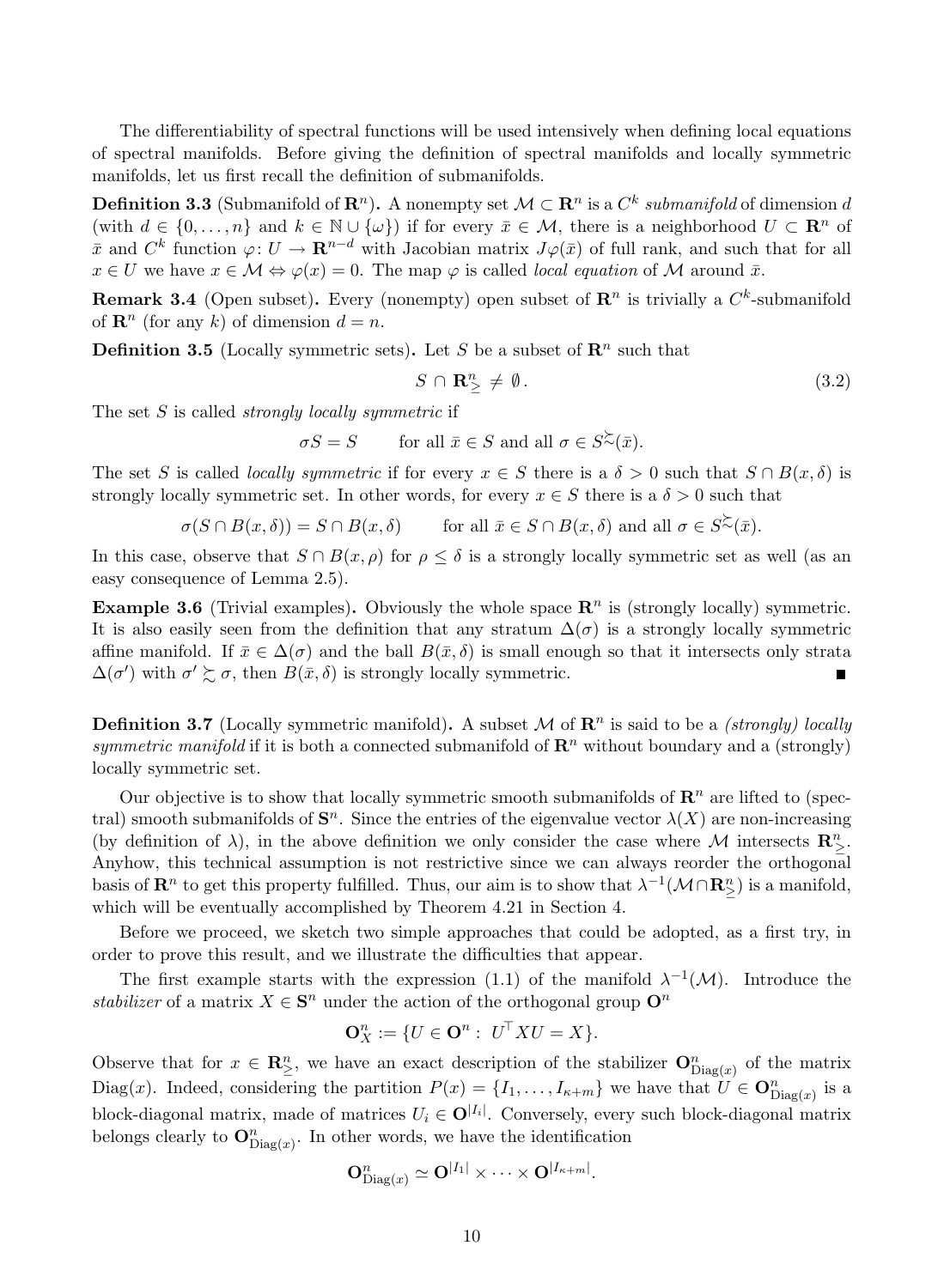Since  $\mathbf{O}^p$  is a manifold of dimension  $p(p-1)/2$ , we deduce that  $\mathbf{O}_{\text{Diag}(x)}^n$  is a manifold of dimension

dim 
$$
\mathbf{O}_{\mathrm{Diag}(x)}^n = \sum_{i=1}^{\kappa+m} \frac{|I_i|(|I_i|-1)}{2}
$$
.

It is a standard result that the orbit  $O^n$ . Diag(x) is diffeomorphic to the quotient manifold  $O^n/O^n_{Diag(x)}$ . Thus,  $\mathbf{O}^n$ . Diag(x) is a submanifold of  $\mathbf{S}^n$  of dimension

$$
\dim \mathbf{O}^n \cdot \text{Diag}(x) = \dim \mathbf{O}^n - \dim \mathbf{O}_{\text{Diag}(x)}^n
$$

$$
= \frac{n(n-1)}{2} - \sum_{i=1}^{\kappa + m} \frac{|I_i|(|I_i| - 1)}{2}
$$

$$
= \frac{n^2 - \sum_{i=1}^{\kappa + m} |I_i|^2}{2}
$$

$$
= \sum_{1 \le i < j \le \kappa + m} |I_i||I_j|,
$$

where we used twice the fact that  $n = \sum_{i=1}^{\kappa+m} |I_i|$ . What we need to show is that the (disjoint) union of these manifolds

$$
\lambda^{-1}(\mathcal{M}) = \bigcup_{x \in \mathcal{M}} \mathbf{O}^n.\text{Diag}(x)
$$

is a manifold as well. We are not aware of a straightforward answer to this question. Our answer, developed in Section 4, uses crucial properties of locally symmetric manifolds derived in this section. We also exhibit explicit local equations of the spectral manifold  $\lambda^{-1}(\mathcal{M})$ .

Let us finish this overview by explaining how a second straightforward approach involving local equations of manifolds would fail. To this end, assume that the manifold  $\mathcal M$  of dimension  $d \in \{0, 1, \ldots, n\}$  is described by a smooth equation  $\varphi \colon \mathbf{R}^n \to \mathbf{R}^{n-d}$  around the point  $\bar{x} \in \mathcal{M} \cap \mathbf{R}_{\geq}^n$ . This gives a function  $\varphi \circ \lambda$  whose zeros characterize  $\lambda^{-1}(\mathcal{M})$  around  $\bar{X} \in \lambda^{-1}(\mathcal{M})$ , that is, for all  $X \in \mathbf{S}^n$  around  $\bar{X}$ 

$$
X \in \lambda^{-1}(\mathcal{M}) \iff \lambda(X) \in \mathcal{M} \iff \varphi(\lambda(X)) = 0. \tag{3.3}
$$

However we cannot guarantee that the function  $\Phi := \varphi \circ \lambda$  is a smooth function unless  $\varphi$  is locally symmetric (since in this case Theorem 3.2 applies). But in general, local equations  $\varphi: \mathbb{R}^n \to \mathbb{R}$  of a locally symmetric submanifold of  $\mathbb{R}^n$  might fail to be locally symmetric, as shown by the next easy example.

Example 3.8 (A symmetric manifold without symmetric equations). Let us consider the following symmetric (affine) submanifold of  $\mathbb{R}^2$  of dimension one:

$$
\mathcal{M} = \{ (x, y) \in \mathbf{R}^2 : x = y \} = \Delta((12)).
$$

The associated spectral set

$$
\lambda^{-1}(\mathcal{M}) = \{ A \in \mathbf{S}^n : \lambda_1(A) = \lambda_2(A) \} = \{ \alpha I_n : \ \alpha \in \mathbf{R} \}
$$

is a submanifold of  $S^n$  around  $I_n = \lambda^{-1}(1,1)$ . It is interesting to observe that though  $\lambda^{-1}(\mathcal{M})$  is a (spectral) 1-dimensional submanifold of  $S<sup>n</sup>$ , this submanifold cannot be described by local equation that is a composition of  $\lambda$  with  $\varphi: \mathbb{R}^2 \to \mathbb{R}$  a symmetric local equation of M around (1, 1). Indeed, let us assume on the contrary that such a local equation of  $M$  exists, that is, there exists a smooth symmetric function  $\varphi: \mathbf{R}^2 \to \mathbf{R}$  with surjective derivative  $\nabla \varphi(1,1)$  which satisfies

$$
\varphi(x,y) = 0 \iff x = y \, .
$$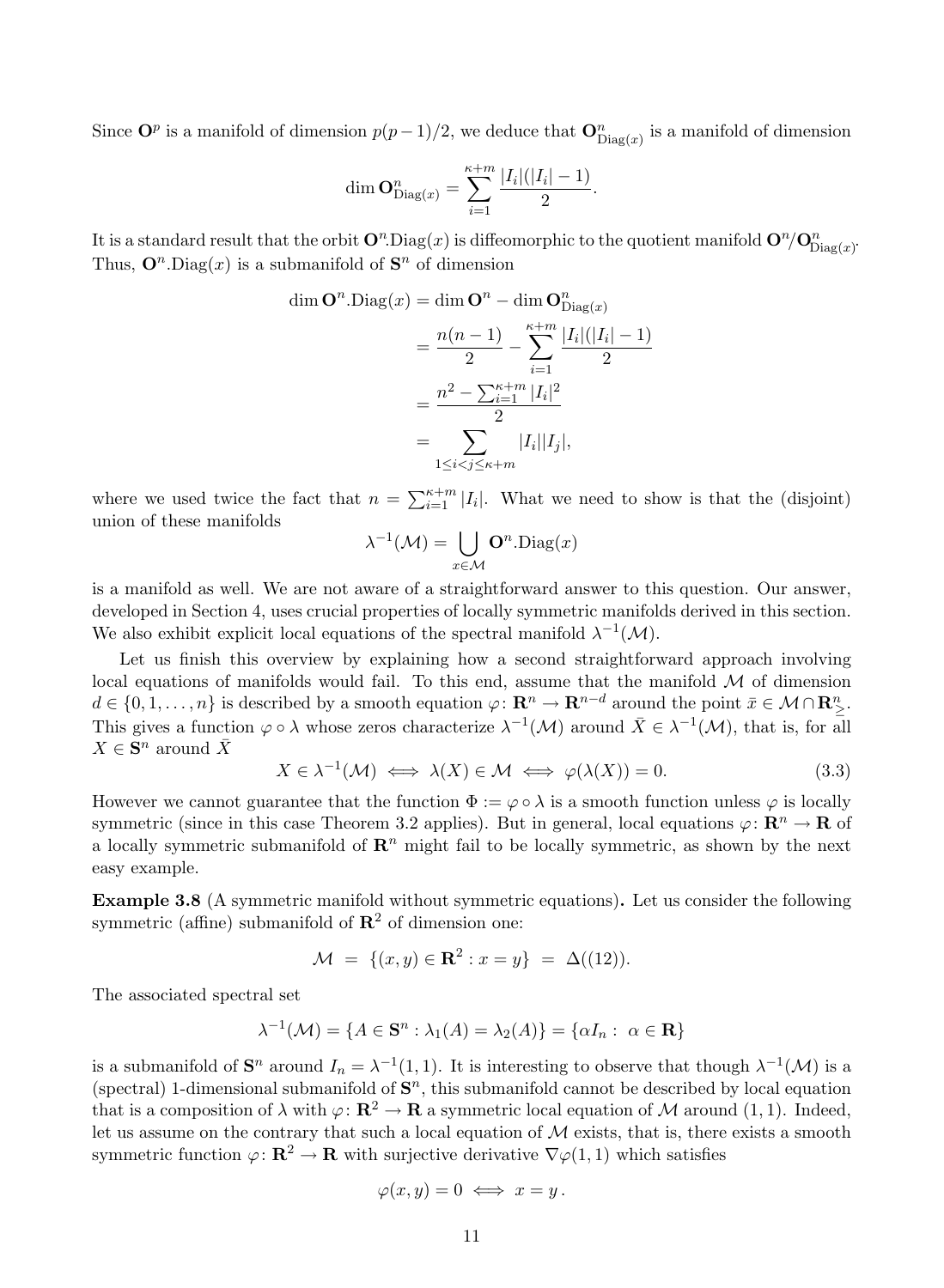Consider now the two smooth paths  $c_1 : t \mapsto (t, t)$  and  $c_2 : t \mapsto (t, 2-t)$ . Since  $\varphi \circ c_1(t) = 0$  we infer

$$
\nabla \varphi(1,1)(1,1) = 0.\tag{3.4}
$$

On the other hand, since  $c'_2(1) = (1, -1)$  is normal to M at  $(1, 1)$ , and since  $\varphi$  is symmetric, we deduce that the smooth function  $t \mapsto (\varphi \circ c_2)(t)$  has a local extremum at  $t = 1$ . Thus,

$$
0 = (\varphi \circ c_2)'(1) = \nabla \varphi(1,1)(1,-1). \tag{3.5}
$$

Therefore, (3.4) and (3.5) imply that  $\nabla \varphi(1,1) = (0,0)$  which is a contradiction. This proves that there is no symmetric local equation  $\varphi: \mathbb{R}^2 \to \mathbb{R}$  of the symmetric manifold M around  $(1, 1)$ .

We close this section by observing that the property of local symmetry introduced in Definition 3.5 is necessary and in a sense minimal. In any case, it cannot easily be relaxed as reveals the following examples.

Example 3.9 (A manifold without symmetry). Let us consider the set

$$
\mathcal{N} = \{(t, 0) : t \in (-1, 1)\} \subset \mathbb{R}^2.
$$

We have an explicit expression of  $\lambda^{-1}(\mathcal{N})$ 

$$
\lambda^{-1}(\mathcal{N}) = \left\{ \begin{bmatrix} t \cos^2 \theta & t(\sin 2\theta)/2 \\ t(\sin 2\theta)/2 & t \sin^2 \theta \end{bmatrix}, \begin{bmatrix} -t \sin^2 \theta & t(\sin 2\theta)/2 \\ t(\sin 2\theta)/2 & -t \cos^2 \theta \end{bmatrix}, t \ge 0 \right\}.
$$



Figure 2: A spectral set of  $S_2$  represented in  $\mathbb{R}^3$ 

It can be proved that this lifted set is not a submanifold of  $S<sup>2</sup>$  since it has a sharp point at the zero matrix, as suggested by its picture in  $\mathbb{R}^3 \simeq S^2$  (see Figure 2).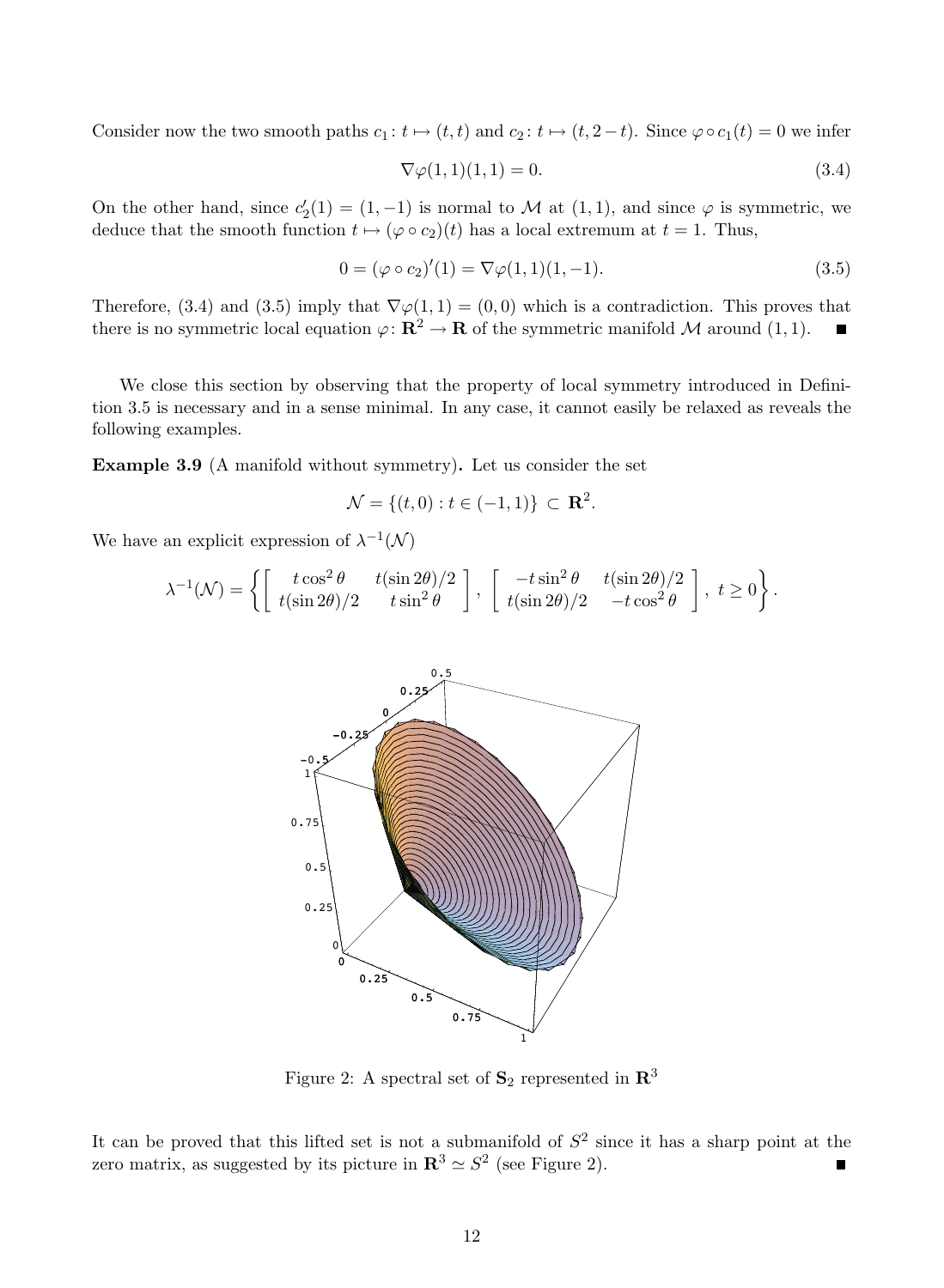Example 3.10 (A manifold without enough symmetry). Let us consider the set

$$
\mathcal{N} = \{(t, 0, -t) : t \in (-\epsilon, \epsilon)\} \subset \mathbf{R}^3
$$

and let  $\bar{x} = (0, 0, 0) \in \mathcal{N}$ ,  $\sigma = (1, 2, 3)$ . Then,  $\Delta(\sigma) = \{(\alpha, \alpha, \alpha) : \alpha \in \mathbb{R}\}\$ and  $\mathcal{N}$  is a smooth submanifold of  $\mathbb{R}^3$  that is symmetric with respect to the affine set  $\Delta(\sigma)$ , but it is not locally symmetric. It can be easily proved that the set  $\lambda^{-1}(\mathcal{M})$  is not a submanifold of  $\mathbf{S}_3$  around the zero matrix.

#### 3.2 Structure of tangent and normal space

From now on

M is a locally symmetric  $C^2$ -submanifold of  $\mathbf{R}^n$  of dimension d,

unless otherwise explicitly stated. We also denote by  $T_{\mathcal{M}}(\bar{x})$  and  $N_{\mathcal{M}}(\bar{x})$  its tangent and normal space at  $\bar{x} \in \mathcal{M}$ , respectively. In this subsection, we derive several natural properties for these two spaces, stemming from the symmetry of  $\mathcal M$ . The next lemma ensures that the tangent and normal spaces at  $\bar{x} \in \mathcal{M}$  inherit the local symmetry of  $\mathcal{M}$ .

**Lemma 3.11** (Local symmetry of  $T_{\mathcal{M}}(\bar{x})$ ,  $N_{\mathcal{M}}(\bar{x})$ ). If  $\bar{x} \in \mathcal{M}$  then

(i) 
$$
\sigma T_{\mathcal{M}}(\bar{x}) = T_{\mathcal{M}}(\bar{x})
$$
 for all  $\sigma \in S^{\succsim}(\bar{x});$ 

(ii)  $\sigma N_{\mathcal{M}}(\bar{x}) = N_{\mathcal{M}}(\bar{x})$  for all  $\sigma \in S^{\succsim}(\bar{x})$ .

**Proof.** Assertion (i) follows directly from the definitions since the elements of  $T_{\mathcal{M}}(\bar{x})$  can be viewed as the differentials at  $\bar{x}$  of smooth paths on M. Assertion (*ii*) stems from the fact that  $S \sim (\sigma)$  is a group, as follows: for any  $w \in T_{\mathcal{M}}(\bar{x}), v \in N_{\mathcal{M}}(\bar{x}),$  and  $\sigma \in S^{\gtrsim}(\sigma)$  we have  $\sigma^{-1}w \in T_{\mathcal{M}}(\bar{x})$  and  $\langle \sigma v, w \rangle = \langle v, \sigma^{-1} w \rangle = 0$ , showing that  $\sigma v \in [T_{\mathcal{M}}(\bar{x})]^{\perp} = N_{\mathcal{M}}(\bar{x}).$ 

Given a set  $S \subset \mathbb{R}^n$ , denote by  $dist_S(x) := inf_{s \in S} ||x - s||$  the distance of  $x \in \mathbb{R}^n$  to S.

**Proposition 3.12** (Local invariance of the distance). If  $\bar{x} \in \mathcal{M}$ , then

$$
\text{dist}_{(\bar{x}+T_{\mathcal{M}}(\bar{x}))}(x) = \text{dist}_{(\bar{x}+T_{\mathcal{M}}(\bar{x}))}(\sigma x) \quad \text{for any} \ \ x \in \mathbb{R}^n \ \text{and} \ \ \sigma \in S^{\geq}(\bar{x}).
$$

**Proof.** Assume that for some  $x \in \mathbb{R}^n$  and  $\sigma \in S^{\succsim}(\bar{x})$  we have

$$
\mathrm{dist}_{(\bar{x}+T_{\mathcal{M}}(\bar{x}))}(x) < \mathrm{dist}_{(\bar{x}+T_{\mathcal{M}}(\bar{x}))}(\sigma x).
$$

Then, there exists  $z \in T_{\mathcal{M}}(\bar{x})$  satisfying  $||x - (\bar{x} + z)|| < \text{dist}_{(\bar{x} + T_{\mathcal{M}}(\bar{x}))}(\sigma x)$ , which yields (recalling  $\sigma \bar{x} = \bar{x}$  and the fact that the norm is symmetric)

$$
||x - (\bar{x} + z)|| = ||\sigma x - (\bar{x} + \sigma z)|| < \text{dist}_{(\bar{x} + T_{\mathcal{M}}(\bar{x}))}(\sigma x)
$$

contradicting the fact that  $\sigma z \in T_{\mathcal{M}}(\bar{x})$ . The reverse inequality can be established similarly.  $\blacksquare$ 

Let  $\bar{\pi}_T : \mathbf{R}^n \to \bar{x} + T_{\mathcal{M}}(\bar{x})$  be the projection onto the affine space  $\bar{x} + T_{\mathcal{M}}(\bar{x})$ , that is,

$$
\bar{\pi}_T(x) = \text{Proj}_{\left(\bar{x} + T_{\mathcal{M}}(\bar{x})\right)}(x),\tag{3.6}
$$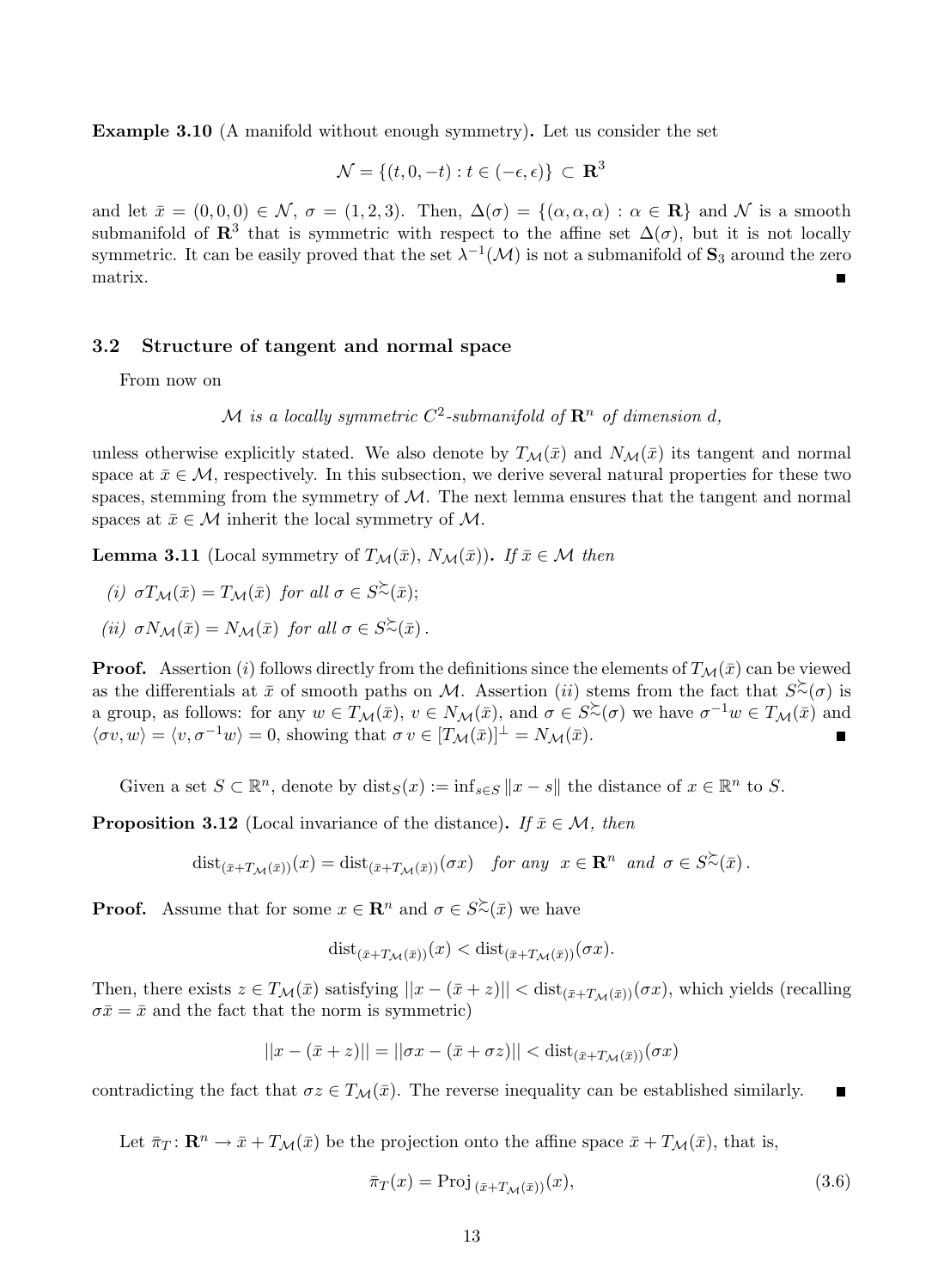and similarly, let

$$
\bar{\pi}_N(x) = \text{Proj}_{(\bar{x} + N_{\mathcal{M}}(\bar{x}))}(x)
$$
\n(3.7)

denote the projection onto the affine space  $\bar{x}+N_{\mathcal{M}}(\bar{x})$ . We also introduce  $\pi_T(\cdot)$  and  $\pi_N(\cdot)$ , the projections onto the tangent and normal spaces  $T_{\mathcal{M}}(\bar{x})$  and  $N_{\mathcal{M}}(\bar{x})$  respectively. Notice the following relationships:

$$
\overline{\pi}_T(x) + \overline{\pi}_N(x) = x + \overline{x} \quad \text{and} \quad \overline{\pi}_T(x) = \pi_T(x) + \pi_N(\overline{x}). \tag{3.8}
$$

**Corollary 3.13** (Invariance of projections). Let  $\bar{x} \in \mathcal{M}$ . Then, for all  $x \in \mathbb{R}^n$  and all  $\sigma \in S^{\geq}(\bar{x})$ 

- (i)  $\sigma \bar{\pi}_T(x) = \bar{\pi}_T(\sigma x),$
- (ii)  $\sigma \bar{\pi}_N(x) = \bar{\pi}_N(\sigma x)$ .

**Proof.** Let  $\bar{\pi}_T(x) = \bar{x} + u$  for some  $u \in T_{\mathcal{M}}(\bar{x})$  and let  $\sigma \in S^{\geq}(\bar{x})$ . Since  $\sigma \bar{x} = \bar{x}$ , by Proposition 3.12, and the symmetry of the norm we obtain

$$
dist_{(\bar{x}+T_{\mathcal{M}}(\bar{x}))}(x) = ||x - (\bar{x}+u)|| = ||\sigma x - (\bar{x}+\sigma u)|| = dist_{(\bar{x}+T_{\mathcal{M}}(\bar{x}))}(\sigma x).
$$

Since  $\sigma u \in T_{\mathcal{M}}(\bar{x})$ , we conclude  $\bar{\pi}_{T}(\sigma x) = \bar{x} + \sigma u$  and assertion (i) follows.

Let us now prove the second assertion. Applying (3.8) for the point  $\sigma x \in \mathbb{R}^n$ , using (i) and the fact that  $\sigma \bar{x} = \bar{x}$  we deduce

$$
\sigma x + \bar{x} = \bar{\pi}_T(\sigma x) + \bar{\pi}_N(\sigma x) = \sigma \bar{\pi}_T(x) + \bar{\pi}_N(\sigma x).
$$

Applying  $\sigma^{-1}$  to this equation, recalling that  $\sigma^{-1}\bar{x} = \bar{x}$  and equating with (3.8) we get (*ii*).

The following result relates the tangent space to the stratification.

**Proposition 3.14** (Tangential projection vs stratification). Let  $\bar{x} \in \mathcal{M} \cap \Delta(\sigma)$ . Then, there exists  $\delta > 0$  such that for any  $x \in \mathcal{M} \cap B(\bar{x}, \delta)$  there exists  $\sigma' \in S^{\geq}(\sigma)$  such that

$$
x, \bar{\pi}_T(x) \in \Delta(\sigma').
$$

**Proof.** Choose  $\delta > 0$  so that the ball  $B(\bar{x}, \delta)$  intersects only those strata  $\Delta(\sigma')$  for which  $\sigma' \in S^{\succeq}(\sigma)$  (see Lemma 2.5(*ii*)). Shrinking  $\delta > 0$  further, if necessary, we may assume that the projection  $\bar{\pi}_T$  is a one-to-one map between  $\mathcal{M} \cap B(\bar{x}, \delta)$  and its range. For any  $x \in \mathcal{M} \cap B(\bar{x}, \delta)$  let  $u \in T_{\mathcal{M}}(\bar{x}) \cap B(0, \delta)$  be the unique element of  $T_{\mathcal{M}}(\bar{x})$  satisfying  $\bar{\pi}_T(x) = \bar{x} + u$ , or in other words such that

$$
dist_{\bar{x}+T_{\mathcal{M}}(\bar{x})}(x) = ||x - (\bar{x} - u)|| = \min_{z \in T_{\mathcal{M}}(\bar{x})} ||(x - \bar{x}) - z||.
$$
 (3.9)

Then, for some  $\sigma_1, \sigma_2 \in S^{\succsim}(\sigma)$  we have  $\bar{x} + u \in \Delta(\sigma_1)$  and  $x \in \Delta(\sigma_2)$ . In view of Lemma 3.11 and Lemma 2.5 we deduce

$$
\bar{x} + \sigma_2 u = \sigma_2(\bar{x} + u) \in (\bar{x} + T_{\mathcal{M}}(\bar{x})) \cap B(\bar{x}, \delta).
$$

We are going to show now that  $\sigma_1 \sim \sigma_2$ . To this end, note first that

$$
||x - (\bar{x} + \sigma_2 u)|| = ||\sigma_2 x - (\sigma_2 \bar{x} + \sigma_2 u)|| = ||(x - \bar{x}) - u||.
$$

It follows from (3.9) that  $\bar{\pi}_T(x) = \bar{x} + \sigma_2 u$ , thus  $\sigma_2 u = u$ , which yields  $\sigma_2(\bar{x} + u) = \bar{x} + u$ ,  $\sigma_1 \precsim \sigma_2$ , by (2.5). If we assume that  $\sigma_1 \prec \sigma_2$  then  $\sigma_1 x \neq x$  (or else by (2.5)  $P(\sigma_1) \supseteq P(x) = P(\sigma_2)$  and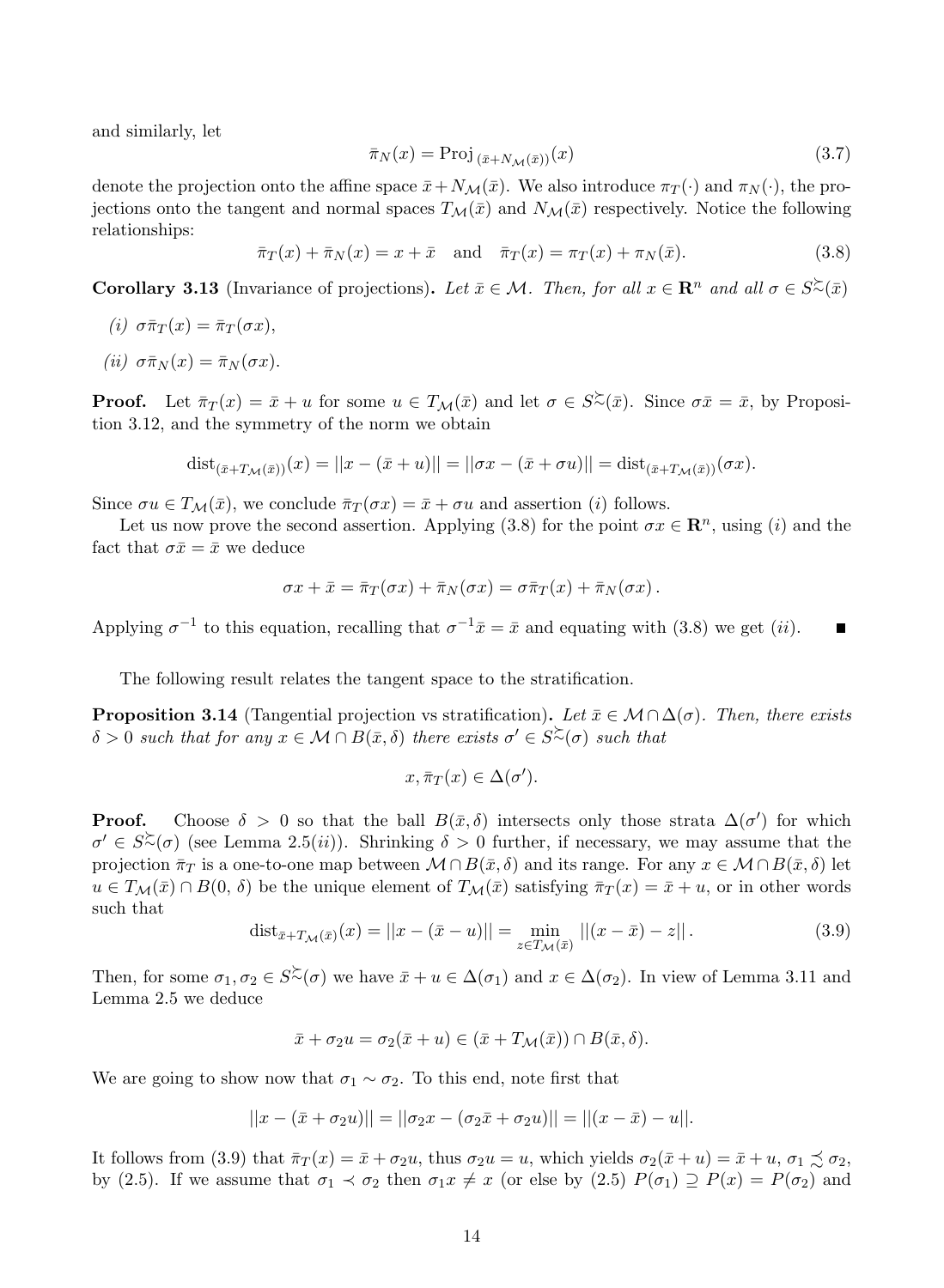$\sigma_1 \succsim \sigma_2$ , a contradiction). We have  $\sigma_1 x \in \mathcal{M} \cap B(\bar{x}, \delta)$ , but  $\sigma_1 x \neq x$  yields  $\bar{\pi}_T(x) \neq \bar{\pi}_T(\sigma_1 x)$ . Thus, there exists  $v \in T_{\mathcal{M}}(\bar{x})$  with

$$
\|\sigma_1 x - (\bar{x} + v)\| < \|\sigma_1 x - (\bar{x} + u)\| = \|x - (\bar{x} + u)\|,
$$

which contradicts Proposition 3.12. Thus,  $\sigma_1 \sim \sigma_2$  and  $x, \bar{x} + u \in \Delta(\sigma_1) = \Delta(\sigma_2)$ .

We end this subsection by the following important property that locates the tangent and normal spaces of M with respect to the active stratum  $\Delta(\sigma)$ .

**Proposition 3.15** (Decomposition of  $T_{\mathcal{M}}(\bar{x}), N_{\mathcal{M}}(\bar{x})$ ). For any  $\bar{x} \in \mathcal{M} \cap \Delta(\sigma)$  we have

$$
\operatorname{Proj}_{\Delta(\sigma)^{\perp\perp}}(T_{\mathcal{M}}(\bar{x})) = T_{\mathcal{M}}(\bar{x}) \cap \Delta(\sigma)^{\perp\perp}
$$

which yields

$$
T_{\mathcal{M}}(\bar{x}) = (T_{\mathcal{M}}(\bar{x}) \cap \Delta(\sigma)^{\perp \perp}) \oplus (T_{\mathcal{M}}(\bar{x}) \cap \Delta(\sigma)^{\perp}). \tag{3.10}
$$

Similarly,

$$
N_{\mathcal{M}}(\bar{x}) = (N_{\mathcal{M}}(\bar{x}) \cap \Delta(\sigma)^{\perp \perp}) \oplus (N_{\mathcal{M}}(\bar{x}) \cap \Delta(\sigma)^{\perp}). \tag{3.11}
$$

**Proof.** Lemma 2.7 and Lemma 3.11 show that for any  $u \in T_{\mathcal{M}}(\bar{x})$  we have

$$
\operatorname{Proj}_{\Delta(\sigma)^{\perp\perp}}(u) = \frac{1}{|S^{\succsim}(\sigma)|} \sum_{\sigma' \succsim \sigma} \sigma' u \in T_{\mathcal{M}}(\bar{x}),
$$

which yields

$$
\operatorname{Proj}_{\Delta(\sigma)^{\perp\perp}}(T_{\mathcal{M}}(\bar{x})) \subseteq T_{\mathcal{M}}(\bar{x}) \cap \Delta(\sigma)^{\perp\perp}.
$$

The opposite inclusion and decomposition (3.10) are straightforward.

Let us now prove the decomposition of  $N_{\mathcal{M}}(\bar{x})$ . For any  $u \in T_{\mathcal{M}}(\bar{x})$ , by (3.10) there are (unique) vectors  $u_{\perp} \in T_{\mathcal{M}}(\bar{x}) \cap \Delta(\sigma)^{\perp}$  and  $u_{\perp\perp} \in T_{\mathcal{M}}(\bar{x}) \cap \Delta(\sigma)^{\perp\perp}$  such that  $u = u_{\perp} + u_{\perp\perp}$ . Since  $\mathbb{R}^n = \Delta(\sigma)^{\perp} \oplus \Delta(\sigma)^{\perp \perp}$ , we can decompose any  $v \in N_{\mathcal{M}}(\bar{x})$  correspondingly as  $v = v_{\perp} + v_{\perp \perp}$ . Since  $u_{\perp\perp}, u_{\perp} \in T_{\mathcal{M}}(\bar{x}) = N_{\mathcal{M}}(\bar{x})^{\perp}$  we have  $\langle u_{\perp}, v \rangle = 0$  and  $\langle u_{\perp\perp}, v \rangle = 0$ . Using the fact that  $\Delta(\sigma)^{\perp}$  and  $\Delta(\sigma)^{\perp\perp}$  are orthogonal we get  $\langle u_{\perp}, v_{\perp} \rangle = 0$  (respectively,  $\langle u_{\perp}, v_{\perp\perp} \rangle = 0$ ) implying that  $\langle u_{\perp\perp}, v_{\perp\perp} \rangle = 0$  (respectively,  $\langle u_{\perp}, v_{\perp} \rangle = 0$ ), and finally  $\langle u, v_{\perp} \rangle = 0$  (respectively,  $\langle u, v_{\perp \perp} \rangle = 0$ ). Since  $u \in T_{\mathcal{M}}(\bar{x})$  has been chosen arbitrarily, we conclude  $v_{\perp} \in N_{\mathcal{M}}(\bar{x}) \cap \Delta(\sigma)^{\perp}$  and  $v_{\perp\perp} \in N_{\mathcal{M}}(\bar{x}) \cap \Delta(\sigma)^{\perp\perp}$ . In other words,  $N_{\mathcal{M}}(\bar{x})$  is equal to the (direct) sum of  $N_{\mathcal{M}}(\bar{x}) \cap \Delta(\sigma)^{\perp}$ and  $N_{\mathcal{M}}(\bar{x}) \cap \Delta(\sigma)^{\perp \perp}$ .

The following corollary is a simple consequence of the fact that  $T_{\mathcal{M}}(\bar{x}) \oplus N_{\mathcal{M}}(\bar{x}) = \mathbb{R}^n$ .

**Corollary 3.16** (Decomposition of  $\Delta(\sigma)^{\perp}$ ,  $\Delta(\sigma)^{\perp \perp}$ ). For any  $\bar{x} \in \mathcal{M} \cap \Delta(\sigma)$  we have

$$
\Delta(\sigma)^{\perp} = (\Delta(\sigma)^{\perp} \cap T_{\mathcal{M}}(\bar{x})) \oplus (\Delta(\sigma)^{\perp} \cap N_{\mathcal{M}}(\bar{x}))
$$
  

$$
\Delta(\sigma)^{\perp \perp} = (\Delta(\sigma)^{\perp \perp} \cap T_{\mathcal{M}}(\bar{x})) \oplus (\Delta(\sigma)^{\perp \perp} \cap N_{\mathcal{M}}(\bar{x})).
$$

The subspaces  $\Delta(\sigma)^{\perp \perp} \cap N_{\mathcal{M}}(\bar{x})$  and  $T_{\mathcal{M}}(\bar{x}) \cap \Delta(\sigma)^{\perp}$  in the previous statements play an important role in Section 4 when constructing adapted local equations.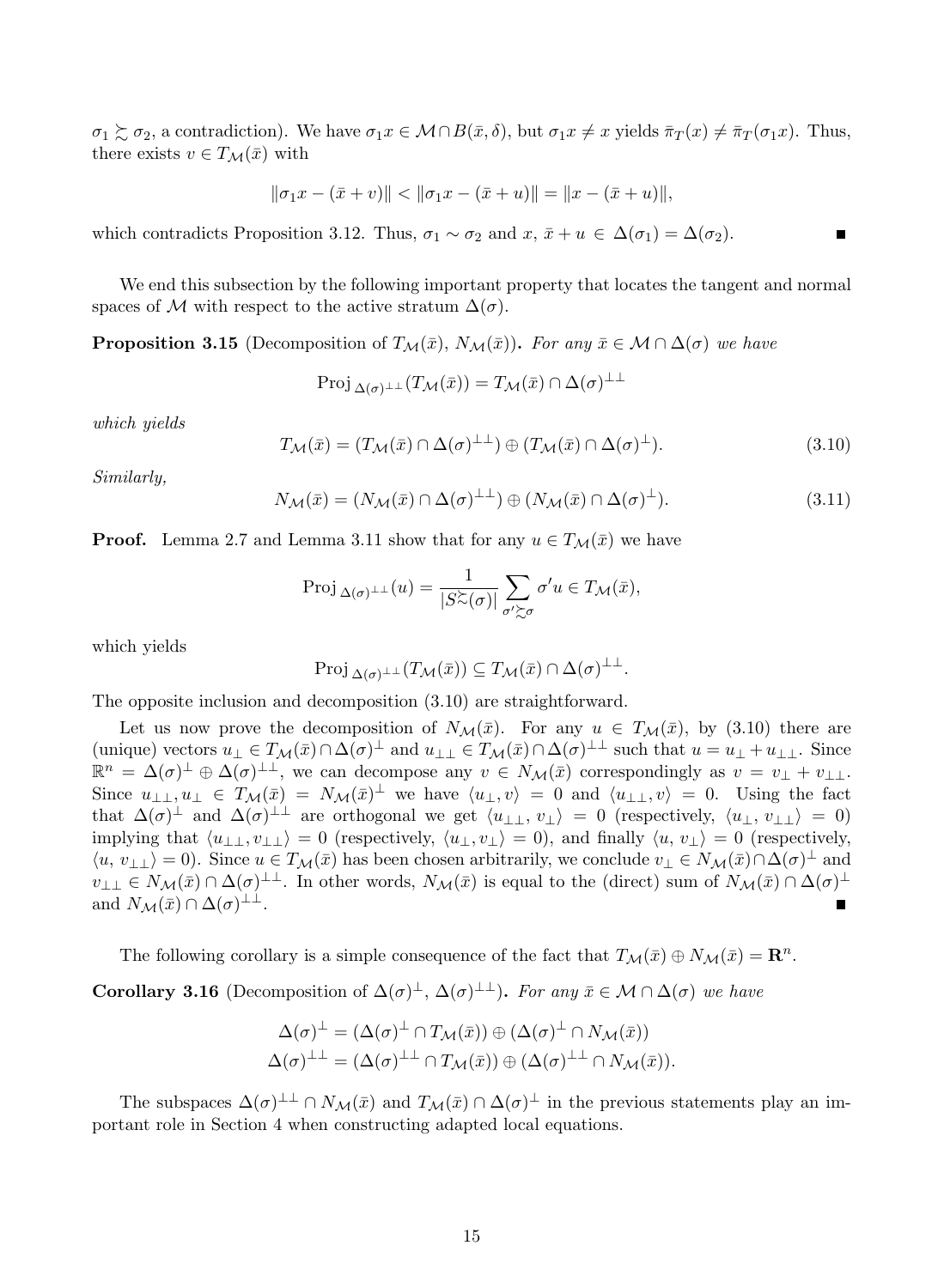#### 3.3 Location of a locally symmetric manifold

Definition 3.5 yields important structural properties on  $M$ . These properties are hereby quantified with the results of this section.

We need the following standard technical lemma about isometries between two Riemannian manifolds. This lemma will be used in the sequel as a link from local to global properties. Given a Riemannian manifold M we recall that an open neighborhood V of a point  $p \in M$  is called normal if every point of V can be connected to p through a unique geodesic lying entirely in V. It is well-known (see Theorem 3.7 in [4, Chapter 3] for example) that every point of a Riemannian manifold M (that is, M is at least  $C^2$ ) has a normal neighborhood. A more general version of the following lemma can be found in [7, Chapter VI], we include its proof for completeness.

**Lemma 3.17** (Determination of isometries). Let  $M$ ,  $N$  be two connected Riemannian manifolds. Let  $f_i \colon M \to N$ ,  $i \in \{1,2\}$  be two isometries and let  $p \in M$  be such that

$$
f_1(p) = f_2(p)
$$
 and  $df_1(v) = df_2(v)$  for every  $v \in T_M(p)$ .

Then,  $f_1 = f_2$ .

**Proof.** Every isometry mapping between two Riemannian manifolds sends a geodesic into a geodesic. For any  $p \in M$  and  $v \in T_M(p)$ , we denote by  $\gamma_{v,p}$  (respectively by  $\tilde{\gamma}_{\bar{v},\bar{p}}$ ) the unique geodesic passing through  $p \in M$  with velocity  $v \in T_M(p)$  (respectively, through  $\bar{p} \in N$  with velocity  $\bar{v} \in T_N(\bar{p})$ . Using uniqueness of the geodesics, it is easy to see that for all t

$$
f_1(\gamma_{v,p}(t)) = \tilde{\gamma}_{df_1(v),f_1(p)}(t) = \tilde{\gamma}_{df_2(v),f_2(p)}(t) = f_2(\gamma_{v,p}(t)).
$$
\n(3.12)

Let V be a normal neighborhood of p, let  $q \in V$  and  $[0,1] \ni t \mapsto \gamma_{v,p}(t) \in M$  be the geodesic connecting p to q and having initial velocity  $v \in T_M(p)$ . Applying (3.12) for  $t = 1$  we obtain  $f_1(q) = f_2(q)$ . Since q was arbitrarily chosen, we get  $f_1 = f_2$  on V. (Thus, since V is open, we also deduce  $df_1(v) = df_2(v)$  for every  $v \in T_M(q)$ .)

Let now q be any point in  $M$ . Since connected manifolds are also path connected we can join p to q with a continuous path  $t \in [0, 1] \mapsto \delta(t) \in M$ . Consider the set

$$
\{t \in [0,1] : f_1(\delta(t)) = f_2(\delta(t)) \text{ and } df_1(v) = df_2(v) \text{ for every } v \in T_M(\delta(t))\}.
$$
 (3.13)

Since  $f_i: M \to N$  and  $df_i: TM \to TN$   $(i \in \{1,2\})$  are continuous maps, the above set is closed. further, since  $f_1 = f_2$  in a neighborhood of p it follows that the supremum in (3.13), denoted  $t_0$ , is strictly positive. If  $t_0 \neq 1$  then repeating the argument for the point  $p_1 = \delta(t_0)$ , we obtain a contradiction. Thus,  $t_0 = 1$  and  $f_1(q) = f_2(q)$ .

The above lemma will now be used to obtain the following result which locates the locally symmetric manifold  $M$  with respect to the stratification.

**Corollary 3.18** (Reduction of the ambient space to  $\Delta(\sigma)^{\perp\perp}$ ). Let M be a locally symmetric manifold. If for some  $\bar{x} \in \mathcal{M}$ ,  $\sigma \in \Sigma^n$ , and  $\delta > 0$  we have  $\mathcal{M} \cap B(\bar{x}, \delta) \subseteq \Delta(\sigma)$ , then  $\mathcal{M} \subseteq \Delta(\sigma)^{\perp \perp}$ .

**Proof.** Suppose first that M is strongly locally symmetric. Let  $f_1: \mathcal{M} \to \mathcal{M}$  be the identity isometry on M and let  $f_2 \colon M \to M$  be the isometry determined by the permutation  $\sigma$ , that is,  $f_2(x) = \sigma x$  for all  $x \in \mathcal{M}$ . The assumption  $\mathcal{M} \cap B(\bar{x}, \delta) \subset \Delta(\sigma)$  yields that the isometries  $f_1$  and  $f_2$  coincide around  $\bar{x}$ . Thus, by Lemma 3.17 (with  $M = N = M$ ) we conclude that  $f_1$  and  $f_2$ coincide on M. This shows that  $\mathcal{M} \subset \Delta(\sigma)^{\perp \perp}$ .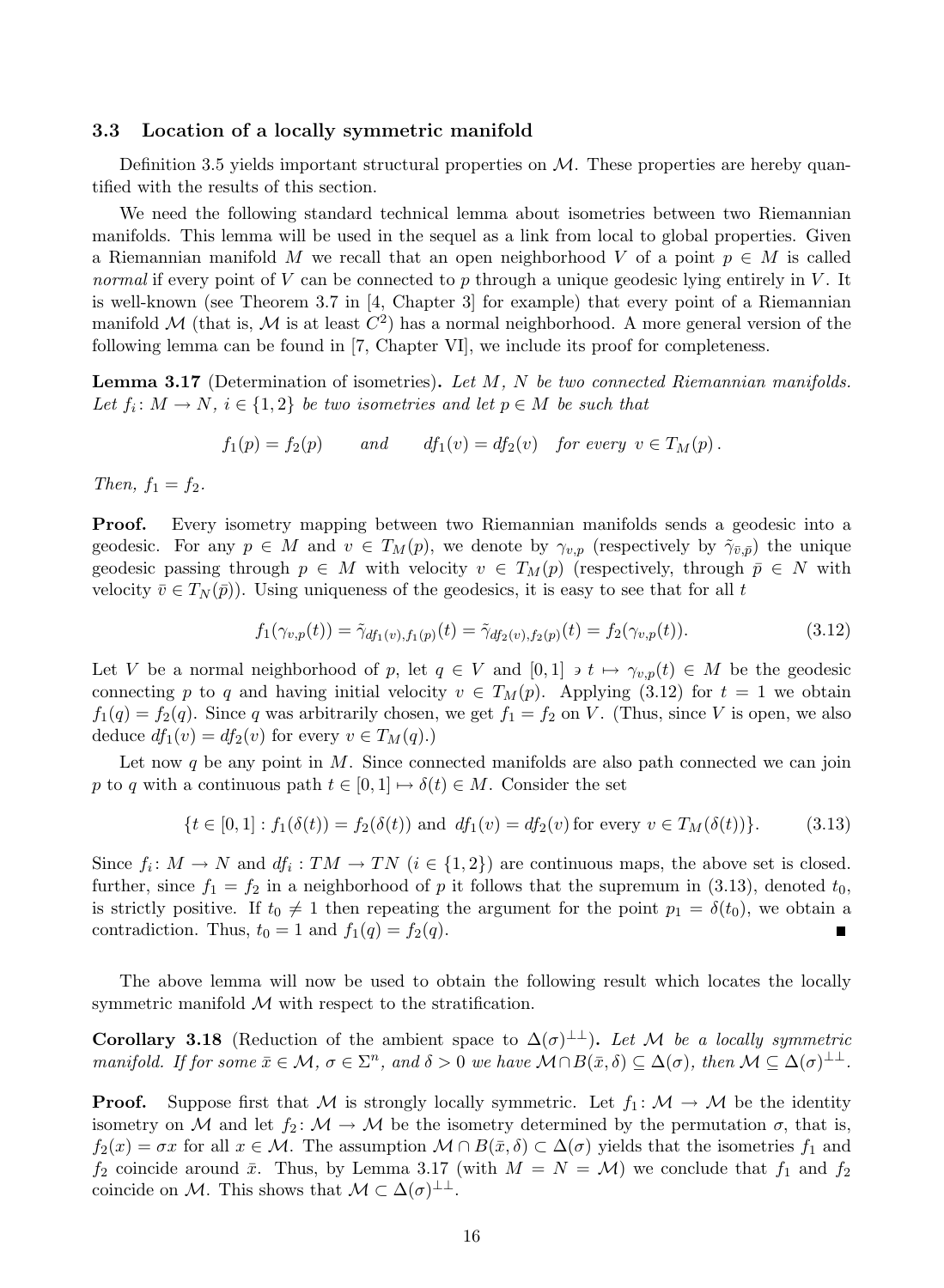In the case when  $\mathcal M$  is locally symmetric, assume, towards a contradiction, that there exists  $\bar{x} \in \mathcal{M} \setminus \Delta(\sigma)^{\perp \perp}$  Consider a continuous path  $t \in [0, 1] \mapsto p(t) \in \mathcal{M}$  with  $p(0) = \bar{x}$  and  $p(1) = \bar{\bar{x}}$ . Find  $0 = t_0 < t_1 < \cdots < t_s = 1$  and  $\{\delta_i > 0 : i = 0, \ldots, s\}$  such that  $\mathcal{M}_i := \mathcal{M} \cap B(p(t_i), \delta_i)$  is strongly locally symmetric, the union of all  $\mathcal{M}_i$  covers the path  $p(t)$ ,  $\mathcal{M}_{i-1} \cap \mathcal{M}_i \neq \emptyset$ , and  $\mathcal{M}_0 \subset \Delta(\sigma)$ . Let s' be the first index such that  $\mathcal{M}_{s'} \not\subset \Delta(\sigma)^{\perp \perp}$ , clearly  $s' > 0$ . Let  $x' \in \mathcal{M}_{s'-1} \cap \mathcal{M}_{s'} \cap \Delta(\sigma)^{\perp \perp}$  and note that  $x' \in \Delta(\sigma')$  for some  $\sigma' \precsim \sigma$ . By the strong local symmetry of  $\mathcal{M}_{s'-1}$  and  $\mathcal{M}_{s'}$ , they are both invariant under the permutation  $\sigma$ . Since  $\sigma$  coincides with the identity on  $\mathcal{M}_{s'-1}$  and since  $\mathcal{M}_{s'-1}\cap\mathcal{M}_{s'}$  is an open subset of  $\mathcal{M}_{s'}$ , we see by Lemma 3.17 that  $\sigma$  coincides with the identity on  $\mathcal{M}_{s'}$ . This contradicts the fact that  $\mathcal{M}_{s'} \not\subset \Delta(\sigma)^{\perp \perp}$ . ۰

In order to strengthen Corollary 3.18 we need to introduce a new notion.

**Definition 3.19** (*Much smaller* permutation). For two permutations  $\sigma, \sigma' \in \Sigma^n$ .

- The permutation  $\sigma'$  is called *much smaller* than  $\sigma$ , denoted  $\sigma' \prec\!\prec \sigma$ , whenever  $\sigma' \prec \sigma$  and a set in  $P(\sigma')$  is formed by merging at least two sets from  $P(\sigma)$ , of which at least one contains at least two elements.
- Whenever  $\sigma' \prec \sigma$  but  $\sigma'$  is not much smaller than  $\sigma$  we shall write  $\sigma' \prec \sigma$ . In other words, if  $\sigma' \prec \sigma$  but  $\sigma'$  is not much smaller than  $\sigma$ , then every set in  $P(\sigma')$  that is not in  $P(\sigma)$  is formed by merging one-element sets from  $P(\sigma)$ .

Example 3.20 (Smaller vs much smaller permutations). The following examples illustrate the notions of Definition 3.19. We point out that part (vii) will be used frequently.

- (i)  $(123)(45)(6)(7) \nless (1)(23)(45)(6)(7)$ .
- (ii) Consider  $\sigma = (167)(23)(45)$  and  $\sigma' = (1)(23)(45)(6)(7)$ . In this case,  $\sigma \prec \sigma'$  but  $\sigma$  is not much smaller than  $\sigma'$  because only cycles of length one are merged to form the cycles in  $\sigma$ . Thus,  $\sigma \nprec~ \sigma'.$
- (iii) If  $\sigma'' \precsim \sigma'$  and  $\sigma' \prec\prec \sigma$  then  $\sigma'' \prec\prec \sigma$ .
- (iv) It is possible to have  $\sigma' \nightharpoonup \sigma$  and  $\sigma'' \nightharpoonup \sigma$  but  $\sigma'' \nightharpoonup \sigma'$ , as shown by  $\sigma = (1)(2)(3)(45)$ ,  $\sigma' = (1)(23)(45)$ , and  $\sigma'' = (123)(45)$ .
- (v) If  $\sigma' \prec \sigma$  and  $\sigma$  fixes at most one element from  $\mathbb{N}_n$ , then  $\sigma' \prec\prec \sigma$ .
- (vi) If  $\sigma \in \Sigma^n \setminus \mathrm{id}_n$  then  $\sigma \nightharpoonup \mathrm{id}_n$ .
- (vii) If  $\sigma' \precsim \sigma$  and if  $\sigma'$  is not much smaller than  $\sigma$ , then either  $\sigma' \sim \sigma$  or  $\sigma' \nightharpoonup \sigma$ .
- (viii) If  $\sigma'' \nightharpoonup \sigma'$  and  $\sigma' \nightharpoonup \sigma$ , then  $\sigma'' \nightharpoonup \sigma$ . That is, the relationship 'not much smaller' is transitive.

We now describe a strengthening of Corollary 3.18. It lowers the number of strata that can intersect  $M$ , hence better specifies the location of the manifold  $M$ .

**Corollary 3.21** (Inactive strata). Let M be a locally symmetric manifold. If for some  $\bar{x} \in \mathcal{M}$ ,  $\sigma \in \Sigma^n$  and  $\delta > 0$  we have  $\mathcal{M} \cap B(\bar{x}, \delta) \subseteq \Delta(\sigma)$  then

$$
\mathcal{M} \subseteq \Delta(\sigma)^{\perp \perp} \setminus \bigcup_{\sigma' \prec\!\prec \sigma} \Delta(\sigma').
$$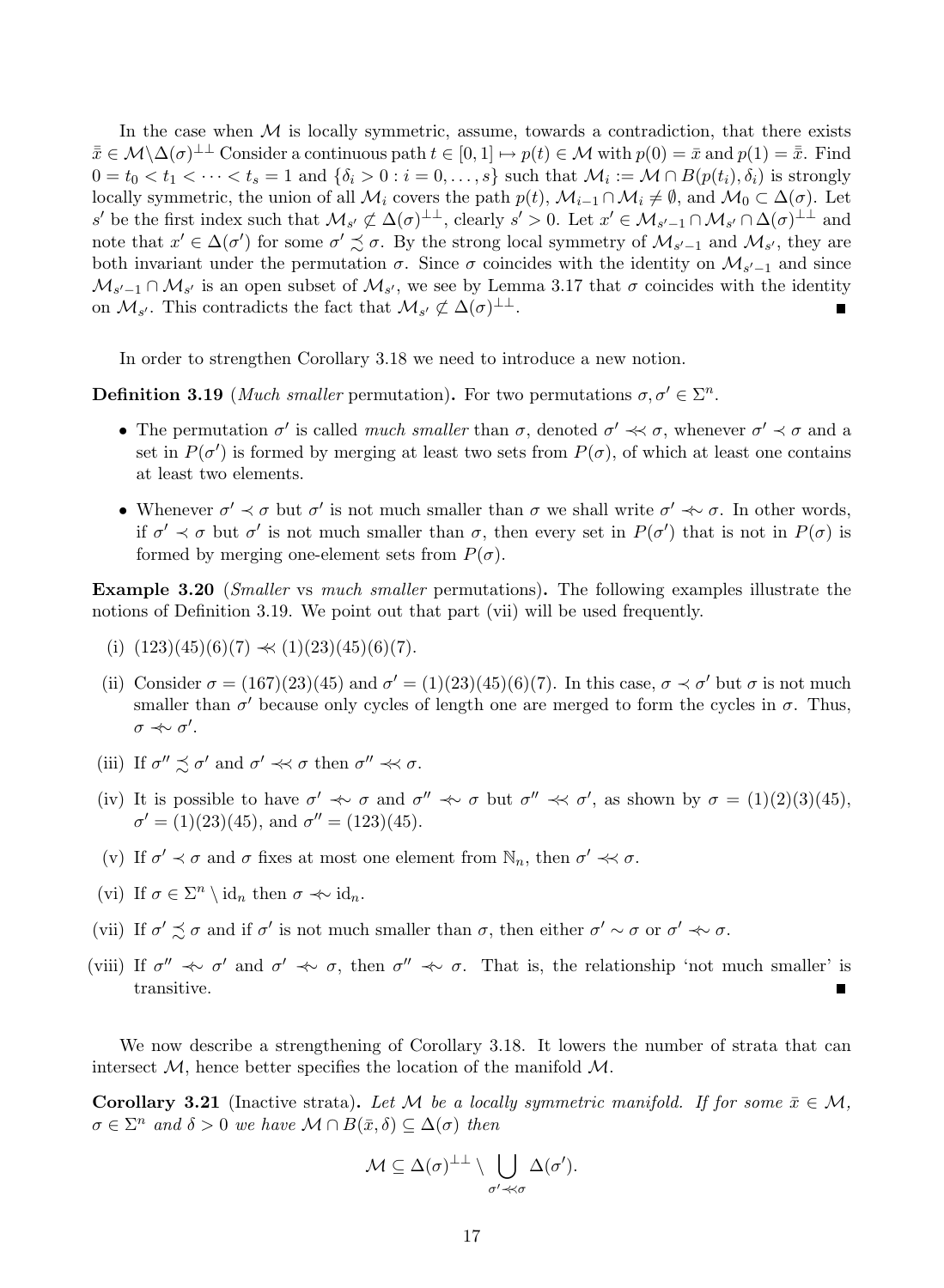**Proof.** By Corollary 3.18, we already have  $M \subseteq \Delta(\sigma)^{\perp \perp}$ . Assume, towards a contradiction, that  $\mathcal{M} \cap \Delta(\sigma') \neq \emptyset$  for some  $\sigma' \prec\prec \sigma$ . This implies in particular that  $\sigma$  is not the identity permutation, see Example 3.20 (vi). Consider a continuous path connecting  $\bar{x}$  with a point in  $\mathcal{M} \cap \Delta(\sigma') \neq \emptyset$ . Let z be the first point on that path such that  $z \in \Delta(\tau)$  for some  $\tau \prec\prec \sigma$ . (Such a first point exists since whenever  $\tau \prec \sigma$ , the points in  $\Delta(\tau)$  are boundary points of  $\Delta(\sigma)$ .) Let  $\delta > 0$  be such that  $\mathcal{M} \cap B(z, \delta)$  is strongly locally symmetric. Let  $\bar{z} \in \mathcal{M} \cap B(z, \delta)$  be a point on the path before z. That means  $\bar{z}$  is in a stratum  $\Delta(\bar{\sigma})$  with  $\bar{\sigma} \prec \sigma$  or  $\bar{\sigma} \sim \sigma$ . To summarize:

$$
z \in \mathcal{M} \cap \Delta(\tau)
$$
, where  $\tau \prec \tau$  and  $\overline{z} \in \mathcal{M} \cap \Delta(\overline{\sigma}) \cap B(z,\delta) \neq \emptyset$ , where  $\overline{\sigma} \prec \tau$  or  $\overline{\sigma} \sim \sigma$ .

By Definition 3.19 and the fact  $\tau \prec \tau$ , we have that for some  $2 \leq \ell \leq k \leq n$ , and some subset  $\{a_1, \ldots, a_k\}$  of  $\mathbb{N}_n$ , the cycle  $(a_1 \ldots a_\ell)$  belongs to the cycle decomposition of  $\sigma$  while the set  $\{a_1, \ldots, a_\ell, a_{\ell+1}, \ldots, a_k\}$  belongs to the partition  $P(\tau)$ . Now, since  $\bar{\sigma} \prec \sigma$  or  $\bar{\sigma} \sim \sigma$ , the cycle  $(a_1 \ldots a_\ell)$  belongs to the cycle decomposition of  $\bar{\sigma}$  as well. In order to simplify notation, without loss of generality, we assume that  $a_i = i$  for  $i \in \{1, \ldots, k\}$ .

Since  $\bar{z} = (\bar{z}_1, \ldots, \bar{z}_n) \in \mathcal{M} \cap \Delta(\bar{\sigma}) \cap B(z, \delta)$  we have  $\bar{z}_1 = \cdots = \bar{z}_\ell = \alpha$  and  $\bar{z}_i \neq \alpha$  for  $i \in {\ell + 1, ..., n}$ . By the fact that  $M \cap B(z, \delta)$  is strongly locally symmetric, we deduce that

$$
y := \sigma_{\circ} \bar{z} \in \mathcal{M} \subset \Delta(\sigma)^{\perp \perp} \text{ for every } \sigma_{\circ} \succ \tau.
$$
 (3.14)

 $\blacksquare$ 

We consider separately three cases. In each one we define appropriately a permutation  $\sigma_{\circ} \succ \tau$  in order to obtain a contradiction with (3.14).

Case 1. Assume  $\ell > 2$  and let  $\sigma_{\circ} \in \Sigma^n$  be constructed by exchanging the places of the elements  $a_\ell$  and  $a_k$  in the cycle decomposition of  $\sigma$ . Obviously,  $\sigma \rightharpoonup \tau$ . Then,  $y = \sigma \rightharpoonup \bar{z} = (y_1, \ldots, y_n) =$  $(\bar{z}_{\sigma_0^{-1}(1)},\ldots,\bar{z}_{\sigma_0^{-1}(n)})$  and notice that we have  $y_1 = \bar{z}_{\sigma_0^{-1}(1)} = \bar{z}_k \neq \alpha$ , while  $y_2 = \bar{z}_{\sigma_0^{-1}(2)} = \bar{z}_1 = \alpha$ . In view of (2.8) we deduce that  $y \notin \Delta(\sigma)^{\perp \perp}$ , a contradiction.

Case 2. Let  $\ell = 2$  and suppose that  $a_3 \equiv 3$  belongs to a cycle of length one in the cycle decomposition of  $\sigma$  (recall that we have assumed  $a_i = i$ , for all  $i \in \{1, ..., k\}$ ). In other words,  $\sigma = (1\,2)(3)\sigma'$ , where  $\sigma'$  is a permutation of  $\{4,\ldots,n\}$ . Then, defining  $\sigma_{\circ} := (1\,3)(2)\sigma'$  we get  $y_1 = \bar{z}_3 \neq \alpha$  and  $y_2 = \bar{z}_2 = \alpha$ , thus again  $y \notin \Delta(\sigma)^{\perp \perp}$ .

Case 3. Let  $\ell = 2$  and suppose that  $a_3 \equiv 3$  belongs to a cycle of length at least two in the cycle decomposition of  $\sigma$ . Then,  $\sigma = (1\,2)(3\,p\ldots)\cdots(\ldots q)\,\sigma'$ , where  $\sigma'$  is a permutation of  $\{k+1,\ldots,n\}$ , and where the union of the elements in the cycles  $(1\,2)\,(3\,p\ldots)\cdots(\ldots q)$  is precisely  $\{1, 2, \ldots, k\}$ . We define  $\sigma_{\circ} = (1\ 2\ 3)(p\ldots) \cdots (\ldots q) \sigma' \succ \tau$  and obtain  $y_1 = \bar{z}_3 \neq \alpha$  and  $y_2 = \bar{z}_1 = \alpha$ , thus again  $y \notin \Delta(\sigma)^{\perp \perp}$ .

The proof is complete.

#### 3.4 The characteristic permutation  $\sigma_*$  of M

In order to better understand the structure of the lo lly symmetric manifold  $M$ , we exhibit a permutation (more precisely, a set of equivalent permutations) that is characteristic of  $\mathcal{M}$ . To this end, we introduce the following sets of active permutations. (These two sets will be used only in this and the next subsections.) Define

$$
\Delta(\mathcal{M}) := \{ \sigma \in \Sigma^n : \mathcal{M} \cap \Delta(\sigma) \neq \emptyset \},\
$$

and

$$
\Sigma_{\mathcal{M}} := \{ \sigma \in \Sigma^n : \exists (\bar{x} \in \mathcal{M}, \delta > 0) \text{ such that } \mathcal{M} \cap B(\bar{x}, \delta) \subseteq \Delta(\sigma) \}.
$$

We note that if  $\sigma \in \Delta(\mathcal{M})$  then  $\sigma' \in \Delta(\mathcal{M})$  whenever  $\sigma \sim \sigma'$ , and similarly for  $\Sigma_{\mathcal{M}}$ . The following result is straightforward.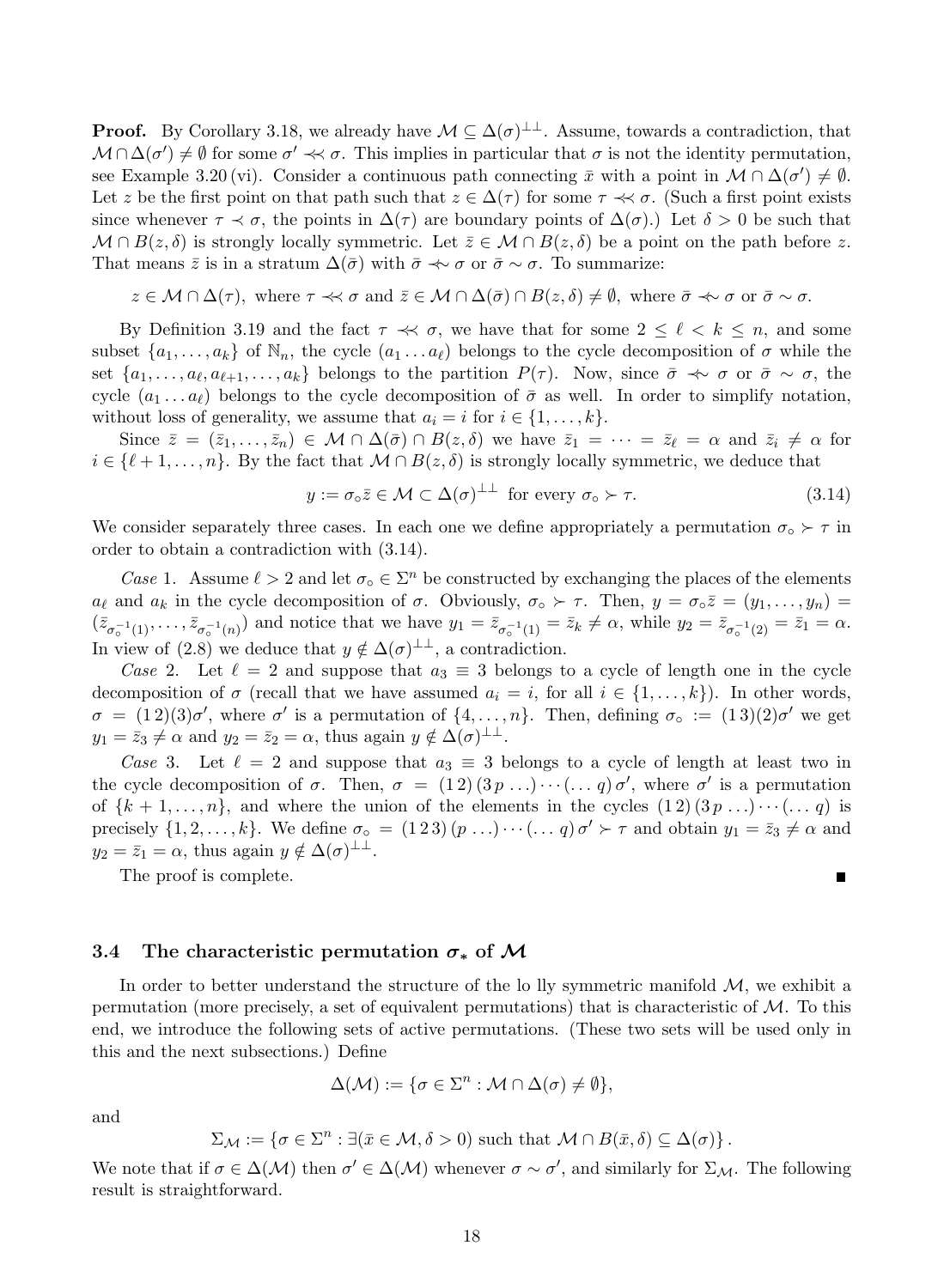**Lemma 3.22** (Maximality of  $\Sigma_M$  in  $\Delta(\mathcal{M})$ ). The elements of  $\Sigma_M$  are equivalent to each other and maximal in  $\Delta(\mathcal{M})$ .

**Proof.** It follows readily that  $\Delta(\mathcal{M}) \neq \emptyset$  and  $\Sigma_{\mathcal{M}} \subset \Delta(\mathcal{M})$ . Let  $\tau \in \Delta(\mathcal{M})$  and  $\sigma \in \Sigma_{\mathcal{M}}$ . By Corollary 3.18 we deduce that  $\mathcal{M} \subset \Delta(\sigma)^{\perp}$  and by Proposition 2.3(*iii*) that  $\tau \precsim \sigma$ . This proves maximality of  $\sigma$  in  $\Delta(\mathcal{M})$ . The equivalence of the elements of  $\Sigma_{\mathcal{M}}$  is obvious. Г

The next lemma is, in a sense, a converse of Corollary 3.18. It shows in particular that  $\Sigma_M \neq \emptyset$ .

**Lemma 3.23** (Optimal reduction of the ambient space). For a locally symmetric manifold  $M$ , there exists a permutation  $\sigma_* \in \Sigma^n$ , such that

$$
\Sigma_{\mathcal{M}} = \{ \sigma \in \Sigma^n : \sigma \sim \sigma_* \}.
$$
\n(3.15)

In particular, if  $\mathcal{M} \subseteq \Delta(\bar{\sigma})^{\perp \perp}$  for some  $\bar{\sigma} \in \Sigma^n$  then  $\sigma_* \precsim \bar{\sigma}$ .

**Proof.** Assertion (3.15) follows directly from Lemma 3.22 provided one proves that  $\Sigma_M \neq \emptyset$ . To do so, we assume that  $M \subseteq \Delta(\bar{\sigma})^{\perp\perp}$  for some  $\bar{\sigma} \in \Sigma^n$  (this is always true for  $\bar{\sigma} = id_n$ ) and we prove both that  $\Sigma_M \neq \emptyset$  as well as the second part of the assertion. Notice that  $\sigma \precsim \bar{\sigma}$  for all  $\sigma \in \Delta(\mathcal{M})$ . Let us denote by  $\sigma^{\circ} := \bigvee \Delta(\mathcal{M})$  any supremum of the nonempty set  $\Delta(\mathcal{M})$  (that is, any permutation  $\sigma^{\circ}$  whose partition is the supremum of the partitions  $P(\sigma)$  for all  $\sigma \in \Delta(\mathcal{M})$ . If  $\sigma^{\circ} \in \Delta(\mathcal{M})$ , then  $\sigma^{\circ} \in \Sigma_{\mathcal{M}}, \sigma^{\circ} = \sigma_*$  and we are done. If  $\sigma^{\circ} \notin \Delta(\mathcal{M})$ , then choose any permutation  $\sigma_{\rm o} \in \Delta(\mathcal{M})$  such that

$$
\{\sigma \in \Delta(\mathcal{M}) : \sigma^{\circ} \succ \sigma \succ \sigma_{\circ}\} = \emptyset. \tag{3.16}
$$

Such a permutation  $\sigma_{\circ}$  exists since  $\Delta(\mathcal{M})$  is a finite partially ordered set. By the definition of  $\sigma_{\circ}$ there exists  $\bar{x} \in \mathcal{M} \cap \Delta(\sigma_{\circ})$ , and by Lemma 2.5(*ii*) we can find  $\delta > 0$  such that  $B(\bar{x}, \delta)$  intersects only strata  $\Delta(\sigma)$  corresponding to permutations  $\sigma \succsim \sigma$ . If there exists  $x \in \mathcal{M} \cap B(\bar{x}, \delta)$  such that  $x \in \Delta(\sigma)$  for some permutation  $\sigma \succ \sigma_{\circ}$ , then  $\sigma \in \Delta(\mathcal{M})$  and by (3.16)  $\sigma \sim \sigma^{\circ}$  contradicting the assumption that  $\sigma^{\circ} \notin \Delta(\mathcal{M})$ . Thus,  $\mathcal{M} \cap B(\bar{x}, \delta) \subseteq \Delta(\sigma_{\circ})$  and  $\sigma_{\circ} = \sigma_{*} \in \Sigma_{\mathcal{M}}$ .

**Corollary 3.24** (Density of  $M \cap \Delta(\sigma_*)$  in M). For every  $\bar{x} \in M$ , every  $\delta > 0$  and  $\sigma_* \in \Sigma_M$ , we have

$$
\mathcal{M} \cap \Delta(\sigma_*) \cap B(\bar{x}, \delta) \neq \emptyset.
$$

**Proof.** Suppose  $\bar{x} \in \mathcal{M} \cap \Delta(\sigma)$  and fix  $\delta > 0$  small enough so that  $B(\bar{x}, \delta)$  intersects only strata  $\Delta(\sigma')$  for  $\sigma' \succsim \sigma$ . Then, by Lemma 2.5, we have that the manifold  $\mathcal{M}' := \mathcal{M} \cap B(\bar{x}, \delta)$  is locally symmetric. By Lemma 3.23, we obtain that  $\Sigma_{\mathcal{M}'}\neq\emptyset$ . Since  $\Sigma_{\mathcal{M}'}\subset\Sigma_{\mathcal{M}}$ , and all permutations in  $\Sigma_M$  are equivalent, we have  $\Sigma_{\mathcal{M}'} = \Sigma_{\mathcal{M}}$ . Thus,  $\mathcal{M}' \cap B(\bar{y}, \rho) \subset \Delta(\sigma_*)$  for  $\bar{y} \in \mathcal{M}' \subset \mathcal{M}$  and some  $\rho > 0$ , whence the result follows.

Clearly, if  $id_n \in \Sigma_{\mathcal{M}}$ , then  $\Sigma_{\mathcal{M}} = \{id_n\}$ . In particular, we have the following easy result.

**Corollary 3.25.** For a locally symmetric manifold  $\mathcal{M} \subset \mathbb{R}^n$ , we have

$$
\sigma_* = \mathrm{id}_n \iff \mathcal{M} \cap \Delta(\mathrm{id}_n) \neq \emptyset.
$$

**Proof.** The necessity is obvious, while the sufficiency follows from Lemma 3.22, since  $id_n \in \Delta(\mathcal{M})$ is the unique maximal element of  $\Sigma<sup>n</sup>$ .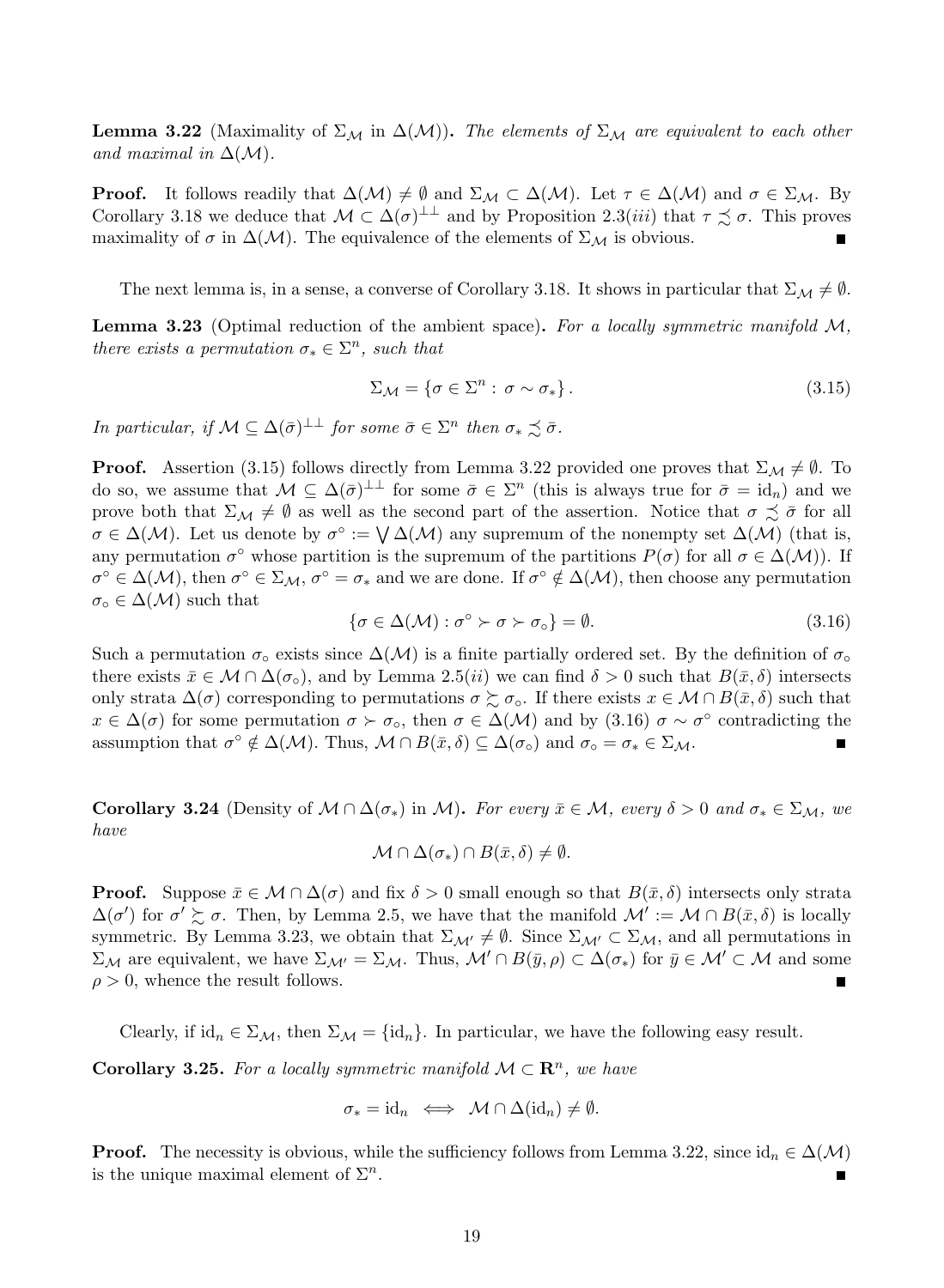Thus, the permutation  $\sigma_*$  is naturally associated with the locally symmetric manifold M via the property

$$
\exists (\bar{x} \in \mathcal{M}, \delta > 0) \text{ such that } \mathcal{M} \cap B(\bar{x}, \delta) \subseteq \Delta(\sigma_{*}).
$$
\n(3.17)

Notice that  $\sigma_*$  is unique modulo  $\sim$ , and will be called *characteristic* permutation of M. Even though the definition of the characteristic permutation  $\sigma_*$  is local, it has global properties stemming from Corollary 3.21, that is,

$$
\mathcal{M} \subseteq \Delta(\sigma_*)^{\perp\perp} \setminus \bigcup_{\substack{\sigma \prec \sigma_* \\ \sigma \prec \sigma_*}} \Delta(\sigma) = \bigcup_{\substack{\sigma \sim \sigma_* \\ \sigma \prec \sigma_*}} \Delta(\sigma) \subseteq \Delta(\sigma_*)^{\perp\perp}, \tag{3.18}
$$

and  $\sigma_*$  is the minimal permutation for which (3.18) holds. The above formula determines precisely which strata can intersect M. Indeed, if  $\sigma \in \Delta(\mathcal{M})$  then necessarily either  $\sigma \sim \sigma_*$  or  $\sigma \nleftrightarrow \sigma_*$ . Notice also that when  $\sigma \nleftrightarrow \sigma_*$ , every set in  $P(\sigma)$ , which is not in  $P(\sigma_*)$ , is obtained by merging sets of length one from  $P(\sigma_*)$ . Another consequence is the following relation:

$$
T_{\mathcal{M}}(\bar{x}) \subset \Delta(\sigma_*)^{\perp \perp} \qquad \text{for all } \bar{x} \in \mathcal{M} \,.
$$
 (3.19)

**Remark 3.26.** Observe that for any fixed permutation  $\sigma_* \in \Sigma^n$ , the set

$$
\bigcup_{\substack{\sigma \sim \sigma_* \\ \sigma \prec \sim \sigma_*}} \Delta(\sigma)
$$

is a locally symmetric manifold with characteristic permutation  $\sigma_*$ . On the other hand, (3.18) shows that the affine space  $\Delta(\sigma)^{\perp\perp}$  is a locally symmetric manifold if (and only if)  $\sigma \in \Sigma^n$  is equal to  $id_n$  or is a cycle of length n.

We conclude with another fact about the characteristic permutation, that stems from the assumption  $M \cap \mathbb{R}^n \geq \emptyset$  (see Definition 3.5). Though (3.18) describes well the strata that can intersect the manifold  $\mathcal M$  (which is going to be sufficient for most of our needs) we still need to say more about a slightly finer issue - a necessary condition for a stratum to intersect  $\mathcal{M} \cap \mathbb{R}^n_{\geq 0}$ .

**Lemma 3.27.** Suppose that  $\bar{x} \in \mathcal{M} \cap \mathbb{R}_{\geq}^n \cap \Delta(\sigma)$ . Then, every set  $I_i$  of the partition

$$
P(\sigma) = \{I_1, \ldots, I_{\kappa+m}\}
$$

contains consecutive integers from  $\mathbb{N}_n$ .

**Proof.** The lemma is trivially true, for sets  $I_i$  with cardinality one. So, suppose on the contrary, that for some  $\ell \in \{1, \ldots, \kappa + m\}$ , the set  $I_\ell$  contains at least two elements but does not contain consecutive numbers from  $\mathbb{N}_n$ . That is, there are three indexes  $i, j, k \in \mathbb{N}_n$  with  $i < j < k$  such that  $i, k \in I_\ell$  but  $j \notin I_\ell$ . Then, the fact  $\bar{x} \in \Delta(\sigma)$  implies that  $\bar{x}_i = \bar{x}_k$ , while the fact that  $\bar{x} \in \mathbb{R}^n_{\geq 0}$ implies that  $\bar{x}_i \ge \bar{x}_j \ge \bar{x}_k$ . We obtain  $\bar{x}_i = \bar{x}_j = \bar{x}_k$ , which contradicts the assumption  $j \notin I_\ell$ . П

Lemma 3.27 has consequences for the characteristic permutation  $\sigma_*$  of M.

**Theorem 3.28** (Characteristic partition  $P(\sigma_*)$ ). Every set in the partition  $P(\sigma_*)$  contains consecutive integers from  $\mathbb{N}_n$ .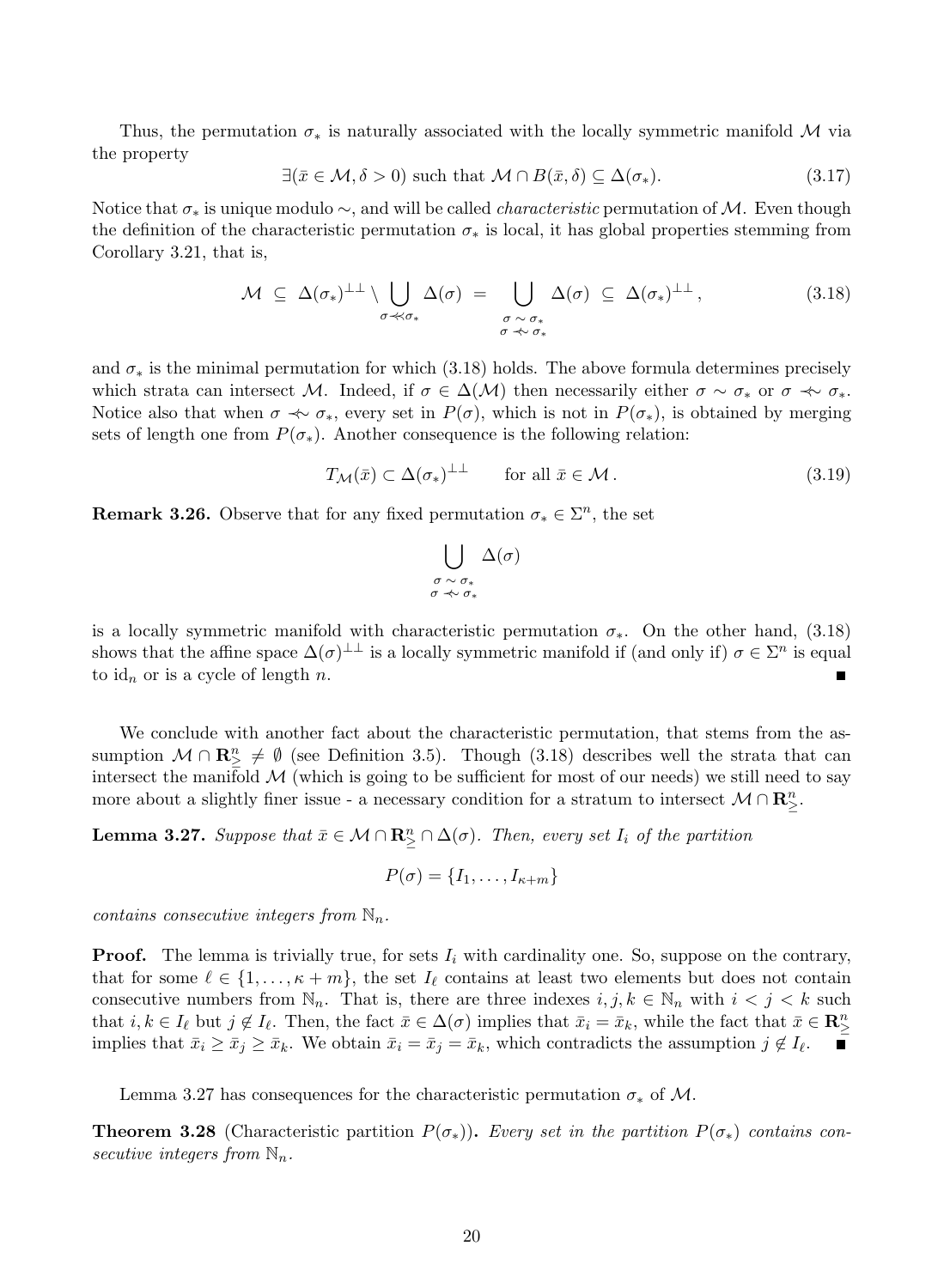**Proof.** Let  $\sigma_* \in \Sigma_{\mathcal{M}}$  be the characteristic permutation of M. Since  $\mathcal{M} \cap \mathbb{R}^n \neq \emptyset$  by Definition 3.5, there is a stratum  $\Delta(\sigma)$  intersecting  $\mathcal{M} \cap \mathbb{R}^n_2$ . Formula (3.18) implies that  $\sigma$  is not much smaller than  $\sigma_*$ , *i.e.* we have  $\sigma \sim \sigma_*$  or  $\sigma \nleftrightarrow \sigma_*$ . If a set  $I_i^* \in P(\sigma_*)$  has more than one element, then it must be an element of the partition  $P(\sigma)$  as well, by the fact that  $\sigma$  is not much smaller than  $\sigma_*$ . Thus,  $I_i^*$  contains consecutive elements from  $\mathbb{N}_n$ , by Lemma 3.27.

For example, according to Theorem 3.28, the permutation  $(1)(274)(35)(6) \in \Sigma^7$  cannot be the characteristic permutation of any locally symmetric manifold  $\mathcal{M}$  in  $\mathbb{R}^7$  (that intersects  $\mathbb{R}^7_{\geq}$ ).

Let us illustrate the limitations imposed by the previous result. Suppose that  $n = 12$  and the partition  $P(\sigma_*)$  of  $\mathbb{N}_{12}$  corresponding to  $\sigma_* \in \Sigma^{12}$  is

$$
P(\sigma_*) = \{\{1\}, \{2\}, \{3, 4, 5\}, \{6\}, \{7\}, \{8\}, \{9\}, \{10, 11, 12\}\}.
$$

Pick a permutation  $\sigma \in \Sigma^{12}$  with partition

$$
P(\sigma) = \{ \{1\}, \{2\}, \{3, 4, 5\}, \{6, 8, 9\}, \{7\}, \{10, 11, 12\} \}.
$$

In comparison with Formula (3.18),  $\sigma$  is not much smaller than  $\sigma_*$  but the stratum  $\Delta(\sigma)$  does not intersect  $\mathcal{M} \cap \mathbb{R}^n_{\geq}$ . Thus, the set of strata that may intersect with  $\mathcal{M} \cap \mathbb{R}^n_{\geq}$  is further reduced.

#### 3.5 Canonical decomposition induced by  $\sigma_*$

We explain in this subsection that the characteristic permutation  $\sigma_*$  of M induces a decomposition of the space  $\mathbb{R}^n$  that will be used later to control the lift into the matrix space  $\mathbb{S}^n$ . We consider the partition  $P(\sigma_*)$  of  $\mathbb{N}_n$  associated with  $\sigma_*$ , and we define

$$
m_* :=
$$
 number of sets in  $P(\sigma_*)$  that have more than one element, (3.20)

and

$$
\kappa_* := \text{ number of sets in } P(\sigma_*) \text{ with exactly one element.} \tag{3.21}
$$

In other words,  $\kappa_*$  is the number of elements of  $\mathbb{N}_n$  that are fixed by the permutation  $\sigma_*$ , or equivalently,  $\kappa_* := |\mathbb{N}_n \setminus \text{supp}(\sigma_*)|$ . Hence, we have

$$
P(\sigma_*) := \{I_1^*, \dots, I_{\kappa_*}^*, I_{\kappa_*+1}^*, \dots, I_{\kappa_*+m_*}^*\},\tag{3.22}
$$

where  $\{I_1^*,\ldots,I_{\kappa_*}^*\}$  are the blocks of size one. The following example treats the particular case where  $\sigma_*$  has at most one cycle of length one.

**Example 3.29** (Case:  $\kappa_* = 0$  or 1). The assumption  $\kappa_* \in \{0, 1\}$  means that the permutation  $\sigma_*$ fixes at most one element, or in other words, for every  $x \in \mathcal{M}$  at most one coordinate of the vector  $x = (x_1, \ldots, x_n)$  is not repeated. In this case, by Example 3.20(v), every  $\sigma$  that is smaller than  $\sigma_*$  is much smaller than  $\sigma_*$  and therefore (3.18) together with Proposition 2.3(*iii*) yields  $\mathcal{M} \subset \Delta(\sigma_*)$ .  $\blacksquare$ 

The partition of the characteristic permutation  $\sigma_*$  of M yields a *canonical split* of  $\mathbb{R}^n$  associated to M, as a direct sum of two parts, the spaces  $\mathbf{R}^{\kappa_*}$  and  $\mathbf{R}^{n-\kappa_*}$ , as follows: any vector  $x \in \mathbf{R}^n$  is represented as

$$
x = x^F \otimes x^M \tag{3.23}
$$

where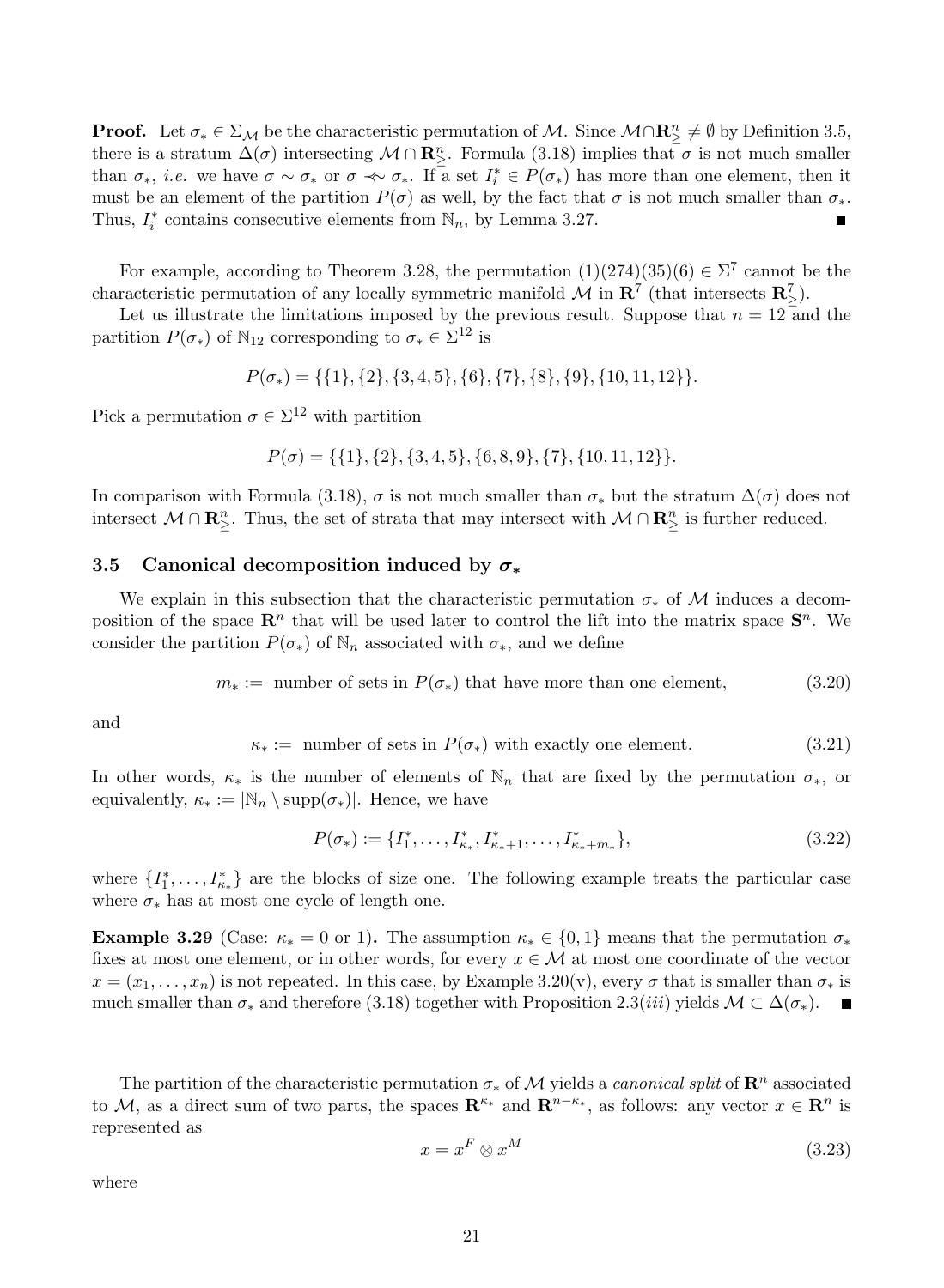- $x^F \in \mathbf{R}^{\kappa_*}$  is the subvector of  $x \in \mathbf{R}^n$  obtained by collecting from x the coordinates that have indices in  $\mathbb{N}_n \setminus \text{supp}(\sigma_*)$  and preserving their relative order;
- $x^M \in \mathbb{R}^{n-\kappa_*}$  is the subvector of  $x \in \mathbb{R}^n$  obtained by collecting from x the remaining  $n-\kappa_*$ coordinates, preserving their order again.

It is readily seen that the canonical split is linear and also a reversible operation. Reversibility means that given any two vectors  $x^F \in \mathbf{R}^{\kappa_*}$  and  $x^M \in \mathbf{R}^{n-\kappa_*}$ , there is a unique vector  $x^F \otimes x^M \in \mathbf{R}^n$ , such that

$$
(x^F \otimes x^M)^F = x^F
$$
 and  $(x^F \otimes x^M)^M = x^M$ .

This operation is called canonical product.

**Example 3.30.** If  $\sigma_* = (1)(23)(4)(567)(8) \in \Sigma^8$  and  $x \in \mathbb{R}^8$  then,  $x^F = (x_1, x_4, x_8)$  and  $x^M =$  $(x_2, x_3, x_5, x_6, x_7)$ . Conversely, if

$$
x^F = (a_1, a_2, a_3)
$$
 and  $x^M = (b_1, b_2, b_3, b_4, b_5)$ 

then

$$
x^F \otimes x^M = (a_1, b_1, b_2, a_2, b_3, b_4, b_5, a_3).
$$

In addition, if  $x \in \mathbb{R}^8_\ge$  then  $x^F \in \mathbb{R}^3_\ge$  and  $x^M \in \mathbb{R}^5_\ge$ , but the converse is not true: if  $x^F \in \mathbb{R}^3_\ge$  and  $x^M \in \mathbb{R}^5_\geq$  then in general,  $x^F \otimes x^M$  is not in  $\mathbb{R}^8_\geq$ .

Furthermore, if  $\sigma \in \Sigma^n$  is any permutation whose cycles do not contain elements simultaneously from supp $(\sigma_*)$  and  $\mathbb{N}_n \setminus \text{supp}(\sigma_*)$ , then it can be decomposed as

$$
\sigma = \sigma^F \circ \sigma^M,\tag{3.24}
$$

where

- $\sigma^F \in \Sigma^{\kappa_*}$  is obtained by those cycles of  $\sigma$  that contain only elements from  $\mathbb{N}_n \setminus \text{supp}(\sigma_*)$ ,
- $\sigma^M \in \Sigma^{n-\kappa_*}$  is obtained from the remaining cycles of  $\sigma$  (those that do not contain any element of  $\mathbb{N}_n \setminus \text{supp}(\sigma_*)$ ).

Observe that  $\sigma$  is the infimum of  $\sigma^F$  and  $\sigma^M$  ( $\sigma = \sigma^F \wedge \sigma^M$ ). We refer to (3.24) as the  $(F, M)$ -decomposition of the permutation  $\sigma$ . For example, applying this decomposition to  $\sigma_*$  yields

$$
\sigma_*^F = \mathrm{id}_{\kappa_*},\tag{3.25}
$$

where  $id_{\kappa_*}$  is the identity permutation on the set  $\mathbb{N}_n \setminus \text{supp}(\sigma_*)$ . Note that in the particular case  $\kappa_* = n$ , we have  $\sigma_* = id_n$ , all coefficients of  $x \in \Delta(\sigma_*)$  are different, and  $x = x^F$ .

The following proposition is a straightforward consequence of  $(3.25)$  and Example 3.20(v).

**Proposition 3.31** ((F, M)-decomposition for  $\sigma \nleftrightarrow \sigma_*$ ). The following equivalences hold:

$$
\sigma \sim \sigma_* \iff \sigma^F = \mathrm{id}_{\kappa_*} \quad and \quad \sigma^M \sim \sigma_*^M
$$

and

$$
\sigma \prec \sigma_* \iff \sigma^F \prec \mathrm{id}_{\kappa_*} \quad and \quad \sigma^M \sim \sigma_*^M.
$$

Note that the  $(F, M)$ -decomposition is not going to be applied to permutations  $\sigma \in \Sigma^n$  that are much smaller than  $\sigma_*$ , since these permutations may have a cycle containing elements from both  $\text{supp}(\sigma_*)$  and  $\mathbb{N}_n \setminus \text{supp}(\sigma_*)$ . In fact, (3.24) can be applied only to permutations  $\tau \in S^{\succsim}(\sigma)$  with  $\sigma \in \Delta(\mathcal{M})$ , as explained in the following result, whose proof is straightforward.

**Proposition 3.32** ((F, M)-decomposition for active permutations). Let  $\sigma \in \Delta(\mathcal{M})$  and  $\tau \in S^{\gtrsim}(\sigma)$ . Then,  $\tau$  admits  $(F, M)$ -decomposition  $\tau = \tau^F \circ \tau^M$  given in (3.24) with

$$
\sigma^F \precsim \tau^F \precsim \mathrm{id}_{\kappa_*} \qquad and \qquad \sigma^M_* \sim \sigma^M \precsim \tau^M.
$$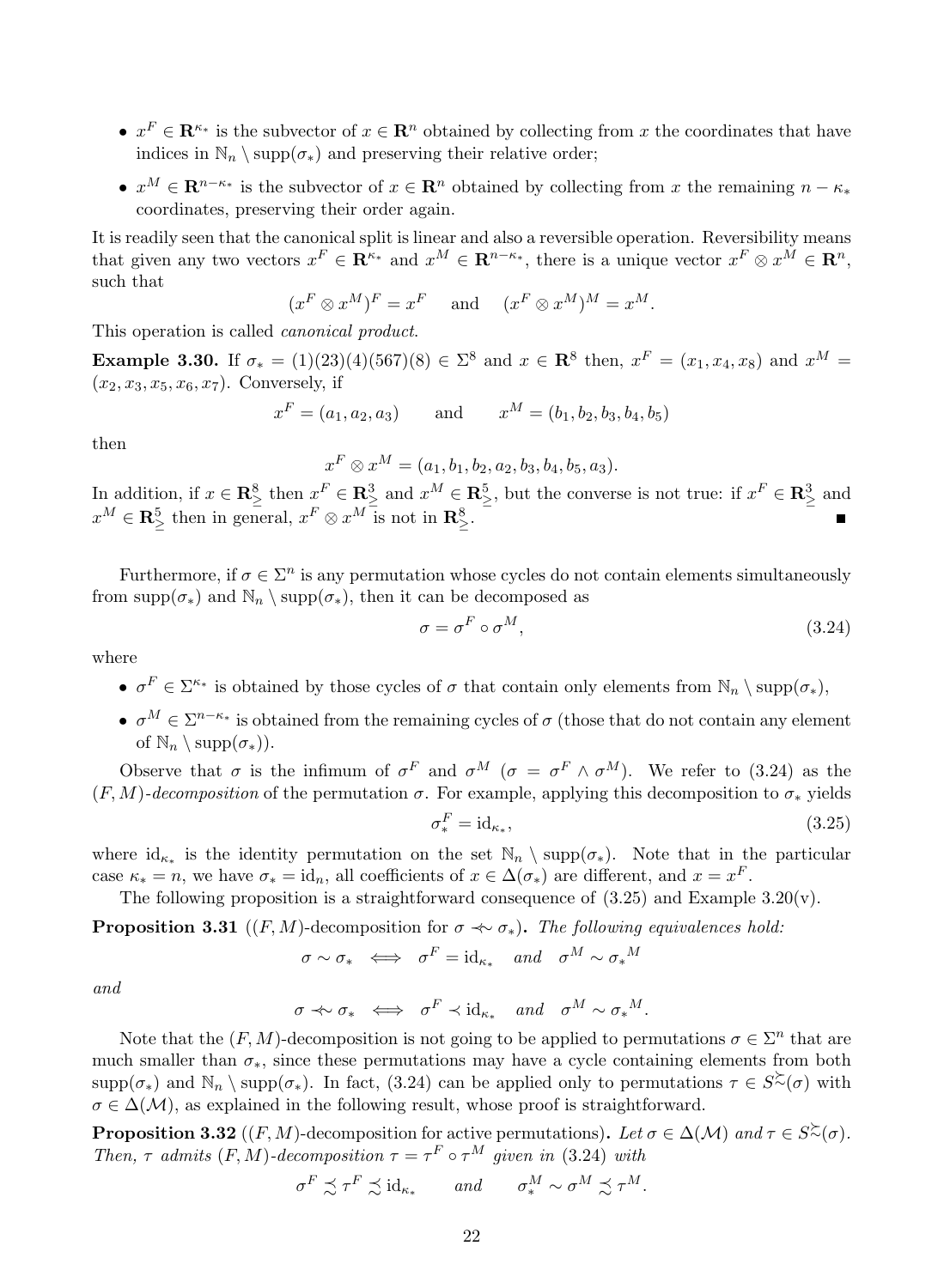#### 3.6 Reduction of the normal space

In this section we fix a point  $\bar{x}$  and a permutation  $\sigma$  such that  $\bar{x} \in \mathcal{M} \cap \Delta(\sigma)$ , and reduce the relevant (active) part of the tangent and normal space with respect to the canonical split

$$
\mathbf{R}^n = \mathbf{R}^{\kappa_*} \otimes \mathbf{R}^{n-\kappa_*} \tag{3.26}
$$

induced by the characteristic permutation  $\sigma_*$  of M.

Let us consider any permutation  $\tau \in \Sigma^n$  for which the decomposition (3.24)

$$
\tau=\tau^F\circ\tau^M
$$

makes sense (that is,  $\tau \in S^{\sim}(\sigma)$ , where  $\sigma \sim \sigma_*$  or  $\sigma \nleftrightarrow \sigma_*$ ). Then, we can either consider  $\tau^F$  as an element of  $\Sigma^n$  (giving rise to a stratum  $\Delta(\tau^F) \subset \mathbf{R}^n$ ) or as an element of  $\Sigma^{\kappa_*}$  (acting on the space R <sup>κ</sup><sup>∗</sup> ). In this latter case, and in other to avoid ambiguities, we introduce the notation

$$
[\Delta(\tau^F)_{\mathbb{R}^{k*}}] := \{ z \in \mathbb{R}^{k*} : P(z) = P(\tau^F) \}
$$
\n(3.27)

to refer to the corresponding stratum of  $\mathbb{R}^{\kappa_*}$ . The notations  $[\Delta(\tau^F)_{\mathbb{R}^{\kappa_*}}]^{\perp}$ ,  $[\Delta(\tau^F)_{\mathbb{R}^{\kappa_*}}]^{\perp\perp}$  refer thus to the corresponding linear subspaces of  $\mathbb{R}^{\kappa_*}$ . We do the same for the stratum  $[\Delta(\tau^M)_{\mathbb{R}^{n-\kappa_*}}]$  (and the linear subspaces  $[\Delta(\tau^M)_{\mathbb{R}^{n-k}}]^{\perp}, [\Delta(\tau^M)_{\mathbb{R}^{n-k}}]^{\perp\perp}$ , whenever the permutation  $\tau^M$  is considered as an element of  $\Sigma^{n-\kappa_*}$  acting on  $\mathbb{R}^{n-\kappa_*}$ . A careful glance at the formulas (2.7) and (2.8) reveals the following relations:

$$
\Delta(\tau^F)^{\perp} = [\Delta(\tau^F)_{\mathbb{R}^{\kappa_*}}]^{\perp} \otimes \{0\}_{n-\kappa_*} \quad \text{and} \quad \Delta(\tau^M)^{\perp} = \{0\}_{\kappa_*} \otimes [\Delta(\tau^M)_{\mathbb{R}^{n-\kappa_*}}]^{\perp} ; \quad (3.28)
$$

and respectively,

$$
\Delta(\tau^F)^{\perp\perp} = [\Delta(\tau^F)_{\mathbb{R}^{\kappa_*}}]^{\perp\perp} \otimes \mathbb{R}^{n-\kappa_*} \quad \text{and} \quad \Delta(\tau^M)^{\perp\perp} = \mathbb{R}^{\kappa_*} \otimes [\Delta(\tau^M)_{\mathbb{R}^{n-\kappa_*}}]^{\perp\perp} . \quad (3.29)
$$

It follows easily from (2.12) and (3.29) that

$$
\Delta(\tau)^{\perp\perp} = [\Delta(\tau^F)_{\mathbb{R}^{\kappa_*}}]^{\perp\perp} \otimes [\Delta(\tau^M)_{\mathbb{R}^{n-\kappa_*}}]^{\perp\perp}.
$$
\n(3.30)

It also follows easily that

$$
\Delta(\tau)^{\perp} = [\Delta(\tau^F)_{\mathbb{R}^{\kappa_*}}]^{\perp} \otimes [\Delta(\tau^M)_{\mathbb{R}^{n-\kappa_*}}]^{\perp}.
$$
\n(3.31)

In the sequel, we apply the canonical split (3.26) to the tangent space  $T_M(\bar{x})$ . In view of (3.19) and (3.30) for  $\tau = \sigma_*$  and the fact that  $\sigma_*^M \sim \sigma^M$  (see Proposition 3.31), we obtain that for every  $w \in T_{\mathcal{M}}(\bar{x})$ 

$$
w = w^F \otimes w^M
$$
 where  $w^F \in \mathbb{R}^{\kappa_*}$  and  $w^M \in [\Delta(\sigma^M)_{\mathbb{R}^{n-\kappa_*}}]^{\perp \perp} \subset \mathbb{R}^{n-\kappa_*}$ , (3.32)

where each coordinate of  $w^M$  is repeated at least twice.

The following theorem reveals a analogous relationship for the canonical split of the normal space  $N_{\mathcal{M}}(\bar{x})$  of  $\mathcal M$  at  $\bar{x}$ . It is the culmination of most of the developments up to now and thus the most important auxiliary result in this work. We start by a technical result.

**Lemma 3.33.** Let  $\bar{x} \in \mathcal{M} \cap \Delta(\sigma)$  and let the  $(F, M)$ -decomposition of  $\sigma$  be  $\sigma = \sigma^F \circ \sigma^M$ . Let the partition of  $\mathbb{N}_{\kappa_*}$  defined by  $\sigma^F$  be  $P(\sigma^F) = \{I_1, \ldots, I_m\}$ . Then, for every  $\epsilon > 0$ , there exists  $w \in T_{\mathcal{M}}(\bar{x}) \cap B(0, \epsilon)$ , such that in vector  $w^F \in \mathbb{R}^{\kappa_*}$  every subvector  $w^F_{I_i}$  has distinct coordinates, for  $i \in \mathbb{N}_m$ .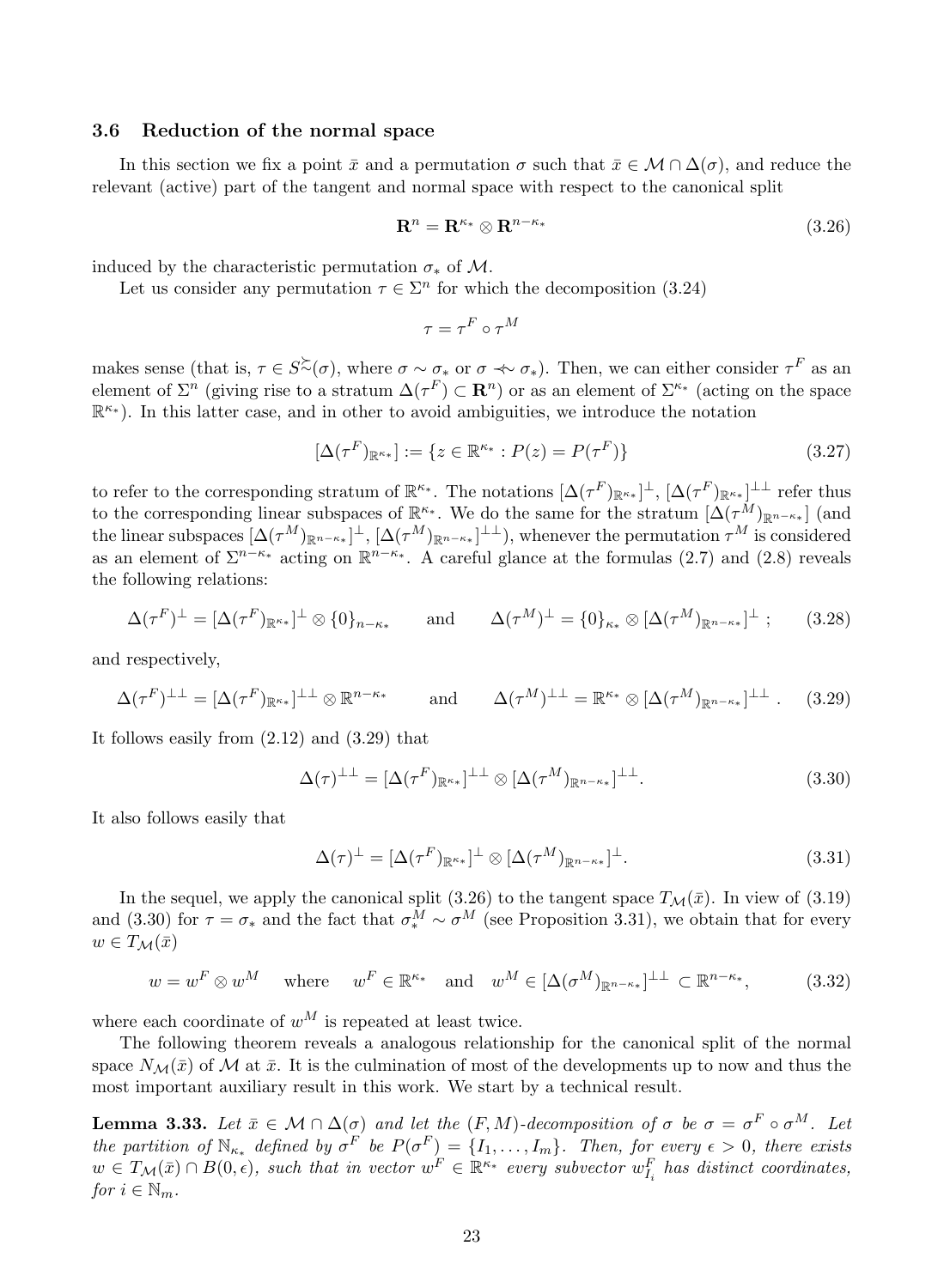**Proof.** By Corollary 3.24, we can chose  $x \in \mathcal{M} \cap \Delta(\sigma_*)$  arbitrarily close to  $\bar{x}$ . Now apply Proposition 3.14 to  $\bar{x}$  and x to conclude that  $x, \bar{\pi}_T(x) \in \Delta(\sigma')$  for some  $\sigma' \succsim \sigma$ . Necessarily, we have  $\sigma' \sim \sigma_*$ , implying that  $x, \overline{\pi}_T(x) \in \Delta(\sigma_*)$ . This shows that  $(\overline{\pi}_T(x))^F$  has distinct coordinates. In other words, there is a vector  $w \in T_{\mathcal{M}}(\bar{x})$  such that  $(\bar{\pi}_T(x))^F = (\bar{x} + w)^F = \bar{x}^F + w^F$  has distinct coordinates. Since x can be chosen arbitrarily close to  $\bar{x}$ , we can assume that w is arbitrarily close to 0. Finally, since  $\bar{x}^F \in [\Delta(\sigma^F)_{\mathbf{R}^{\kappa_*}}]$  and  $w^F = (\bar{x}^F + w^F) - \bar{x}^F$  we conclude that  $w_{I_i}^F$  has distinct coordinates, for  $i \in \mathbb{N}_m$ .

**Theorem 3.34** (Reduction of the normal space). Let  $\bar{x} \in \mathcal{M} \cap \Delta(\sigma)$  and  $v \in N_{\mathcal{M}}(\bar{x})$ . Let  $v = v^F \otimes v^M$  and  $\sigma = \sigma^F \circ \sigma^M$  be the canonical split and the  $(F, M)$ -decomposition defined in (3.23) and (3.24) respectively. Then,

$$
v^F \in [\Delta(\sigma^F)_{\mathbb{R}^{\kappa_*}}]^{\perp \perp}.
$$
\n(3.33)

**Proof.** Let us decompose  $v \in N_{\mathcal{M}}(\bar{x})$  according to Proposition 3.15, that is,  $v = v_{\perp\perp} + v_{\perp}$  where

$$
v_{\perp\perp} \in N_{\mathcal{M}}(\bar{x}) \cap \Delta(\sigma)^{\perp\perp} \quad \text{and} \quad v_{\perp} \in N_{\mathcal{M}}(\bar{x}) \cap \Delta(\sigma)^{\perp}.
$$

Then,

$$
v^F = v_{\perp\perp}^F + v_{\perp}^F
$$
 and  $v^M = v_{\perp\perp}^M + v_{\perp}^M$ .

Since  $v_{\perp} \in \Delta(\sigma)^{\perp}$  it follows by  $(3.31)$  that  $v_{\perp}^{F} \in [\Delta(\sigma^{F})_{\mathbb{R}^{\kappa_{*}}}]^{\perp}$ . Note further that since  $\sigma \in \Delta(\mathcal{M})$ , we have  $\sigma \nleftrightarrow \sigma_*$ , see (3.18). Let now  $w = w^{\overline{F}} \otimes w^{\overline{M}}$  be any element of  $T_{\mathcal{M}}(\bar{x})$  for which  $w^F \in \mathbb{R}^{\kappa_*}$ has the property described in Lemma 3.33. Pick any permutation  $\tau \in S^{\gtrsim}(\sigma)$ . Then,  $\tau$  admits a canonical decomposition  $\tau = \tau^F \circ \tau^M$  with  $\tau^M \succsim \sigma^M$  and  $\tau^F \succsim \sigma^F$  (Proposition 3.32). It follows that  $(\tau w)^F = \tau^F w^F$ ,  $(\tau w)^M = \tau^M w^M = w^M$  (in view of (3.32)) and  $\tau w \in T_M(\bar{x})$  (in view of Lemma 3.11 $(i)$ ). Thus, we deduce successively:

$$
0 = \langle v_{\perp}, \tau w \rangle = \langle v_{\perp}^F, (\tau w)^F \rangle + \langle v_{\perp}^M, (\tau w)^M \rangle = \langle v_{\perp}^F, \tau^F w^F \rangle + \langle v_{\perp}^M, w^M \rangle.
$$

This yields

$$
\langle v_\perp^F, \tau^F w^F \rangle \, = - \langle v_\perp^M, w^M \rangle,
$$

which in view of Corollary 5.2 in the Appendix (applied to  $x := v_{\perp}^F \in [\Delta(\sigma^F)_{\mathbb{R}^{\kappa_*}}]^{\perp}$ ,  $\sigma := \sigma^F$ ,  $y :=$  $w^F$ ,  $\sigma' := \tau^F$ , and  $\alpha := -\langle v^M_{\perp}, w^M_{\perp} \rangle$  yields  $v^F_{\perp} = \{0\}_{\kappa_*}$ . Finally, let us recall that  $v_{\perp \perp} \in \Delta(\sigma)^{\perp \perp}$ , which in view of (3.30) yields  $v_{\perp\perp}^F \in [\Delta(\sigma^F)_{\mathbb{R}^{\kappa_*}}]^{\perp\perp}$ . Thus,  $v^F = v_{\perp\perp}^F \in [\Delta(\sigma^F)_{\mathbb{R}^{\kappa_*}}]^{\perp\perp}$ . The proof is complete.

#### 3.7 Tangential parametrization of a locally symmetric manifold

In this subsection we consider a local equation of the manifold, called *tangential parametrization*. We briefly recall some general properties of this parametrization (for any manifold  $\mathcal{M}$ ) and then, we make use of Theorem 3.34 to specify it to our context.

The local inversion theorem asserts that for some  $\delta > 0$  sufficiently small the restriction of  $\bar{\pi}_T$ around  $\bar{x} \in \mathcal{M}$ 

$$
\bar{\pi}_T \colon \mathcal{M} \cap B(\bar{x}, \delta) \to \bar{x} + T_{\mathcal{M}}(\bar{x})
$$

is a diffeomorphism of  $\mathcal{M} \cap B(\bar{x}, \delta)$  onto its image (which is an open neighborhood of  $\bar{x}$  relatively to the affine space  $\bar{x} + T_{\mathcal{M}}(\bar{x})$ . Then, there exists a smooth map

$$
\phi \colon (\bar{x} + T_{\mathcal{M}}(\bar{x})) \cap B(\bar{x}, \delta) \to N_{\mathcal{M}}(\bar{x}), \tag{3.34}
$$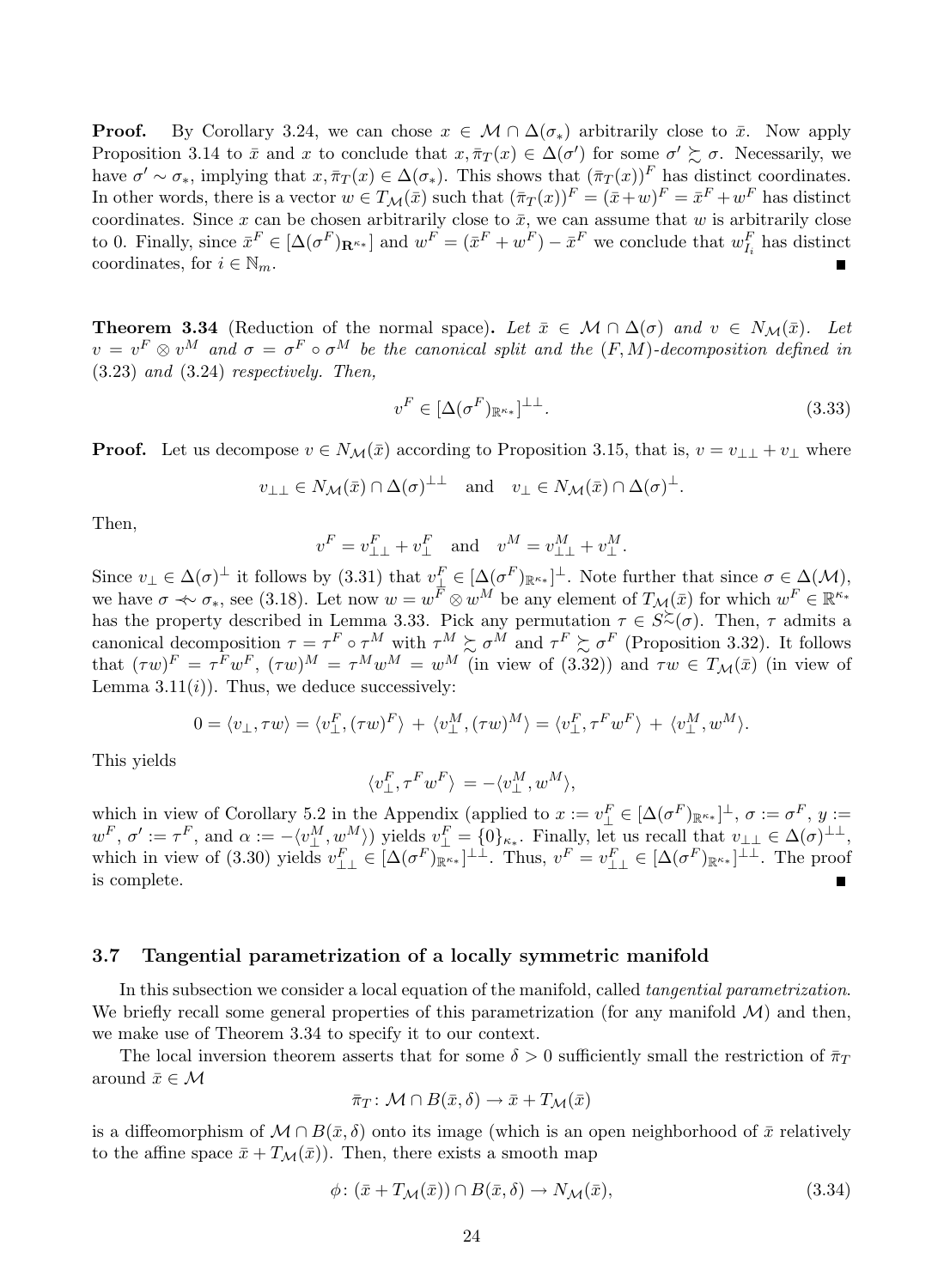such that

$$
\mathcal{M} \cap B(\bar{x}, \delta) = \{ y \in \mathbf{R}^n : y = x + \phi(x), x \in (\bar{x} + T_{\mathcal{M}}(\bar{x})) \cap B(\bar{x}, \delta) \}. \tag{3.35}
$$

In words, the function  $\phi$  measures the difference between the manifold and its tangent space. Obviously,  $\phi \equiv 0$  if M is an affine manifold around  $\bar{x}$ . Note that, technically, the domain of the map  $\phi$  is the open set  $\bar{\pi}_T(\mathcal{M} \cap B(\bar{x}, \delta))$ , which may be a proper subset of  $(\bar{x} + T_{\mathcal{M}}(\bar{x})) \cap B(\bar{x}, \delta)$ . Even though we keep this in mind, it will not have any bearing on the developments in the sequel. Thus, for sake of readability we will avoid introducing more precise but also more complicated notation, for example, rectangular neighborhoods around  $\bar{x}$ .

We say that the map  $\psi: (\bar{x} + T_{\mathcal{M}}(\bar{x})) \cap B(\bar{x}, \delta) \to \mathcal{M} \cap B(\bar{x}, \delta)$  defined by

$$
\psi(x) = x + \phi(x) \tag{3.36}
$$

is the tangential parametrization of  $\mathcal M$  around  $\bar x$ . This function is indeed smooth, one-to-one and onto, with a full rank Jacobian matrix  $J\psi(\bar{x})$ : it is a local diffeomorphism at  $\bar{x}$ , and more precisely its inverse is  $\bar{\pi}_T$ , that is, locally  $\bar{\pi}_T(\psi(x)) = x$ . The above properties of  $\psi$  hold for any manifold.

Let us return to the situation where  $M$  is a locally symmetric manifold. We consider its characteristic permutation  $\sigma_*$ , and we make the following assumption on the neighborhood.

**Assumption 3.35.** Let M be a locally symmetric  $C^2$ -submanifold of  $\mathbb{R}^n$  of dimension d and of characteristic permutation  $\sigma_*$ . We consider  $\bar{x} \in \mathcal{M} \cap \Delta(\sigma)$  and we take  $\delta > 0$  small enough so that:

- 1.  $B(\bar{x}, \delta)$  intersects only strata  $\Delta(\sigma')$  with  $\sigma' \gtrsim \sigma$  (recall Lemma 2.5);
- 2.  $M \cap B(\bar{x}, \delta)$  is a strongly locally symmetric manifold;
- 3.  $M \cap B(\bar{x}, \delta)$  is diffeomorphic to its projection on  $\bar{x} + T_M(\bar{x})$ ; in other words, the tangential parametrization holds.

This ensures that

$$
\Delta(\sigma)^{\perp\perp} \cap B(\bar{x}, \delta) = \Delta(\sigma) \cap B(\bar{x}, \delta).
$$

This situation enables us to specify the general properties of the tangential parametrization.

**Lemma 3.36** (Tangential parametrization). Let  $\bar{x} \in \mathcal{M} \cap \Delta(\sigma)$ . Then, the function  $\phi$  in the tangential parametrization satisfies

$$
\phi(x) \in N_{\mathcal{M}}(\bar{x}) \cap \Delta(\sigma)^{\perp \perp}.
$$
\n(3.37)

Moreover, for all  $x \in (\bar{x} + T_M(\bar{x})) \cap B(\bar{x}, \delta)$  and for all  $\sigma' \in S^{\succsim}(\sigma)$  we have

$$
\psi(\sigma'x) = \sigma'\psi(x) \tag{3.38}
$$

and

$$
\phi(\sigma'x) = \sigma'\phi(x) = \phi(x). \tag{3.39}
$$

Proof. Recalling the direct decomposition of the normal space (see Proposition 3.15) we define the mappings  $\phi_{\perp\perp}(x)$  and  $\phi_{\perp}(x)$  as the projections of  $\phi(x)$  onto  $N_{\mathcal{M}}(\bar{x})\cap\Delta(\sigma)^{\perp\perp}$  and  $N_{\mathcal{M}}(\bar{x})\cap\Delta(\sigma)^{\perp}$ respectively. Thus, (3.36) becomes

$$
\psi(x) = x + \phi_{\perp\perp}(x) + \phi_{\perp}(x). \tag{3.40}
$$

Splitting each term in both sides of Equation (3.40) in view of the canonical split defined in (3.23), we obtain

$$
\begin{pmatrix} \psi^F(x) \\ \psi^M(x) \end{pmatrix} = \begin{pmatrix} x^F \\ x^M \end{pmatrix} + \begin{pmatrix} \phi^F_{\perp\perp}(x) \\ \phi^M_{\perp\perp}(x) \end{pmatrix} + \begin{pmatrix} \phi^F_{\perp}(x) \\ \phi^M_{\perp}(x) \end{pmatrix}.
$$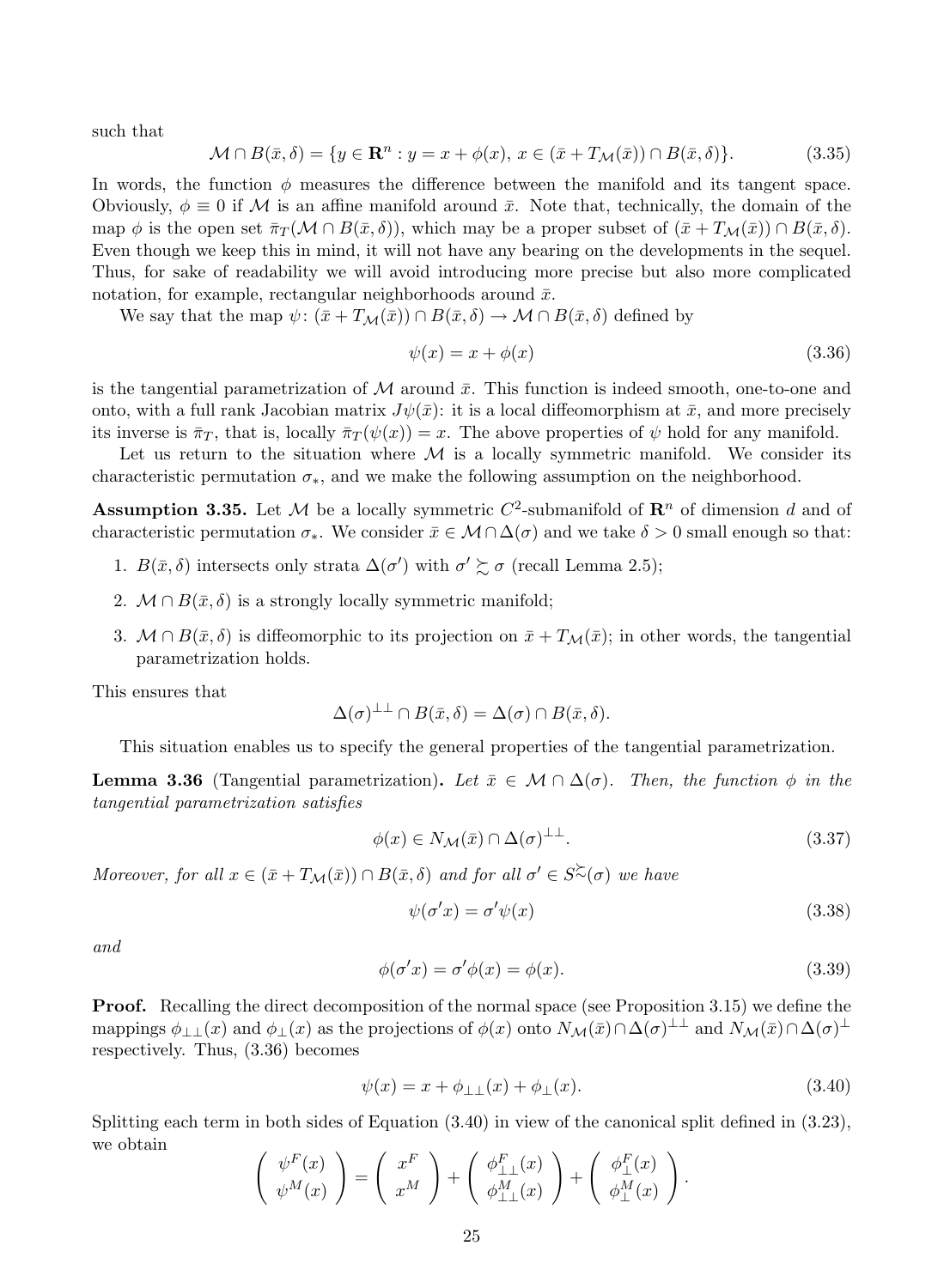We look at the second line of this vector equation. Since

$$
\phi_{\perp\perp}(x) \in N_{\mathcal{M}}(\bar{x}) \cap \Delta(\sigma)^{\perp\perp}
$$
 and  $\phi_{\perp}(x) \in N_{\mathcal{M}}(\bar{x}) \cap \Delta(\sigma)^{\perp}$ 

we deduce from (3.30) and (3.31) that

$$
\phi_{\perp\perp}^M(x) \in [\Delta(\sigma^M)_{\mathbb{R}^{n-\kappa_*}}]^{\perp\perp} \quad \text{and} \quad \phi_{\perp}^M(x) \in [\Delta(\sigma^M)_{\mathbb{R}^{n-\kappa_*}}]^{\perp}.
$$

Since  $x \in \bar{x} + T_{\mathcal{M}}(\bar{x})$  and  $\psi(x) \in \mathcal{M}$  we deduce from (3.18) and (3.19) that  $x^M, \psi^M(x) \in$  $[\Delta(\sigma^M)_{\mathbb{R}^{n-\kappa}}]^{\perp \perp}$  (recall that  $\sigma^M \sim \sigma_*^M$ ), yielding  $\phi^M_{\perp}(x) \in [\Delta(\sigma^M)_{\mathbb{R}^{n-\kappa}}]^{\perp \perp}$  and thus  $\phi^M_{\perp}(x) = 0$ . In addition, by Theorem 3.34 we have  $\phi_{\perp}^{F}(x) = 0$ . Thus,  $\phi_{\perp}(x) = 0$ , which completes the proof of (3.37).

We now show local invariance. Choose any permutation  $\sigma' \succeq \sigma$ . Since  $\phi(x) \in \Delta(\sigma)^{\perp \perp}$ , it follows that  $\sigma' \phi(x) = \phi(x)$ . Thus,

$$
\sigma'\psi(x) = \sigma'x + \sigma'\phi(x) = \sigma'x + \phi(x). \tag{3.41}
$$

Since  $\mathcal{M} \cap B(\bar{x},\delta)$  is locally symmetric, we have  $\sigma'\psi(x) \in \mathcal{M} \cap B(\bar{x},\delta)$ . Thus, there exists  $x_0 \in \mathcal{M}$  $(\bar{x} + T_{\mathcal{M}}(\bar{x})) \cap B(\bar{x}, \delta)$  such that

$$
\sigma'\psi(x) = \psi(x_{\circ}) = x_{\circ} + \phi(x_{\circ}). \tag{3.42}
$$

Combining  $(3.41)$  with  $(3.42)$  we get

$$
x_{\circ} - \sigma' x = \phi(x) - \phi(x_{\circ}).
$$

The left-hand side is an element of  $T_{\mathcal{M}}(\bar{x})$ , by Lemma 3.11, while the right-hand side is in  $N_{\mathcal{M}}(\bar{x})$ . Thus,  $x_{\circ} = \sigma' x$  and  $\phi(x) = \phi(x_{\circ})$ , showing the local symmetry of  $\phi$  which implies (3.38).

### 4 Spectral manifolds

We have now enough material on locally symmetric manifolds to tackle the smoothness of spectral sets associated to them. Before continuing the developments, we present the particular case when M is (a relatively open subset of) a stratum  $\Delta(\sigma)$ . In this case, basic algebraic arguments allow to conclude directly.

**Example 4.1** (Lift of stratum  $\Delta(\sigma)$ ). We develop here the case when M is the connected component of  $\Delta(\sigma)$  which intersects  $\mathbb{R}^n_2$ . More precisely, we consider  $\sigma \in \Sigma^n$ ,  $\bar{x} \in \Delta(\sigma) \cap \mathbb{R}^n_\ge$  and  $\delta > 0$ , and we assume

$$
\mathcal{M} = \Delta(\sigma) \cap B(\bar{x}, \delta).
$$

In this case, we show directly that the spectral set

$$
\lambda^{-1}(\mathcal{M}) = \bigcup_{x \in \mathcal{M}} \mathbf{O}^n.\text{Diag}(x)
$$

is an analytic (fiber) manifold using basic arguments exposed in Subsection 3.1. We stated therein that the orbit  $\mathbf{O}_{\mathrm{Diag}(x)}^n$  is a submanifold of  $\mathbf{S}^n$  with dimension

$$
\sum_{1 \le i < j \le \kappa + m} |I_i||I_j|
$$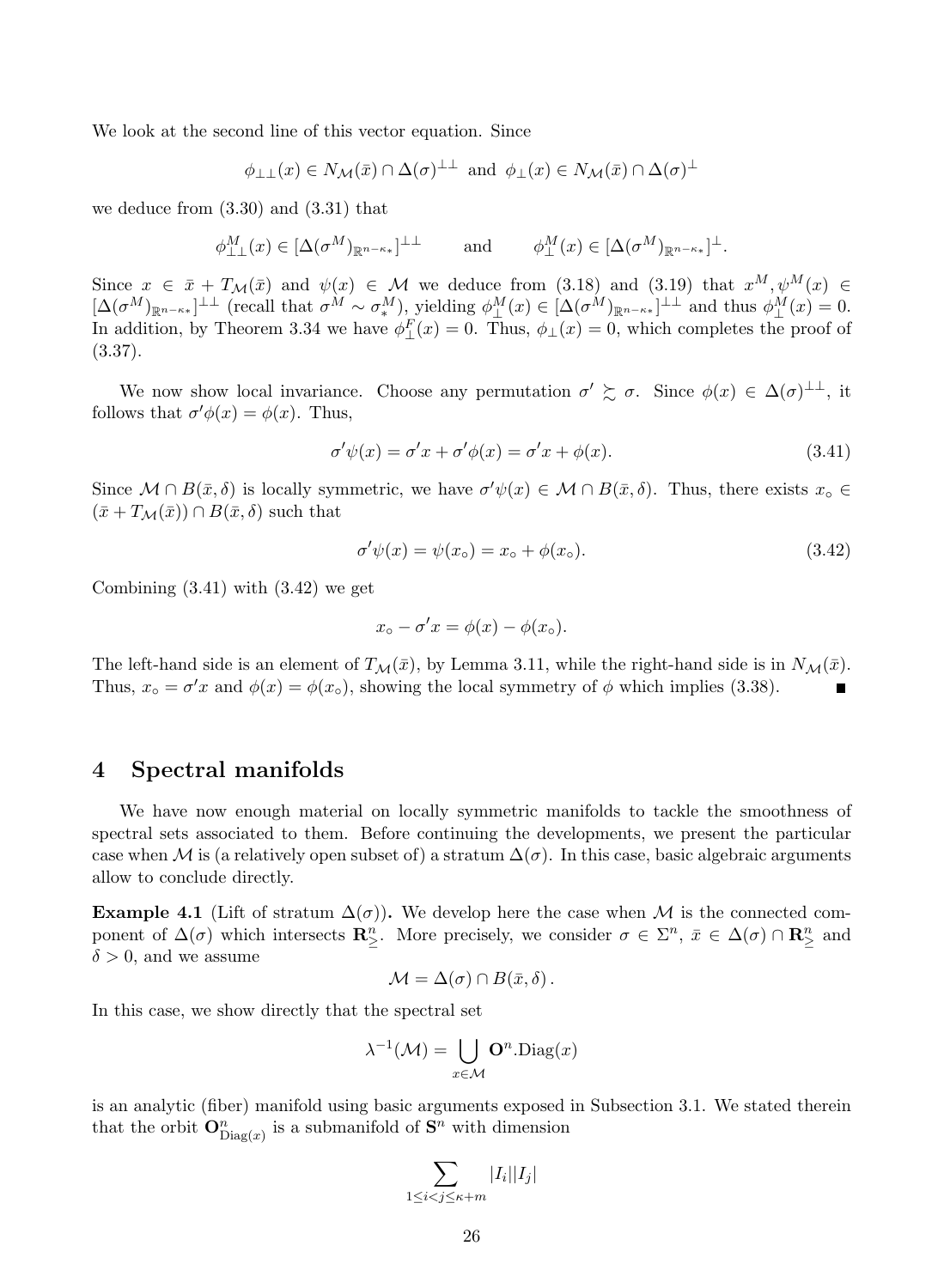where  $P(x) = \{I_1, \ldots, I_{\kappa+m}\}.$  The key is to observe that, in this example, for any  $x \in \mathcal{M}$  we have

$$
\mathbf{O}_{\mathrm{Diag}(x)}^n = \mathbf{O}_{\mathrm{Diag}(\bar{x})}^n \simeq \mathbf{O}^{|I_1|} \times \cdots \times \mathbf{O}^{|I_{m+\kappa}|}
$$

and  $P(x) = P(\sigma)$  (thus also  $\sigma_* = \sigma$ ). Then all the orbits  $\mathbf{O}^n$ . Diag(x) are manifolds diffeomorphic to  $\mathbf{O}^n/\mathbf{O}^n_{Diag(\bar{x})}$  (fibers), whence of the same dimension. We deduce that  $\lambda^{-1}(\mathcal{M})$  is a submanifold of  $S^n$  diffeomorphic to the direct product  $\mathcal{M} \times (O^n/O^n_{Diag(\bar{x})})$ , with dimension

$$
\dim \lambda^{-1}(\mathcal{M}) = d + \sum_{1 \le i < j \le \kappa + m} |I_i||I_j| \,. \tag{4.1}
$$

The proof is complete.

The proof of the general situation (that is,  $\mathcal M$  arbitrary locally symmetric manifold) is a generalization of the above arguments, albeit a nontrivial one. The strategy is more precisely explained in Section 4.3. Before this, in Subsection 4.1 we introduce the block-diagonal decomposition of  $S<sup>n</sup>$ , and then we show in Section 4.2 that, in the special case  $\sigma_* = id_n$ , locally symmetric manifolds lift through this decomposition.

## 4.1 Split of  $S<sup>n</sup>$  induced by an ordered partition

In this section, we introduce a notion of split of the space of symmetric matrices, associated to an ordered partition. We use later the canonical split associated to the partition induced by the characteristic permutation  $\sigma_*$  of the manifold.

**Definition 4.2** (Ordered partition). Given a partition  $P = \{I_1, \ldots, I_m\}$  of  $\mathbb{N}_n$  we say that P is ordered if for any  $1 \leq i < j \leq m$  the smallest element in  $I_i$  is (strictly) smaller than the smallest element in  $I_j$ . We use parenthesis  $P = (I_1, \ldots, I_m)$  to indicate that the sets  $I_1, \ldots, I_m$  in the partition P are ordered. For example, the partition  $\{\{4\}, \{3, 2\}, \{1, 5\}\}\$  of  $\mathbb{N}_5$  gives the ordered partition  $({1, 5}, {3, 2}, {4}).$ 

Now we consider the following linear spaces, defined as direct products

$$
\mathbf{S}_{\sigma}^{n} := \mathbf{S}^{|I_{1}|} \times \cdots \times \mathbf{S}^{|I_{m}|} \quad \text{and} \quad \mathbf{O}_{\sigma}^{n} := \mathbf{O}^{|I_{1}|} \times \cdots \times \mathbf{O}^{|I_{m}|}, \tag{4.2}
$$

for the given ordered partition  $P(\sigma) = (I_1, \ldots, I_m)$ . We denote by  $X_{\sigma} = X_1 \times \cdots \times X_m \in \mathbf{S}_{\sigma}^n$  and element of  $\mathbf{S}_{\sigma}^n$ , where  $X_i \in \mathbf{S}^{|I_i|}$ . We can interpret  $X_{\sigma} \in \mathbf{S}_{\sigma}^n$  as the  $n \times n$  block-diagonal matrix with the blocks  $X_1, \ldots, X_m$  on the diagonal. This is formalized by the linear embedding

$$
i: \begin{cases} \mathbf{S}_{\sigma}^{n} \longrightarrow \mathbf{S}^{n} \\ X_{\sigma} \longmapsto X = \text{Diag}(X_{1}, \dots, X_{m}). \end{cases} (4.3)
$$

The product of two elements  $A_{\sigma}$  and  $B_{\sigma}$  of  $S_{\sigma}^{n}$  is defined component-wise in the natural way. Clearly, we have  $Diag(X_{\sigma}) := Diag(i(X_{\sigma}))$ . For any  $X_{\sigma} = X_1 \times \cdots \times X_m \in \mathbf{S}_{\sigma}^n$ , we introduce

$$
\lambda_{\sigma}(X_{\sigma}) := \lambda(X_1) \times \cdots \times \lambda(X_m) \in \mathbf{R}^n.
$$

Recall that  $\lambda(X) \in \mathbb{R}^n$  is the ordered vector of eigenvalues of  $X \in \mathbb{S}^n$ . Note the difference between  $\lambda_{\sigma}(X_{\sigma})$  and  $\lambda(i(X_{\sigma}))$ : the coordinates of the vector  $\lambda_{\sigma}(X_{\sigma})$  are ordered within each block while those of  $\lambda(i(X_{\sigma}))$  are ordered globally. Nonetheless they coincide in the following case.

**Lemma 4.3.** Assume  $\lambda_{\sigma}(\bar{X}_{\sigma}) \in \Delta(\sigma) \cap \mathbb{R}_{\geq}^n$ . If  $X_{\sigma}$  is close to  $\bar{X}_{\sigma}$ , then  $\lambda(i(X_{\sigma})) = \lambda_{\sigma}(X_{\sigma})$ .

П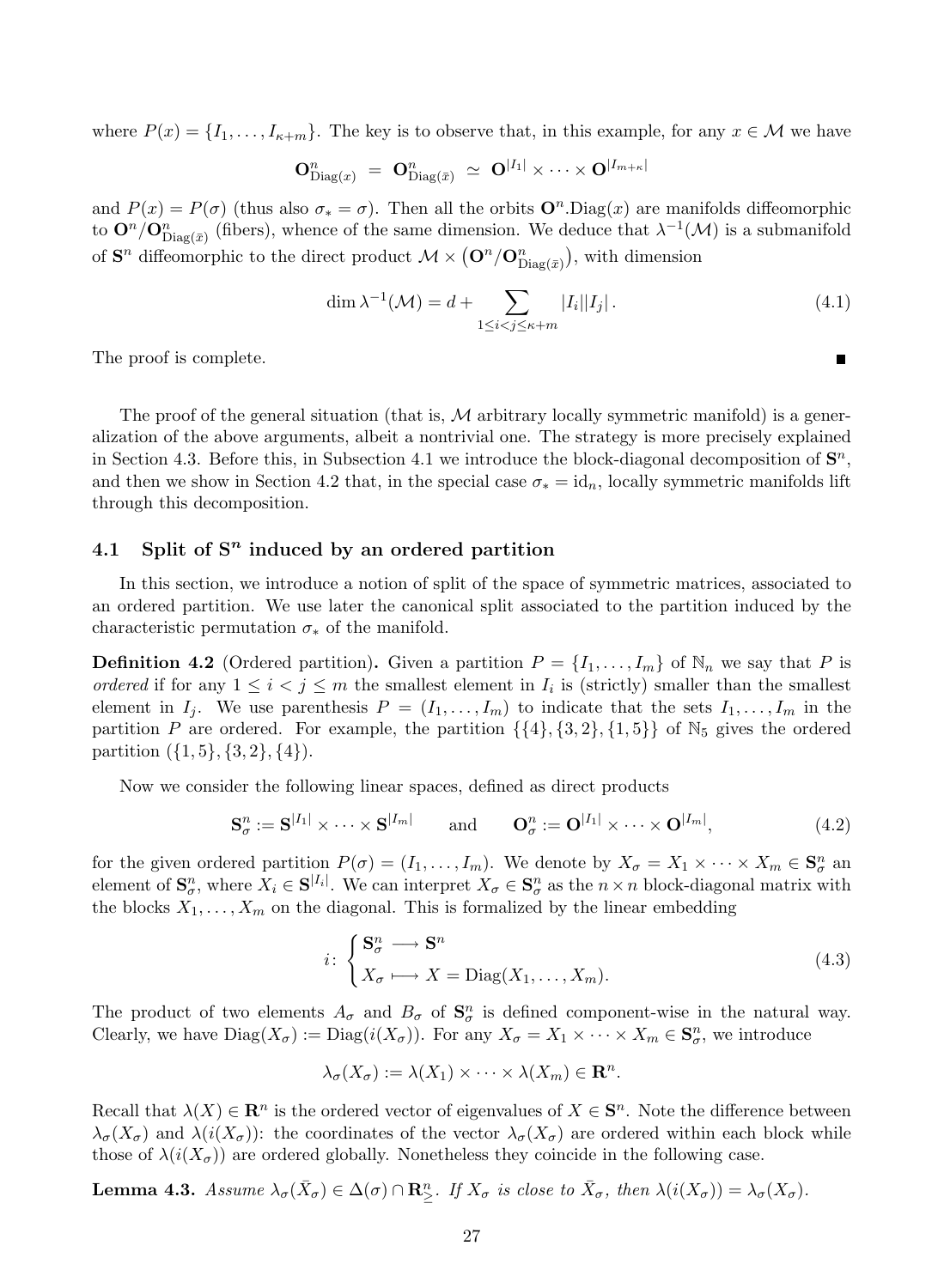**Proof.** The assumption  $\lambda_{\sigma}(\bar{X}_{\sigma}) \in \Delta(\sigma) \cap \mathbb{R}_{\geq}^n$  yields, for  $1 \leq \ell \leq m-1$ ,

$$
\lambda_{\min}(\bar{X}_{\ell}) > \lambda_{\max}(\bar{X}_{\ell+1}).
$$

The continuity of the eigenvalues implies that for  $X_{\sigma}$  close to  $\bar{X}_{\sigma}$ ,  $\lambda_{\min}(X_{\ell}) > \lambda_{\max}(X_{\ell+1})$ . Since by construction  $\lambda_{\sigma}(X_{\sigma})$  is ordered within each block, we get that  $\lambda_{\sigma}(X_{\sigma})$  is ordered globally and thus equal to  $\lambda(i(X_{\sigma}))$ .

This permits to differentiate easily functions defined as a composition with  $\lambda_{\sigma}$ .

**Lemma 4.4.** Assume  $\lambda_{\sigma}(\bar{X}_{\sigma}) \in \Delta(\sigma) \cap \mathbb{R}_{\ge}^n$ . If  $f: \mathbb{R}^n \to \mathbb{R}^n$  is locally symmetric around  $\lambda_{\sigma}(\bar{X}_{\sigma})$ , that is

$$
f(\sigma' x) = f(x)
$$
 for all  $\sigma' \in S^{\sim}(\sigma)$ ,

then  $f \circ \lambda_{\sigma}$  is  $C^1$  around  $\bar{X}_{\sigma}$ , provided f is  $C^1$  around  $\lambda_{\sigma}(\bar{X}_{\sigma})$ . Moreover, the Jacobian of  $f \circ \lambda_{\sigma}$ at  $\bar{X}_{\sigma}$  applied to  $H_{\sigma} \in \mathbf{S}_{\sigma}^{n}$  is

$$
J(f \circ \lambda_{\sigma})(\bar{X}_{\sigma})[H_{\sigma}] = J(f \circ \lambda)(i(\bar{X}_{\sigma}))[i(H_{\sigma})].
$$

**Proof.** Lemma 4.3 gives that around  $\bar{X}_{\sigma}$ , we have  $f \circ \lambda_{\sigma} = f \circ \lambda \circ i$ . Apply Theorem 3.2 to all of its components, we get that the function  $f \circ \lambda_{\sigma}$  is  $C^1$ . The expression of the Jacobian follows from the chain rule.  $\blacksquare$ 

Let us come back now to the locally symmetric manifold M. We fix a point  $\bar{x} \in \mathcal{M} \cap \mathbb{R}^n$ , and a permutation  $\sigma \in \Sigma^n$  such that  $\bar{x} \in \Delta(\sigma)$ . We also consider  $\sigma_*$  be the characteristic permutation of M (see Subsection 3.4). By (3.18), we have  $\sigma \leftrightarrow \sigma_*$  or  $\sigma \sim \sigma_*$ , and thus the  $(F, M)$ -decomposition can be applied to  $\sigma$ , *i.e.*  $\sigma = \sigma^F \circ \sigma^M$  (recall Section 3.5). Consider now the ordered partitions of  $\sigma^F$  and  $\sigma^M$ 

$$
P(\sigma^F) = (I_1, ..., I_\kappa)
$$
 and  $P(\sigma^M) = (I_{\kappa+1}, ..., I_{\kappa+m}) = P(\sigma_*^M),$  (4.4)

where  $\kappa$  (resp. m) stands for the cardinality of the partition  $P(\sigma^F)$  (resp.  $P(\sigma^M)$ ). Recalling the definitions of  $P(\sigma_*)$ ,  $m_*$  and  $\kappa_*$  (see respectively (3.22), (3.20) and (3.21)), we observe that  $\kappa \leq \kappa_*$ ,  $m = m_*$  by Proposition 3.32, as well as the equalities

$$
\left| \bigcup_{i=1}^{\kappa} I_i \right| = \left| \bigcup_{i=1}^{\kappa_*} I_i \right| = \kappa_* \quad \text{and} \quad (I_{\kappa+1}, \dots, I_{\kappa+m}) = (I_{\kappa_*+1}^*, \dots, I_{\kappa_*+m_*}^*).
$$
 (4.5)

The main result of this subsection (forthcoming Proposition 4.6) is about the spaces  $S^{\kappa_*}_{\sigma^F}$  and  $S^{\kappa_*}_{\sigma^N}$  $\sigma^M$ defined by (4.2) for  $\sigma^F$  and  $\sigma^M$  respectively. Before going any further, let us make more precise a point about notation. Recall from Example 3.30 that two vectors  $x^F \in \mathbb{R}^{\kappa_*}$  and  $x^M \in \mathbb{R}^{n-\kappa_*}$  give rise to

- the usual direct product  $x^F \times x^M$  that corresponds to the ordered pair  $(x^F, x^M)$  considered as a vector in  $\mathbf{R}^n$ ,
- the canonical product  $x^F \otimes x^M$  which *intertwines* the vectors  $x^F$  and  $x^M$  into a vector of  $\mathbb{R}^n$ . The canonical product depends on  $\sigma_*$ , while the direct product does not.

We now recall a general result quoted from Example 3.98 of [1].

**Lemma 4.5.** Let  $\bar{Y} \in \mathbf{S}^n$  have eigenvalues

$$
\lambda_1(\bar{Y}) \geq \cdots \geq \lambda_{k-1}(\bar{Y}) > \lambda_k(\bar{Y}) = \cdots = \lambda_{k+r-1}(\bar{Y}) > \lambda_{k+r}(\bar{Y}) \geq \cdots \geq \lambda_n(\bar{Y}).
$$

Then, there exist an open neighborhood  $W \subset \mathbf{S}^n$  of  $\overline{Y}$  and an analytic map  $\Theta: W \to \mathbf{S}^r$  such that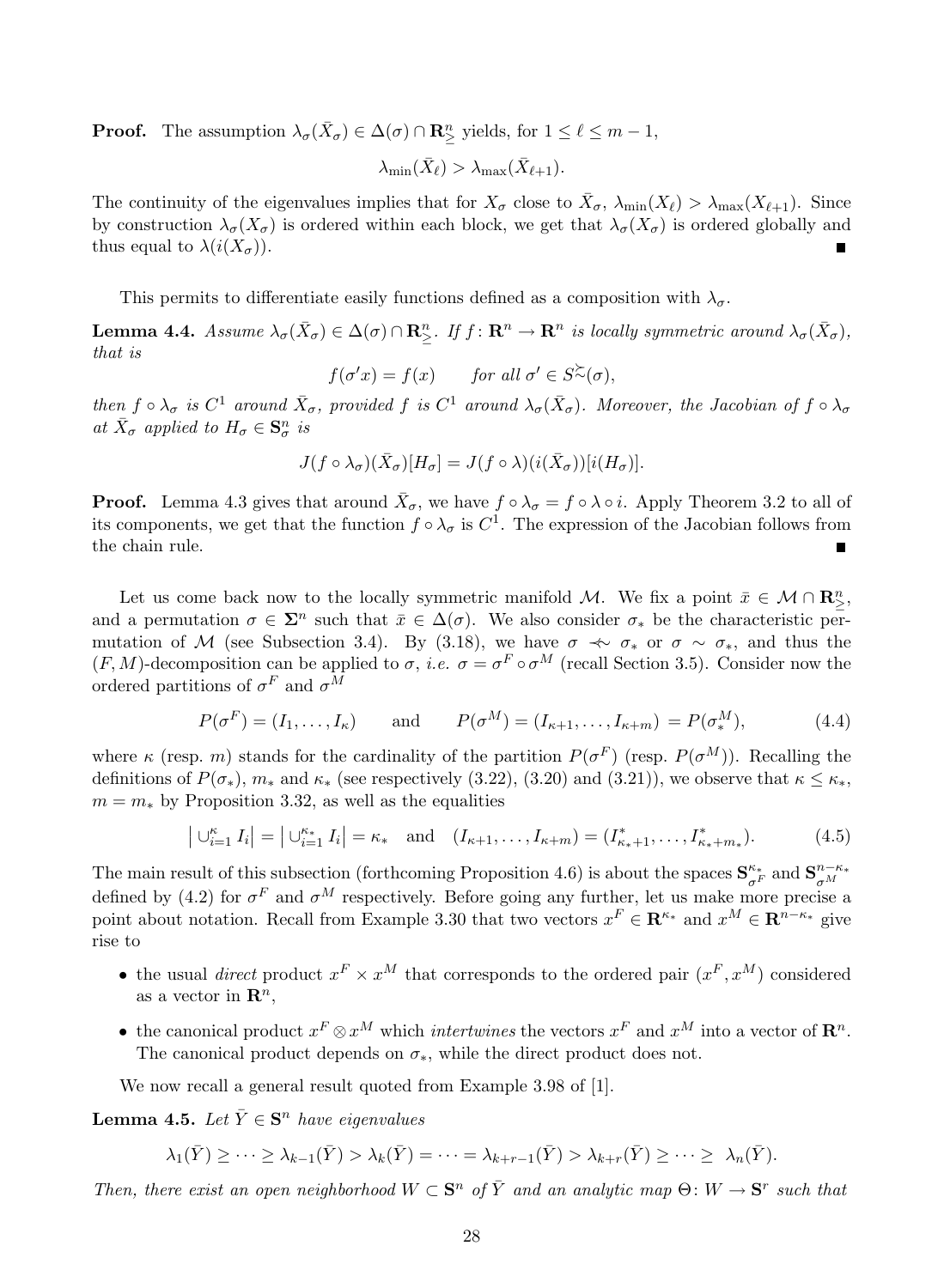- (i) for all  $Y \in W$ , we have  $\{\lambda_k(Y), \ldots, \lambda_{k+r-1}(Y)\} = \{\lambda_1(\Theta(Y)), \ldots, \lambda_r(\Theta(Y))\},\$
- (ii) the Jacobian of  $\Theta$  has full rank at  $\overline{Y}$ .

With the help of the previous lemma, we obtain the following result, used later in Theorem 4.16.

**Proposition 4.6** (Local canonical split of  $S<sup>n</sup>$  induced by  $\sigma_*$ ). With the notation of this subsection, there exist an open neighborhood  $W \subset \mathbf{S}^n$  of  $\bar{X} \in \lambda^{-1}(\bar{x})$  and two analytic maps

$$
\Theta^F\colon W\to \mathbf{S}_{\sigma^F}^{\kappa_*}\qquad and \qquad \Theta^M\colon W\to \mathbf{S}_{\sigma^M}^{n-\kappa_*},
$$

such that

- (i)  $\lambda(X) = \lambda_{\sigma^F}(\Theta^F(X)) \otimes \lambda_{\sigma^M}(\Theta^M(X))$  for all  $X \in W$ ;
- (ii) the Jacobians of the analytic maps  $\Theta^F$  and  $\Theta^M$  have full ranks at  $\bar{X}$ .

**Proof.** We are going to apply Lemma 4.5 for each block (so  $(\kappa+m)$  times). To have the right order, we start by renumbering the blocks  $I_i$ : since the blocks in the ordered partitions (4.4) are made of consecutive numbers (by Lemma 3.27 —recall  $\bar{x} \in \mathcal{M} \cap \mathbb{R}^n$ ), there exists a permutation  $\tau \in \Sigma^{\kappa+m}$ , such that for all  $1 \leq \ell_1 < \ell_2 \leq \kappa + m$ 

$$
i \in I_{\tau(\ell_1)}, \ j \in I_{\tau(\ell_2)} \implies i < j \ \text{ (in other words } \lambda_i(\bar{X}) > \lambda_j(\bar{X})).
$$

The permutation  $\tau$  describes how the canonical product intertwines the blocks of the vectors on the right-hand side of (i). So we apply Lemma 4.5 for all  $\ell = 1, \ldots, \kappa + m$  to get open neighborhoods  $W_\ell \subset \mathbf{S}^n$  of  $\bar{X}$  and analytic maps with Jacobians having full rank

$$
\Theta_{\tau(\ell)}\colon W_{\ell}\to \mathbf{S}^{|I_{\tau(\ell)}|}.
$$

Set  $W = \bigcap_{\ell=1}^{\kappa+m} W_{\ell}$  and put the F-pieces and the M-pieces together, that is, define

$$
\Theta^F := \Theta_1 \times \cdots \times \Theta_\kappa \quad \text{and} \quad \Theta^M := \Theta_{\kappa+1} \times \cdots \times \Theta_{\kappa+m},
$$

restricting the  $\Theta_\ell$  to W. We observe that the above functions satisfy the desired properties.

# 4.2 The lift-up into  $S_{\sigma}^{n}$  in the case  $\sigma_{*} = id_{n}$

In this section, we consider the case when  $\kappa_* = n$  (that is  $\sigma_* = id_n$ , or again  $\Sigma_{\mathcal{M}} = \{id_n\}$ ). Let  $\bar{x}$  and  $\sigma$  such that  $\bar{x} \in \mathcal{M} \cap \Delta(\sigma)$ ; we have obviously  $\sigma^F = \sigma$  (see Proposition 3.31). The important property in this case is the simplification given by Theorem 3.34 which yields

$$
N_{\mathcal{M}}(\bar{x}) \subseteq \Delta(\sigma)^{\perp\perp}.
$$
\n(4.6)

The goal here is to establish that the set  $\lambda_{\sigma}^{-1}(\mathcal{M})$  is a submanifold of  $\mathbf{S}_{\sigma}^n$ , and to calculate its dimension. This is an intermediate step in our way to prove that  $\lambda^{-1}(\mathcal{M})$  is a submanifold of  $S^n$ (in the general case). This also enables us to grind our strategy: the succession of arguments will be similar for the general case.

From  $(4.6)$ , we can exhibit easily a locally symmetric equation of M. We first recall from  $(3.6)$ and (3.7) the definitions of  $\bar{\pi}_T(x)$  and  $\bar{\pi}_N(x)$  respectively, as well as the definition of  $\phi$  by (3.34). Consider the ball  $\mathcal{B}(\bar{x}, \delta)$  satisfying Assumption 3.35, and define the function

$$
\bar{\phi} \colon \begin{cases} B(\bar{x}, \delta) \subset \mathbf{R}^n \longrightarrow N_{\mathcal{M}}(\bar{x}) \subset \mathbf{R}^n \\ x \longmapsto \bar{x} + \phi(\bar{\pi}_T(x)) - \bar{\pi}_N(x). \end{cases} \tag{4.7}
$$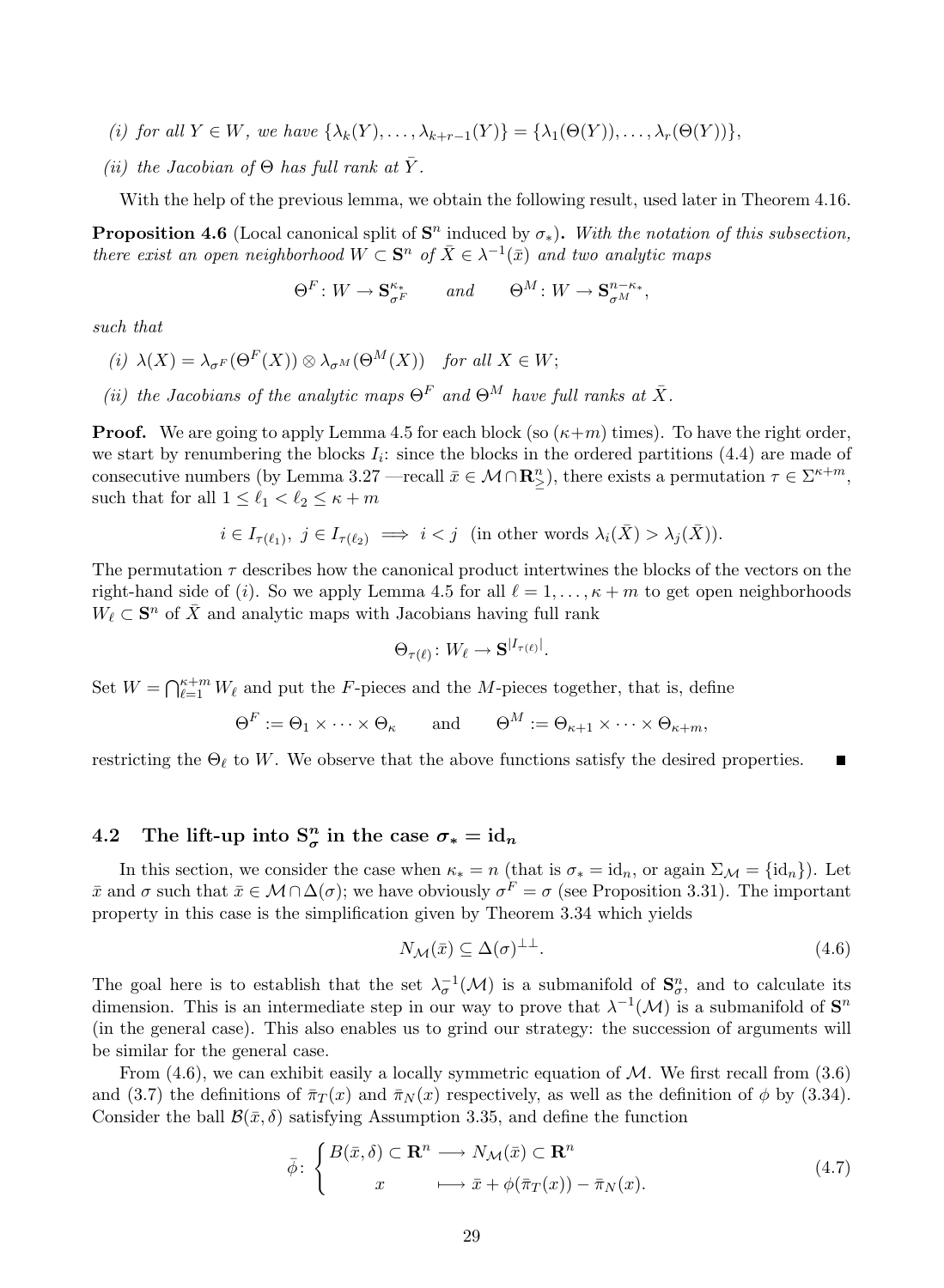**Lemma 4.7** (Existence of a locally symmetric local equation in the case  $\sigma_* = id_n$ ). The function  $\bar{\phi}$ defined by (4.7) is a local equation of M around  $\bar{x} \in \mathcal{M} \cap \Delta(\sigma)$  that is locally symmetric, in other words

$$
\bar{\phi}(\sigma'x) = \sigma'\bar{\phi}(x) = \bar{\phi}(x) \quad \text{for all } \sigma' \in S^{\succcurlyeq}(\sigma).
$$

**Proof.** For  $x \in \mathcal{B}(\bar{x}, \delta)$  we have that

$$
\bar{\phi}(x) = 0 \iff \bar{\pi}_N(x) = \bar{x} + \phi(\bar{\pi}_T(x)) \iff x = \bar{\pi}_T(x) + \phi(\bar{\pi}_T(x)) \iff x \in \mathcal{M} \cap B(\bar{x}, \delta),
$$

using successively (3.8) and (3.35). The Jacobian mapping  $J\bar{\phi}(\bar{x})$  of  $\bar{\phi}$  at  $\bar{x}$  is a linear map from  $\mathbb{R}^n$ to  $N_{\mathcal{M}}(\bar{x})$ , which, when applied to any direction h, yields

$$
J\overline{\phi}(x)[h] = J\phi(\overline{\pi}_T(x))[\pi_T(h)] - \pi_N(h).
$$

Clearly, for  $h \in N_{\mathcal{M}}(\bar{x})$  we have  $J\bar{\phi}(\bar{x})[h] = -h$  showing that the Jacobian in onto and hence of full rank. Thus,  $\bar{\phi}$  is a local equation of M around  $\bar{x}$ . Finally, Corollary 3.13(i) and Lemma 3.36 show that for any  $\sigma' \succsim \sigma$  and any  $x \in B(\bar{x}, \delta)$  we have  $(\phi \circ \bar{\pi}_T)(\sigma' x) = (\phi \circ \bar{\pi}_T)(x)$ . Thus, in view of Corollary 3.13(*ii*) and Lemma 3.36 again, for  $\sigma' \in S^{\gtrsim}(\sigma)$ , we have

$$
(\sigma')^{-1}\overline{\phi}(\sigma'x) = (\sigma')^{-1}(\overline{x} + (\phi \circ \overline{\pi}_T)(x) - \sigma'\overline{\pi}_N(x)) = \overline{\phi}(x).
$$

Since  $\bar{\phi}(x) \in N_{\mathcal{M}}(\bar{x}) \subset \Delta(\sigma)^{\perp \perp}$ , we obtain the second equality  $\sigma' \bar{\phi}(x) = \bar{\phi}(x)$ .

Let us consider the map

$$
\bar{\Phi} \colon \begin{cases} \lambda_{\sigma}^{-1}(\mathcal{B}(\bar{x}, \delta)) \subset \mathbf{S}_{\sigma}^{n} \longrightarrow N_{\mathcal{M}}(\bar{x}) \subset \mathbf{R}^{n} \\ X_{\sigma} \longrightarrow (\bar{\phi} \circ \lambda_{\sigma})(X_{\sigma}) = \bar{x} + \phi(\bar{\pi}_{T}(\lambda_{\sigma}(X_{\sigma}))) - \bar{\pi}_{N}(\lambda_{\sigma}(X_{\sigma})). \end{cases} (4.8)
$$

Since  $\bar{\phi}$  is a local equation of M around  $\bar{x}$ , we deduce for  $X_{\sigma} \in \mathbf{S}_{\sigma}^{n}$ 

$$
X_{\sigma} \in \lambda_{\sigma}^{-1}(\mathcal{M} \cap B(\bar{x}, \delta)) \iff \lambda_{\sigma}(X_{\sigma}) \in \mathcal{M} \cap B(\bar{x}, \delta) \iff \bar{\Phi}(X_{\sigma}) = 0. \tag{4.9}
$$

Thus, it suffices to show that  $\bar{\Phi}$  is differentiable and that its Jacobian  $J\bar{\Phi}$  has full rank at  $\bar{X}_{\sigma} \in$  $\lambda_{\sigma}^{-1}(\bar{x})$ . This is the role of forthcoming Theorem 4.9. We shall first need the following lemma.

**Lemma 4.8.** The function  $\bar{\pi}_N \circ \lambda_\sigma$  is differentiable at  $\bar{X}_\sigma \in \lambda_\sigma^{-1}(\bar{x})$ . Moreover, for any direction  $H_{\sigma} \in \mathbf{S}_{\sigma}^{n}$  we have

$$
J(\bar{\pi}_N \circ \lambda_\sigma)(\bar{X}_\sigma)[H_\sigma] = \pi_N(\text{diag}(\bar{U}_\sigma H \bar{U}_\sigma^\top)),
$$

where  $\bar{U}_{\sigma} \in \mathbf{O}_{\sigma}^{n}$  is such that  $\bar{X}_{\sigma} = \bar{U}_{\sigma}^{\top}(\text{Diag }\lambda_{\sigma}(\bar{X}_{\sigma}))\bar{U}_{\sigma}$ , recalling the embedding (4.3).

**Proof.** The fact that  $\bar{x} \in \Delta(\sigma)^{\perp \perp}$  together with (4.6) gives that  $\bar{x} + N_{\mathcal{M}}(\bar{x}) \subseteq \Delta(\sigma)^{\perp \perp}$ . Therefore  $\bar{\pi}_N(x) \in \Delta(\sigma)^{\perp \perp}$ , and consequently

$$
\sigma'\bar{\pi}_N(x) = \bar{\pi}_N(x) \quad \text{for all } \sigma' \in S^{\sim}(\sigma).
$$

Together with Corollary 3.13, this gives that  $\bar{\pi}_N$  is locally symmetric around  $\bar{x}$ . So we can apply Lemma 4.4 to get that  $\bar{\pi}_N \circ \lambda_\sigma$  is differentiable at  $\bar{X}_\sigma$ .

We also get the expression of its Jacobian at  $\bar{X}_{\sigma}$  applied to the direction  $H_{\sigma} \in \mathbf{S}_{\sigma}^{n}$  by applying Theorem 3.2 on each component:

$$
J(\bar{\pi}_N\circ\lambda_\sigma)(\bar{X}_\sigma)[H_\sigma] \;\;=\;\; J(\bar{\pi}_N\circ\lambda)(i(\bar{X}_\sigma))[i(H_\sigma)]
$$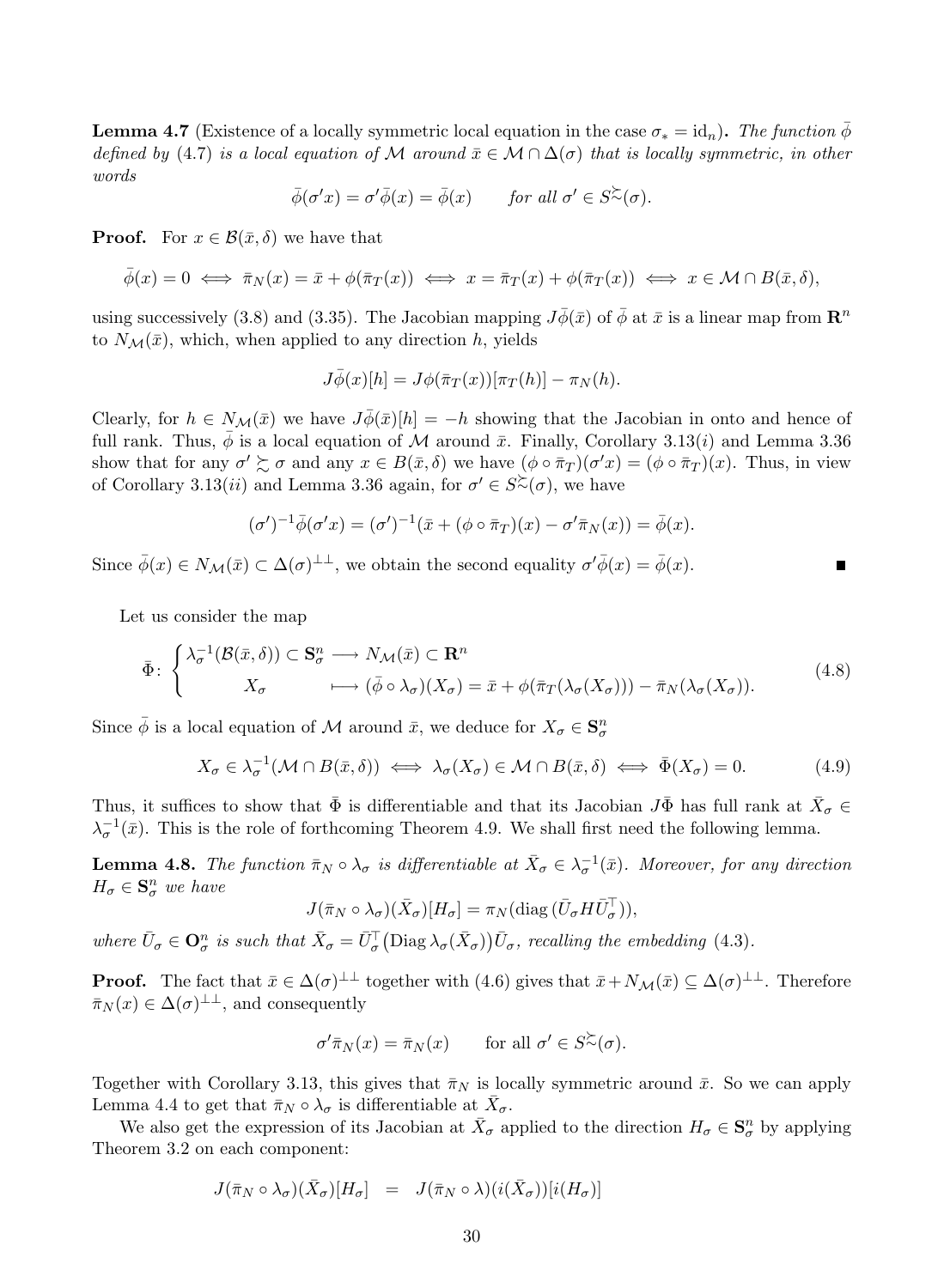$$
= J(\bar{\pi}_N(\lambda(i(\bar{X}_{\sigma})))[\text{diag}(i(\bar{U}_{\sigma})i(H_{\sigma})i(\bar{U}_{\sigma}))^{\top}]
$$
  

$$
= \pi_N(\text{diag}(\bar{U}_{\sigma}H_{\sigma}\bar{U}_{\sigma}^{\top})),
$$

the last equality following by definition of the objects in  $\mathbf{S}_{\sigma}^n$ . This finishes the proof.

**Theorem 4.9** (Local equation of  $\lambda_{\sigma}^{-1}(\mathcal{M})$  in the case  $\sigma_* = id_n$ ). Let M be a locally symmetric  $C^2$  submanifold of  $\mathbf{R}^n$  around  $\bar{x} \in \mathcal{M} \cap \mathbf{R}_{\geq}^n \cap \Delta(\sigma)$  of dimension d. If  $\sigma_* = \text{id}_n$ , then  $\lambda_{\sigma}^{-1}(\mathcal{M})$  is a  $C^2$  submanifold of  $\mathbf{S}_{\sigma}^n$  around  $\bar{X}_{\sigma} \in \lambda_{\sigma}^{-1}(\bar{x})$ , whose codimension in  $\mathbf{S}_{\sigma}^n$  is  $n-d$ .

**Proof.** By Corollary 3.13 and Lemma 3.36, the function  $\phi \circ \overline{\pi}_T$  is locally symmetric. Therefore Lemma 4.4 yields that  $\phi \circ \bar{\pi}_T \circ \lambda_\sigma$  is differentiable at  $\bar{X}_\sigma$ . Combining this with Lemma 4.8, we deduce that the function  $\bar{\Phi}$  defined in (4.8) is differentiable at  $\bar{X}_{\sigma}$ .

Let us now show that the Jacobian  $J\bar{\Phi}$  has full rank at  $\bar{X}_{\sigma}$ . The gradient of the *i*-th coordinate function  $(\phi_i \circ \bar{\pi}_T)$  at  $\bar{x}$  applied to the direction h is

$$
\nabla(\phi_i \circ \bar{\pi}_T)(\bar{x})[h] = \nabla \phi_i(\bar{\pi}_T(\bar{x}))[\pi_T(h)].
$$

Thus for  $i \in \{1, \ldots, n\}$ , Lemma 4.4 and Theorem 3.2 give that the gradient of  $\phi_i \circ \bar{\pi}_T \circ \lambda_\sigma$  at  $\bar{X}_\sigma$ in the direction  $H_{\sigma} \in \mathbf{S}_{\sigma}^{n}$  is

$$
\nabla(\phi_i \circ \bar{\pi}_T \circ \lambda_\sigma)(\bar{X}_\sigma)[H_\sigma] = \nabla \phi_i(\bar{\pi}_T(\lambda_\sigma(\bar{X}_\sigma)))[\pi_T(\text{diag}(\bar{U}_\sigma H_\sigma \bar{U}_\sigma^\top))].
$$

Combining this with Lemma 4.8 we obtain the following expression for the derivative of the map  $\bar{\Phi}$ at  $\bar{X}_{\sigma}$  in the direction  $H_{\sigma} \in \mathbf{S}_{\sigma}^{n}$ :

$$
J\bar{\Phi}(\bar{X}_{\sigma})[H_{\sigma}] = J\phi(\bar{\pi}_T(\lambda_{\sigma}(\bar{X}_{\sigma})))[\pi_T(\text{diag}(\bar{U}_{\sigma}H_{\sigma}\bar{U}_{\sigma}^{\top}))] - \pi_N(\text{diag}(\bar{U}_{\sigma}H_{\sigma}\bar{U}_{\sigma}^{\top}))
$$

Notice that for any  $h \in N_{\mathcal{M}}(\bar{x})$  defining  $H_{\sigma} := \bar{U}_{\sigma}^{\top}(\text{Diag } h) \bar{U}_{\sigma} \in \mathbf{S}_{\sigma}^{n}$  we have

$$
J\bar{\Phi}(\bar{X}_{\sigma})[H_{\sigma}]=-h,
$$

which shows that the linear map  $J\bar{\Phi}(\bar{X})\colon S_{\sigma}^n \to N_{\mathcal{M}}(\bar{x})$  is onto and thus has full rank. In view of (4.9),  $\bar{\Phi}$  is a local equation of M around  $\bar{X}_{\sigma}$ .

Recall that  $d = \dim (\mathcal{M}) = \dim (T_{\mathcal{M}}(\bar{x}))$  and  $\dim (N_{\mathcal{M}}(\bar{x})) = n - d$ . Since  $\bar{\phi}$  and  $\bar{\Phi}$  are local equations of M and  $\lambda_{\sigma}^{-1}(\mathcal{M})$  respectively, the manifolds have the same codimension  $n - d$ .  $\blacksquare$ 

**Remark 4.10.** Theorem 4.9 remains true if  $C^2$  is replaced everywhere by  $C^{\infty}$  or  $C^{\omega}$ , see Theorem 3.2. Note however that the statement only asserts that  $\lambda_{\sigma}^{-1}(\mathcal{M})$  is a submanifold of  $\mathbf{S}_{\sigma}^n$ . Nothing is claimed about  $\lambda^{-1}(\mathcal{M})$ , even in this particular case. Nonetheless, this important intermediate result will be a basic ingredient in the proof of the main result (see proof of Lemma 4.15).

#### 4.3 Reduction the ambient space in the general case

We now return to the general case and recall the situation in Assumption 3.35. The active space is thus reduced, as follows:

$$
\mathcal{M} \cap B(\bar{x}, \delta) \subset (\bar{x} + T_{\mathcal{M}}(\bar{x}) \oplus (N_{\mathcal{M}}(\bar{x}) \cap \Delta(\sigma)^{\perp \perp}) ) \cap B(\bar{x}, \delta),
$$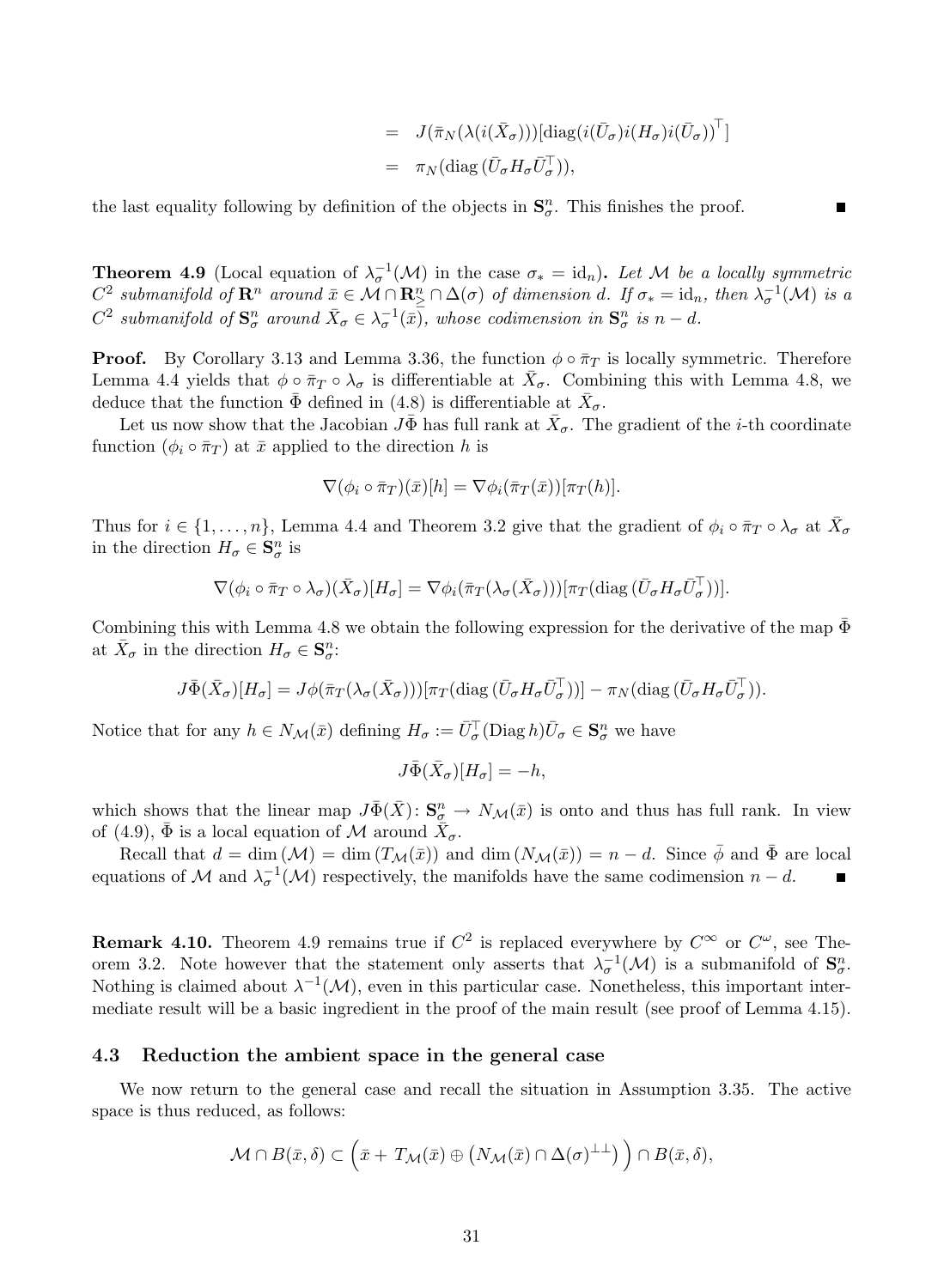where  $(3.35)$  and  $(3.37)$  have been used. To define a local equation of M in the appropriate space, we introduced the reduced tangent and normal spaces.

$$
N_{\mathcal{M}}^{\text{red}}(\bar{x}) := N_{\mathcal{M}}(\bar{x}) \cap \Delta(\sigma)^{\perp \perp} \quad \text{and} \quad T_{\mathcal{M}}^{\text{red}}(\bar{x}) := T_{\mathcal{M}}(\bar{x}) \cap \Delta(\sigma)^{\perp}. \quad (4.10)
$$

Note that theses spaces are invariant under permutations  $\sigma' \gtrsim \sigma$  (see Lemma 3.11 and Lemma 2.5). For later use when calculating the dimension of spectral manifolds, we denote the dimension of  $N^{\text{red}}_{\mathcal{M}}(\bar{x})$  by

$$
n^{\text{red}} := \dim N_{\mathcal{M}}^{\text{red}}(\bar{x}).\tag{4.11}
$$

Let us now define the set on which the local equation of  $\lambda^{-1}(\mathcal{M})$  will be defined. Let  $\bar{x} = \bar{x}^F \otimes \bar{x}^M$ be the canonical splitting of  $\bar{x}$  in  $\mathbb{R}^n$ . Naturally  $B(\bar{x}^F, \delta_1)$  denotes the open ball in  $\mathbb{R}^{\kappa_*}$  centered at  $\bar{x}^F$  with radius  $\delta_1$ , and  $B(\bar{x}^M, \delta_2)$  denotes the open ball in  $\mathbb{R}^{n-\kappa_*}$  centered at  $\bar{x}^M$  with radius  $\delta_2$ . Define the following rectangular neighborhood of  $\bar{x}$ 

$$
\mathcal{B}(\bar{x}, \delta_1, \delta_2) := B(\bar{x}^F, \delta_1) \otimes B(\bar{x}^M, \delta_2).
$$

Choose  $\delta_1, \delta_2 > 0$  so that  $\mathcal{B}(\bar{x}, \delta_1, \delta_2) \subset B(\bar{x}, \delta)$ . By Assumption 3.35 and Proposition 3.32, the ball  $B(\bar{x}^F, \delta_1)$  intersects only strata  $\Delta(\sigma') \subset \mathbf{R}^{\kappa_*}$  for  $\sigma' \succsim \sigma^F$ , and similarly for the ball  $B(\bar{x}^M, \delta_2)$ . The key element in our next development is going to be the set

$$
\mathcal{D} := (\bar{x} + T_{\mathcal{M}}(\bar{x}) \oplus N_{\mathcal{M}}^{\text{red}}(\bar{x})) \cap \mathcal{B}(\bar{x}, \delta_1, \delta_2), \tag{4.12}
$$

which plays the role of a new ambient space (affine subspace of  $\mathbb{R}^n$  containing all information about  $\mathcal{M}$ ). We gather properties of  $\mathcal D$  in the next proposition.

**Proposition 4.11** (Properties of  $\mathcal{D}$ ). In the situation above, there holds

$$
\bar{x} + T_{\mathcal{M}}(\bar{x}) \oplus N_{\mathcal{M}}^{\text{red}}(\bar{x}) = T_{\mathcal{M}}^{\text{red}}(\bar{x}) \oplus \Delta(\sigma)^{\perp \perp}.
$$
\n(4.13)

Hence, we can reformulate

$$
\mathcal{D} = \left( T^{\text{red}}_{\mathcal{M}}(\bar{x}) \oplus \Delta(\sigma)^{\perp \perp} \right) \cap \mathcal{B}(\bar{x}, \delta_1, \delta_2).
$$

This set is relatively open in the affine space

$$
\mathcal{R}^{d+n^{\text{red}}} := \bar{x} + T_{\mathcal{M}}(\bar{x}) \oplus N_{\mathcal{M}}^{\text{red}}(\bar{x}).
$$

Moreover, the set D is invariant under all permutations  $\sigma' \succeq \sigma$ , and hence a locally symmetric set.

**Proof.** The above formula follows directly by combining  $(4.10)$ ,  $(3.10)$  and Corollary 3.16. Indeed, we obtain successively

$$
\begin{split} \bar{x} + T_{\mathcal{M}}(\bar{x}) &\oplus N_{\mathcal{M}}^{\text{red}}(\bar{x}) \\ &= \bar{x} + T_{\mathcal{M}}(\bar{x}) \oplus \left( N_{\mathcal{M}}(\bar{x}) \cap \Delta(\sigma)^{\perp \perp} \right) \\ &= \bar{x} + \left( T_{\mathcal{M}}(\bar{x}) \cap \Delta(\sigma)^{\perp} \right) \oplus \left( T_{\mathcal{M}}(\bar{x}) \cap \Delta(\sigma)^{\perp \perp} \right) \oplus \left( N_{\mathcal{M}}(\bar{x}) \cap \Delta(\sigma)^{\perp \perp} \right) \\ &= \bar{x} + \left( T_{\mathcal{M}}(\bar{x}) \cap \Delta(\sigma)^{\perp} \right) \oplus \Delta(\sigma)^{\perp \perp} \\ &= \bar{x} + T_{\mathcal{M}}^{\text{red}}(\bar{x}) \oplus \Delta(\sigma)^{\perp \perp}, \end{split}
$$

which yields (4.13) since  $\bar{x} \in \Delta(\sigma)^{\perp\perp}$  and  $0 \in T^{\text{red}}_{\mathcal{M}}(\bar{x})$ . The reformulation of  $\mathcal{D}$  is then obvious. Note that by Lemma 2.5, Lemma 3.11, and Proposition 3.32, the set  $D$  is invariant under permutations  $\sigma' \succeq \sigma$ , and hence is locally invariant.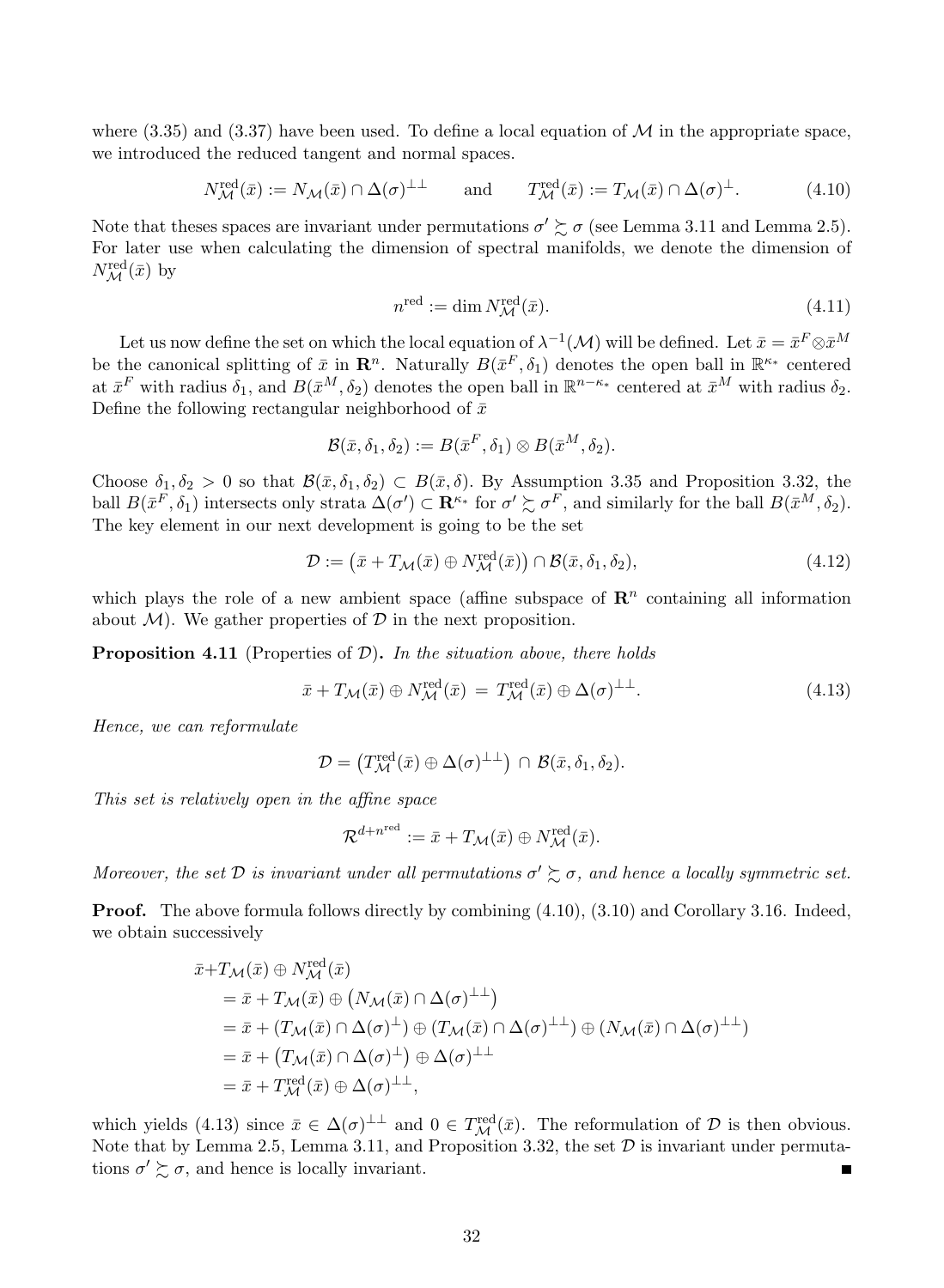Let us introduce the projections onto the reduced spaces

$$
\bar{\pi}_N^{\text{red}}(x) = \text{Proj}_{\bar{x} + N_{\mathcal{M}}^{\text{red}}(\bar{x})}(x) \quad \text{and} \quad \pi_N^{\text{red}}(x) = \text{Proj}_{N_{\mathcal{M}}^{\text{red}}(\bar{x})}(x).
$$

Note that there holds  $\bar{\pi}_N^{\text{red}}(x) = \pi_N^{\text{red}}(x) + \bar{\pi}_N^{\text{red}}(0)$  and  $\bar{\pi}_T(x) = \pi_T(x) + \bar{\pi}_T(0)$  as well as

$$
\bar{x} + x = \bar{\pi}_T(x) + \bar{\pi}_N^{\text{red}}(x) \qquad \text{for all } x \in \bar{x} + T_{\mathcal{M}}(\bar{x}) \oplus N_{\mathcal{M}}^{\text{red}}(\bar{x}). \tag{4.14}
$$

Similarly to (4.7), we define the map

$$
\bar{\phi} \colon \begin{cases} \mathcal{D} \subset \mathcal{R}^{d+n^{\text{red}}} \longrightarrow N_{\mathcal{M}}^{\text{red}}(\bar{x}) \subset \mathcal{R}^{d+n^{\text{red}}} \\ x \longmapsto \bar{x} + \phi(\bar{\pi}_T(x)) - \bar{\pi}_N^{\text{red}}(x), \end{cases} \tag{4.15}
$$

and we show that this function is a locally symmetric local equation of  $M$ . This is the content of the following result, analogous to Lemma 4.7.

**Theorem 4.12** (Existence of a locally symmetric local equation). The map  $\bar{\phi}$  is well-defined and locally symmetric, and provides a local equation of  $M$  around  $\bar{x}$ .

**Proof.** The set  $\mathcal{D}$  is chosen so that  $\phi$  is well-defined. Thanks to Lemma 3.36 and the fact that  $\bar{x}-\bar{\pi}_{N}^{\text{red}}(x)\in N_{\mathcal{M}}^{\text{red}}(\bar{x})$ , the range of  $\bar{\phi}(x)$  is in  $N_{\mathcal{M}}^{\text{red}}(\bar{x})$ . The remainder of the proof follows closely the proof of Lemma 4.7. For all  $x \in \mathcal{D}$ , in view of (4.14), (3.35) and Lemma 3.36 we obtain

$$
\bar{\phi}(x) = 0 \iff \bar{\pi}_N^{\text{red}}(x) = \bar{x} + \phi(\bar{\pi}_T(x)) \iff x = \bar{\pi}_T(x) + \phi(\bar{\pi}_T(x)) \iff x \in \mathcal{M} \cap B(\bar{x}, \delta).
$$

The Jacobian of  $\bar{\phi}$  at x is a linear map from  $T_{\mathcal{M}}(\bar{x}) \oplus N_{\mathcal{M}}^{\text{red}}(\bar{x})$  to  $N_{\mathcal{M}}^{\text{red}}(\bar{x})$ , which applied to any direction *h* yields

$$
J\overline{\phi}(x)[h] = J\phi(\overline{\pi}_T(x))[\pi_T(h)] - \pi_N^{\text{red}}(h).
$$

Clearly, for  $h \in N^{\text{red}}_{\mathcal{M}}(\bar{x})$  we have  $J\bar{\phi}(\bar{x})[h] = -h$  showing that the Jacobian  $J\bar{\phi}$  at  $\bar{x}$  is onto and has a full rank. Thus,  $\bar{\phi}$  is a local equation of M around  $\bar{x}$ . Finally Corollary 3.13, Lemma 3.36, and Lemma 2.7 show that for any  $\sigma' \succsim \sigma$  and any  $x \in \mathcal{D}$  we have  $(\phi \circ \bar{\pi}_T)(\sigma' x) = (\phi \circ \bar{\pi}_T)(x)$ . This yields the local symmetry of  $\bar{\phi}$ .

We introduce the spectral function  $\bar{\Phi}$  associated with  $\bar{\phi}$ 

$$
\bar{\Phi} \colon \begin{cases} \lambda^{-1}(\mathcal{D}) \subset \mathbf{S}^n \longrightarrow N_{\mathcal{M}}^{\text{red}}(\bar{x}) \subset \mathcal{R}^{d+n^{\text{red}}} \\ X \longmapsto (\bar{\phi} \circ \lambda)(X) = \bar{x} + \phi(\bar{\pi}_T(\lambda(X))) - \bar{\pi}_N^{\text{red}}(\lambda(X)). \end{cases} (4.16)
$$

By construction, we get that the zeros of  $\bar{\Phi}$  characterize M, since

$$
X \in \lambda^{-1}(\mathcal{M} \cap B(\bar{x}, \delta)) \iff \lambda(X) \in \mathcal{M} \cap B(\bar{x}, \delta) \iff \bar{\Phi}(X) = 0. \tag{4.17}
$$

At this stage, let us compare (4.16) with (4.8) and the particular treatment in Subsection 4.2. In Subsection 4.2 we had  $N_{\mathcal{M}}(\bar{x}) \subseteq \Delta(\sigma)^{\perp \perp}$  yielding  $N_{\mathcal{M}}^{\text{red}}(\bar{x}) = N_{\mathcal{M}}(\bar{x})$  and thus  $\mathcal{D} = \mathcal{B}(\bar{x}, \delta_1, \delta_2)$ , an open subset of  $\mathbb{R}^n$ . Unfortunately, in the general case, there is an extra difficulty, which stems from the fact that D is not open in  $\mathbb{R}^n$ , but only relatively open with respect to the affine subspace  $\mathcal{R}^{d+n^{\text{red}}}$ , and consequently the function  $\bar{\Phi}$  is defined in a subset of  $\mathbf{S}^n$  of lower dimension (namely,  $\lambda^{-1}(\mathcal{D})$ ). For this reason, we shall successively establish the following properties.

- 1. Transfer of local approximation. We show that the set  $\lambda^{-1}(\mathcal{D})$  is an analytic manifold locally around  $\bar{X} \in \lambda^{-1}(\bar{x})$  and we calculate its dimension;
- 2. Transfer of local equation. We show that the function  $\bar{\Phi}$  defined on  $\lambda^{-1}(\mathcal{D})$  is differentiable and its differential at  $\bar{X}$  (a linear map on the tangent space of  $\lambda^{-1}(\mathcal{D})$ ) has a full rank.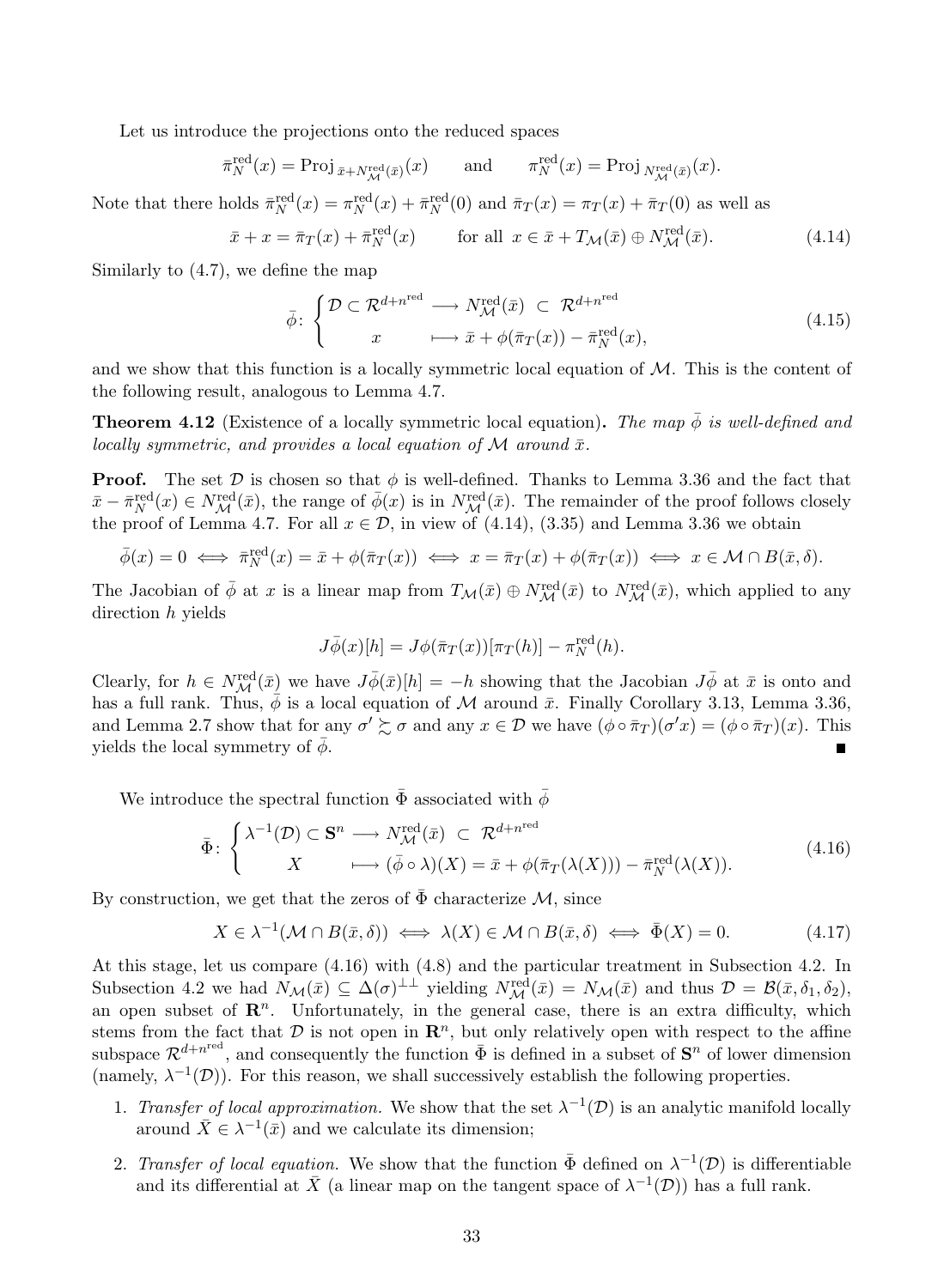#### 4.4 Transfer of the local approximation

The goal of this section is to show that locally around  $\bar{X} \in \lambda^{-1}(\bar{x})$  the set  $\lambda^{-1}(\mathcal{D})$  is an analytic submanifold of  $S<sup>n</sup>$ . We do this in two steps: the first step consists of showing that both the M-part and the F-part of D give rise to two analytic submanifolds in the spaces  $S_{\sigma^{M}}^{n-\kappa_*}$  and  $S_{\sigma^{N}}^{\kappa_*}$  $\sigma^F$ correspondingly, while the second step shows that intertwining the two parts preserves this property in the space  $S<sup>n</sup>$ . Throughout this section, we consider that Assumption 3.35 is in force (and recall  $(4.4)$  and  $(4.5)$ ).

**Lemma 4.13** (Decomposition of D). Applying the  $(F,M)$ -decomposition to the affine manifold D, we get

$$
\mathcal{D} = \left\{ x^F \otimes x^M : \quad x^F \in \mathcal{D}^F, \ x^M \in \mathcal{D}^M \right\},
$$

where  $\mathcal{D}^F$  and  $\mathcal{D}^M$  are affine manifolds defined by:

$$
\mathcal{D}^M := [\Delta(\sigma^M)_{\mathbb{R}^{n-\kappa_*}}] \cap B(\bar{x}^M, \delta_2), \text{ and}
$$
  

$$
\mathcal{D}^F := ([T_\mathcal{M}^{\text{red}}(\bar{x})]^F \oplus [\Delta(\sigma^F)_{\mathbb{R}^{\kappa_*}}]) \cap B(\bar{x}^F, \delta_1),
$$

where  $[T^{\text{red}}_{\mathcal{M}}(\bar{x})]^F$  is the F-part of the reduced space  $T^{\text{red}}_{\mathcal{M}}(\bar{x})$ . The sets  $\mathcal{D}^M$  and  $\mathcal{D}^F$  are locally symmetric. Moreover, the dimension of  $\mathcal{D}^M$  is  $n - \kappa_*$ , while the dimension of  $\mathcal{D}^F$  is

$$
\dim \mathcal{D}^F = d + n^{\text{red}} - m.
$$

**Proof.** We deduce from the definition of  $T_{\mathcal{M}}^{\text{red}}(\bar{x})$  in (4.10) and by (3.32) that for every  $x =$  $x^F \otimes x^M \in T^{\text{red}}_{\mathcal{M}}(\bar{x})$  we have  $x^M = 0$ . According to (3.30)

$$
\Delta(\sigma)^{\perp\perp} = [\Delta(\sigma^F)_{\mathbb{R}^{\kappa_*}}]^{\perp\perp} \otimes [\Delta(\sigma^M)_{\mathbb{R}^{n-\kappa_*}}]^{\perp\perp},
$$

which combined with Proposition 4.11 yields

$$
\mathcal{D} = \left\{ x^F \otimes x^M : x^F \in \left( [T_{\mathcal{M}}^{\text{red}}(\bar{x})]^F \oplus [\Delta(\sigma^F)_{\mathbb{R}^{\kappa_*}}]^{ \perp \perp} \right) \cap B(\bar{x}^F, \delta_1), \right\}
$$

$$
x^M \in [\Delta(\sigma^M)_{\mathbb{R}^{n-\kappa_*}}]^{ \perp \perp} \cap B(\bar{x}^M, \delta_2) \right\}.
$$

Now, in view of Assumption 3.35, the closure of the affine space (that is the sign ' $\perp\perp$ ') is not needed in the above representation; in other terms:

$$
([T_{\mathcal{M}}^{\text{red}}(\bar{x})]^{F} \oplus [\Delta(\sigma^{F})_{\mathbb{R}^{\kappa*}}]^{\perp\perp}) \cap B(\bar{x}^{F}, \delta_{1}) = ([T_{\mathcal{M}}^{\text{red}}(\bar{x})]^{F} \oplus [\Delta(\sigma^{F})_{\mathbb{R}^{\kappa*}}]) \cap B(\bar{x}^{F}, \delta_{1})
$$

$$
[\Delta(\sigma^{M})_{\mathbb{R}^{n-\kappa*}}]^{\perp\perp} \cap B(\bar{x}^{M}, \delta_{2}) = [\Delta(\sigma^{M})_{\mathbb{R}^{n-\kappa*}}] \cap B(\bar{x}^{M}, \delta_{2}).
$$

Hence, we get the desired expressions for  $\mathcal{D}^F$  and  $\mathcal{D}^M$ . By Proposition 4.11, the set  $\mathcal D$  is invariant under all permutations in  $S\tilde{\sim}(\sigma)$ . Thus, by Proposition 3.32, being the F- and M-parts of D, the sets  $\mathcal{D}^F$  and  $\mathcal{D}^M$  invariant with respect to the permutations in  $S^{\sim}(\sigma^F)$  and  $S^{\sim}(\sigma^M)$ , respectively. We now compute the dimension of  $\mathcal{D}^F$ . Observe that Proposition 4.11 yields

$$
\bar{x} + T_{\mathcal{M}}(\bar{x}) \oplus N_{\mathcal{M}}^{\text{red}}(\bar{x}) = T_{\mathcal{M}}^{\text{red}}(\bar{x}) \oplus \Delta(\sigma)^{\perp \perp} \n= ([T_{\mathcal{M}}^{\text{red}}(\bar{x})]^{F} \oplus [\Delta(\sigma^{F})_{\mathbb{R}^{\kappa_{*}}}]^{\perp \perp}) \otimes (\{0\}_{n-\kappa_{*}} \oplus [\Delta(\sigma^{M})_{\mathbb{R}^{n-\kappa_{*}}}^{\perp \perp}) .
$$

Thus, using (4.13), (4.11) and the fact that  $m = \dim \left( [\Delta(\sigma^M)_{\mathbb{R}^{n-\kappa_*}}]^{\perp \perp} \right)$ , we get

$$
d + n^{\text{red}} = \dim \mathcal{D}^F + m,
$$

which ends the proof.

In the following two lemmas, we show that the two parts of D lift up to two manifolds  $\lambda_{\sigma}^{-1}$  $\frac{-1}{\sigma^{M}}\big(\mathcal{D}^{M}\big)$ and  $\lambda_{\sigma}^{-1}$  $\sigma_{\sigma}^{-1}(\mathcal{D}^F)$ . Let us start with the easier case concerning the M-part.

Г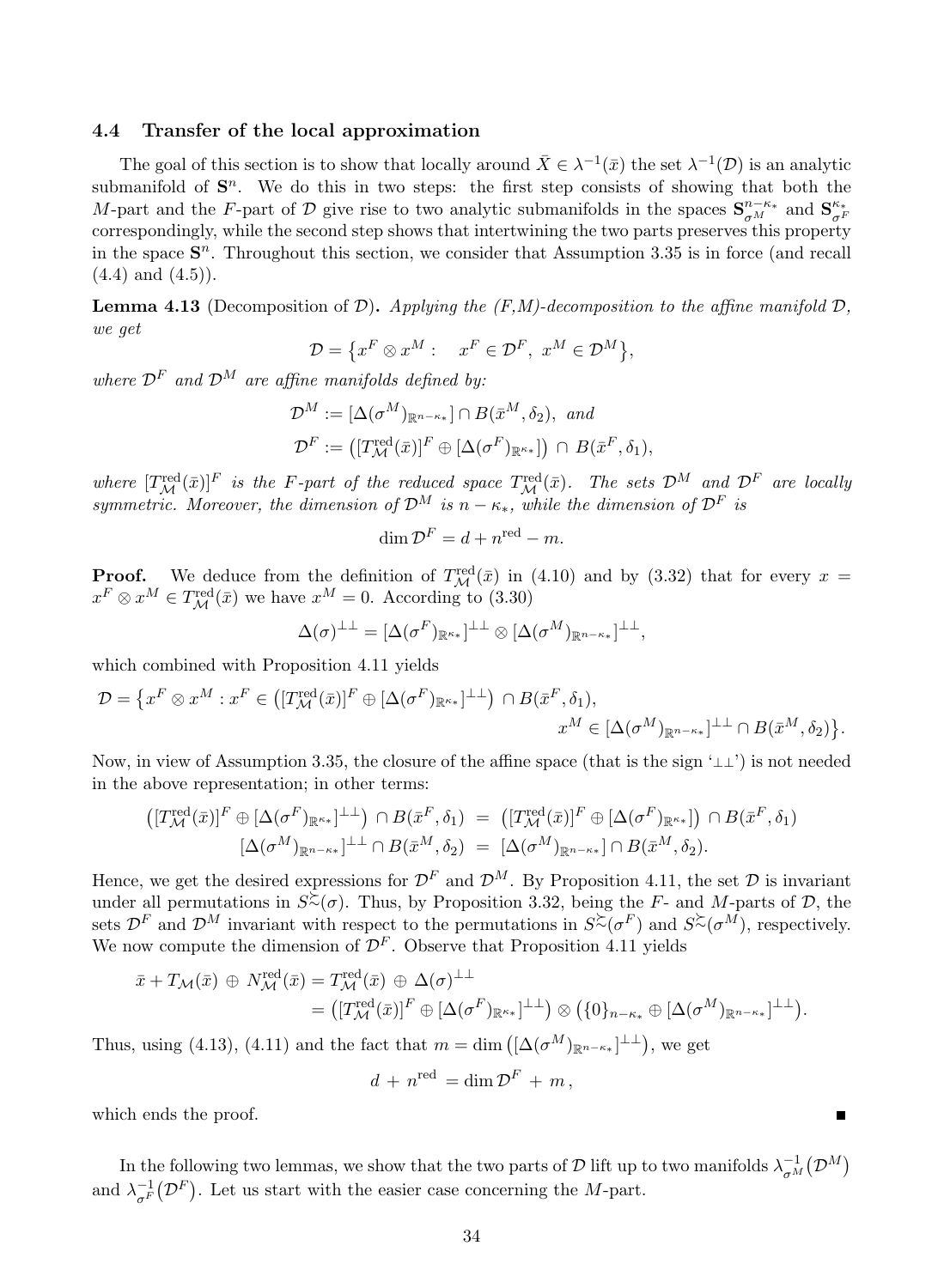**Lemma 4.14** (The analytic manifold  $\mathcal{S}^M$ ). Let  $\bar{x} \in \mathcal{M} \cap \Delta(\sigma)$  and let  $\sigma = \sigma^F \circ \sigma^M$  be the  $(F, M)$ -decomposition of  $\sigma$ . Then, the set

$$
\mathcal{S}^M:=\lambda_{\sigma^M}^{-1}\big(\mathcal{D}^M\big)\quad \subset \mathbf{S}_{\sigma^M}^{n-\kappa_*}
$$

is an analytic submanifold of  $S^{n-k*}_{\sigma^M}$  around  $\bar{X}^M_{\sigma^M} \in \lambda_{\sigma^M}^{-1}(\bar{x}^M)$ , whose codimension is

$$
\sum_{i=1}^{m} \frac{|I_{\kappa+i}|(|I_{\kappa+i}|+1)}{2} - m.
$$

**Proof.** According to the partition  $P(\sigma^M) = \{I_{\kappa+1}, \ldots, I_{\kappa+m}\}\$ , a vector in  $[\Delta(\sigma^M)_{\mathbb{R}^{n-\kappa_*}}]$  has equal coordinates within each block  $I_{\kappa+i}$ . Each block lifts to a multiple of the identity matrix (in the appropriate space). Since the lifting  $\lambda_{\sigma}^{-1}$  is block-wise,  $\mathcal{S}^M$  is then a direct product of multiples of identity matrices, and thus an analytic submanifold of  $S_{\sigma^{M}}^{n-\kappa*}$  with dimension m.

Let us now deal with the F-part.

**Lemma 4.15** (The analytic manifold  $\mathcal{S}^F$ ). Let  $\bar{x} \in \mathcal{M} \cap \Delta(\sigma)$ , and  $\sigma = \sigma^F \circ \sigma^M$  be the  $(F, M)$ decomposition of  $\sigma$ . Then the set

$$
\mathcal{S}^F:=\lambda^{-1}_{\sigma^F}(\mathcal{D}^F)\quad \subset \mathbf{S}^{\kappa_*}_{\sigma^F}
$$

is an analytic submanifold around  $\bar{X}_{\sigma^F}^F \in \lambda_{\sigma^F}^{-1}(\bar{x}^F)$  of codimension  $\kappa_* - (d + n^{\text{red}} - m)$ .

**Proof.** Recall that by Lemma 4.13,  $\mathcal{D}^F$  is a locally symmetric, affine submanifold of  $\mathbb{R}^{\kappa_*}$ . Our first aim here is to show that

$$
N_{\mathcal{D}^F}(\bar{x}^F) \subset [\Delta(\sigma^F)_{\mathbf{R}^{\kappa_*}}]^{\perp \perp}.
$$
\n(4.18)

(Compare (4.18) with (4.6).) To this end, fix  $\epsilon > 0$  and let  $\omega \in T_{\mathcal{M}}(\bar{x}) \cap B(0, \epsilon)$  be a vector with the properties stated in Lemma 3.33. By (3.10), there is a unique representation  $\omega = \omega_{\perp} + \omega_{\perp\perp}$  for some  $\omega_{\perp} \in T^{\text{red}}_{\mathcal{M}}(\bar{x})$  and  $\omega_{\perp\perp} \in T_{\mathcal{M}}(\bar{x}) \cap \Delta(\sigma)^{\perp\perp}$ . Taking the F-trace of w, we have  $\omega^F = \omega_{\perp}^F + \omega_{\perp\perp}^F$ with

$$
\omega_{\perp}^{F} \in [T^{\text{red}}_{\mathcal{M}}(\bar{x})]^{F}
$$

and  $\omega_{\perp\perp}^F \in [\Delta(\sigma^F)_{\mathbb{R}^{\kappa_*}}]^{\perp\perp}$ . Let  $P(\sigma^F) = \{I_1, \ldots, I_\kappa\}$  be the partition determined by  $\sigma^F$ . Note that  $\omega_{\perp}^F = \omega_{\perp\perp}^F$ . Since subvector  $\omega_{I_i}^F$  has distinct coordinates, while  $(\omega_{\perp\perp}^F)_{I_i}$  has equal coordinates (definition of  $[\Delta(\sigma^F)_{\mathbb{R}^{\kappa_*}}]^{\perp \perp}$ ), we conclude that the subvector  $(\omega^F_{\perp})_{I_i}$  has distinct coordinates, for all  $i \in \mathbb{N}_m$ .

Let us now consider  $\mathcal{D}^F$ . Fix any  $x^F \in [\Delta(\sigma^F)_{\mathbb{R}^{K*}}] \cap B(\bar{x}^F, \delta_1)$ . Taking  $\omega$  close enough to 0 ensures that  $\omega_{\perp}^F$  is close enough to 0 so that all of the coordinates of the vector  $\omega_{\perp}^F + x^F$  are distinct, and moreover  $\omega_{\perp}^F + x^F \in \mathcal{D}^F$ . All that shows

$$
\mathcal{D}^F \cap [\Delta({\rm id}_{\kappa_*})_{\mathbf{R}^{\kappa_*}}] \neq \emptyset.
$$

Thus, applying Corollary 3.25 (for  $n = \kappa^*$ ), we see that the characteristic permutation of the affine manifold is  $\mathcal{D}^F$  is  $id_{\kappa_*}$  entailing a trivial  $(F, M)$ -decomposition of  $\mathbb{R}^{\kappa_*}$ . The inclusion (4.18) now follows from Theorem 3.34 applied to  $\mathbf{R}^{\kappa_*}$ .

To conclude, we apply Theorem 4.9 and Remark 4.10 to  $\mathcal{D}^F$  to get that the set  $\mathcal{S}^F$  is an analytic submanifold of  $\mathbf{S}_{\sigma^F}^{\kappa_*}$  of codimension  $\kappa_* - (d + n^{\text{red}} - m)$  there.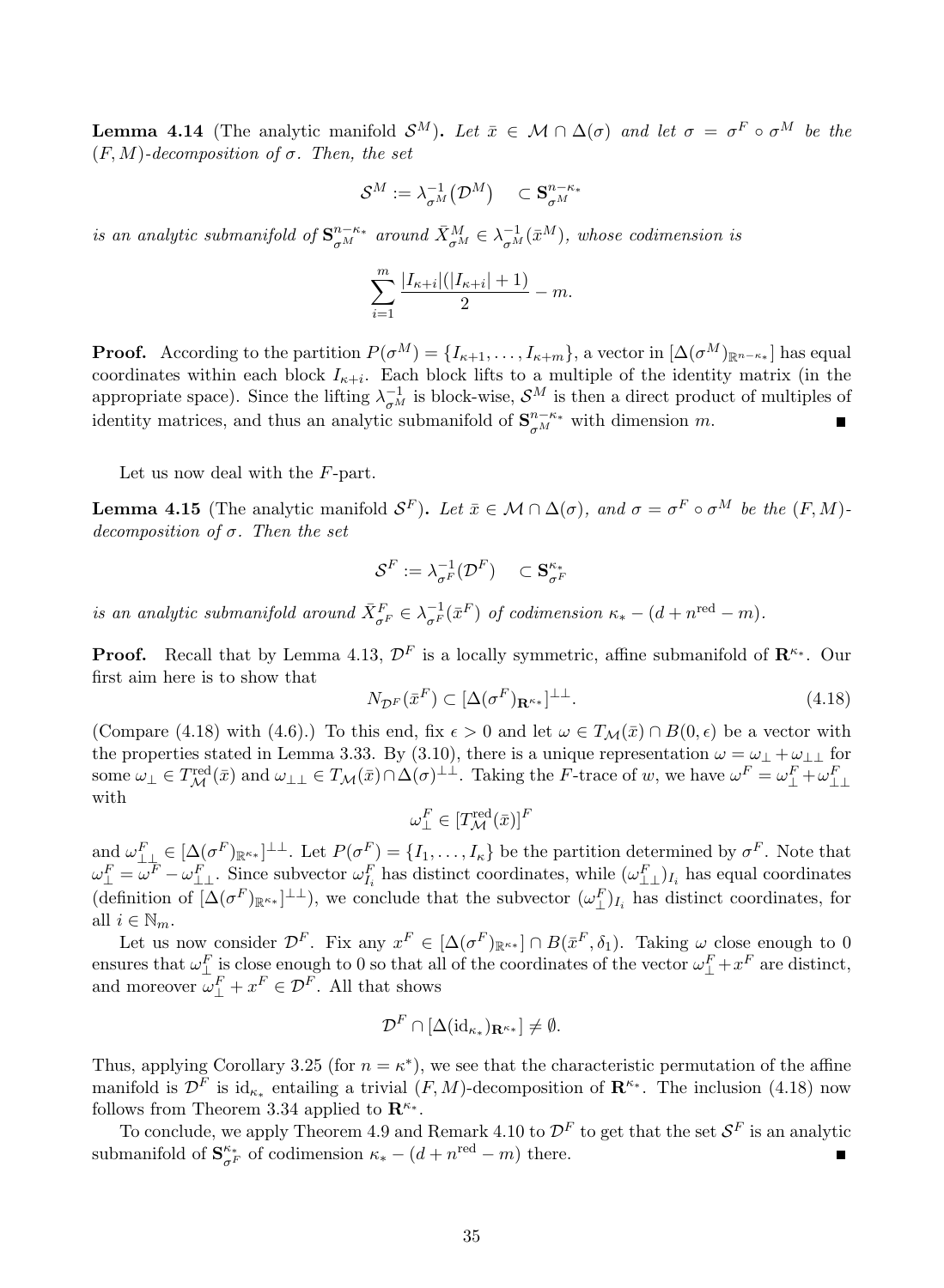**Theorem 4.16** ( $\lambda^{-1}(\mathcal{D})$  is a manifold in  $\mathbf{S}^n$ ). Under Assumption 3.35, consider the set  $\mathcal D$  defined by (4.12). Then the set  $\lambda^{-1}(\mathcal{D})$  is an analytic submanifold of  $S^n$  around  $\bar{X} \in \lambda^{-1}(\bar{x})$ , with dimension

$$
\dim \lambda^{-1}(\mathcal{D}) = \frac{n(n+1)}{2} + d + n^{\text{red}} - \kappa_* - \sum_{i=1}^{m} \frac{|I_{\kappa+i}|(|I_{\kappa+i}|+1)}{2}.
$$
 (4.19)

**Proof.** Consider the  $(F, M)$ -decomposition of  $\mathbb{R}^n$  induced by  $\sigma_*$ , and apply Proposition 4.6 to get a neighborhood W of  $\bar{X}$  in  $S<sup>n</sup>$  and analytic maps  $\Theta<sup>F</sup>$  and  $\Theta<sup>M</sup>$  such that

$$
\lambda(X) = \lambda_{\sigma^F}(\Theta^F(X)) \otimes \lambda_{\sigma^F}(\Theta^M(X)) \qquad \text{for all } X \in W. \tag{4.20}
$$

 $\operatorname{Set}\bar{X}_{\sigma^F}^F := \Theta^F(\bar{X}) \in \mathbf{S}_{\sigma^F}^{\kappa_*} \text{ and } \bar{X}_{\sigma^M}^M := \Theta^M(\bar{X}) \in \mathbf{S}_{\sigma^M}^{n-\kappa_*}. \text{ Since } \bar{x} = \lambda(\bar{X}) = \lambda_{\sigma^F}(\bar{X}_{\sigma^F}^F) \otimes \lambda_{\sigma^M}(\bar{X}_{\sigma^M}^M),$ by the fact that the canonical product is well-defined, we deduce  $\bar{x}^F = \lambda_{\sigma^F}(\bar{X}_{\sigma^F}^F)$  and  $\bar{x}^{\tilde{M}} =$  $\lambda_{\sigma^M}(\bar{X}_{\sigma^M}^M)$ , concluding that  $\bar{X}_{\sigma^F}^F \in \mathcal{S}^F$  and  $\bar{X}_{\sigma^M}^M \in \mathcal{S}^M$  (recall Lemma 4.15 and Lemma 4.14). Consider the respective codimensions

$$
s_1 := \operatorname{co-dim} \mathcal{S}^F = \kappa_* - (d + n^{\text{red}} - m), \text{ and}
$$
\n
$$
(4.21)
$$

$$
s_2 := \text{co-dim}\,\mathcal{S}^M = \sum_{i=1}^m \frac{|I_{\kappa+i}|(|I_{\kappa+i}|+1)}{2} - m. \tag{4.22}
$$

Since the maps  $\Theta^F$  and  $\Theta^M$  have Jacobians of full rank at  $\bar{X}$ , they are open around it. By shrinking  $W$  if necessary, we may assume there exist analytic maps

$$
\Psi^F \colon \Theta^F(W) \to \mathbf{R}^{s_1}
$$
 and  $\Psi^M \colon \Theta^M(W) \to \mathbf{R}^{s_2}$ ,

with Jacobians having full rank at  $\bar{X}^F_{\sigma^F}$  and  $\bar{X}^M_{\sigma^M}$  respectively, such that

$$
\Psi^F(X_{\sigma^F}^F) = 0 \Leftrightarrow X_{\sigma^F}^F \in \mathcal{S}^F \cap \Theta^F(W) \qquad \text{and} \qquad \Psi^M(X_{\sigma^M}^M) = 0 \Leftrightarrow X_{\sigma^M}^M \in \mathcal{S}^M \cap \Theta^M(W).
$$

Together, the two conditions above are equivalent to

$$
X_{\sigma^F}^F \times X_{\sigma^M}^M \in \Theta^F(W) \times \Theta^M(W) \quad \text{and} \quad \lambda_{\sigma^F}(X_{\sigma^F}^F) \otimes \lambda_{\sigma^M}(X_{\sigma^M}^M) \in \mathcal{D}.
$$

We now define a local equation for  $\lambda^{-1}(\mathcal{D})$  around  $\bar{X}$  as follows:

$$
\Psi \colon \begin{cases} W \subset \mathbf{S}^n \longrightarrow \mathbb{R}^{s_1} \times \mathbb{R}^{s_2} \\ X \longrightarrow (\Psi^F \circ \Theta^F)(X) \times (\Psi^M \circ \Theta^M)(X). \end{cases}
$$

Indeed, using (4.20), for all  $X \in W$  we have

$$
\Psi(X) = 0 \iff \lambda(X) = \lambda_{\sigma^F}(\Theta^F(X)) \otimes \lambda_{\sigma^M}(\Theta^M(X)) \in \mathcal{D} \iff X \in \lambda^{-1}(\mathcal{D}).
$$

The fact that the Jacobian of  $\Psi$  has full rank at  $\bar{X}$  follows from the chain rule and the fact that all the Jacobians  $J\Theta^F(\bar{X}), J\Theta^M(\bar{X}), J\Psi^F(\bar{X}^F_{\sigma^F})$ , and  $J\Psi^M(\bar{X}^M_{\sigma^M})$  are of full rank. Thus,  $\Psi$  is an analytic local equation of  $\lambda^{-1}(D)$  around  $\bar{X}$ , which yields that  $\lambda^{-1}(D)$  is a submanifold  $S<sup>n</sup>$  around  $\bar{X}$ . We compute its dimension as follows

$$
\dim \lambda^{-1}(\mathcal{D}) = \dim \mathbf{S}^n - (\text{co-dim }\mathcal{S}^F + \text{co-dim }\mathcal{S}^M)
$$
  
=  $\frac{n(n+1)}{2} + d + n^{\text{red}} - \kappa_* - \sum_{i=1}^m \frac{|I_{\kappa+i}|(|I_{\kappa+i}|+1)}{2},$ 

 $\blacksquare$ 

where  $(4.21)$  and  $(4.22)$  were used.

Theorem 4.16 is an important intermediate result for the forthcoming Section 4.5, which contains the final step of the proof. Nonetheless, in the following particular case, Theorem 4.16 allows us to conclude directly.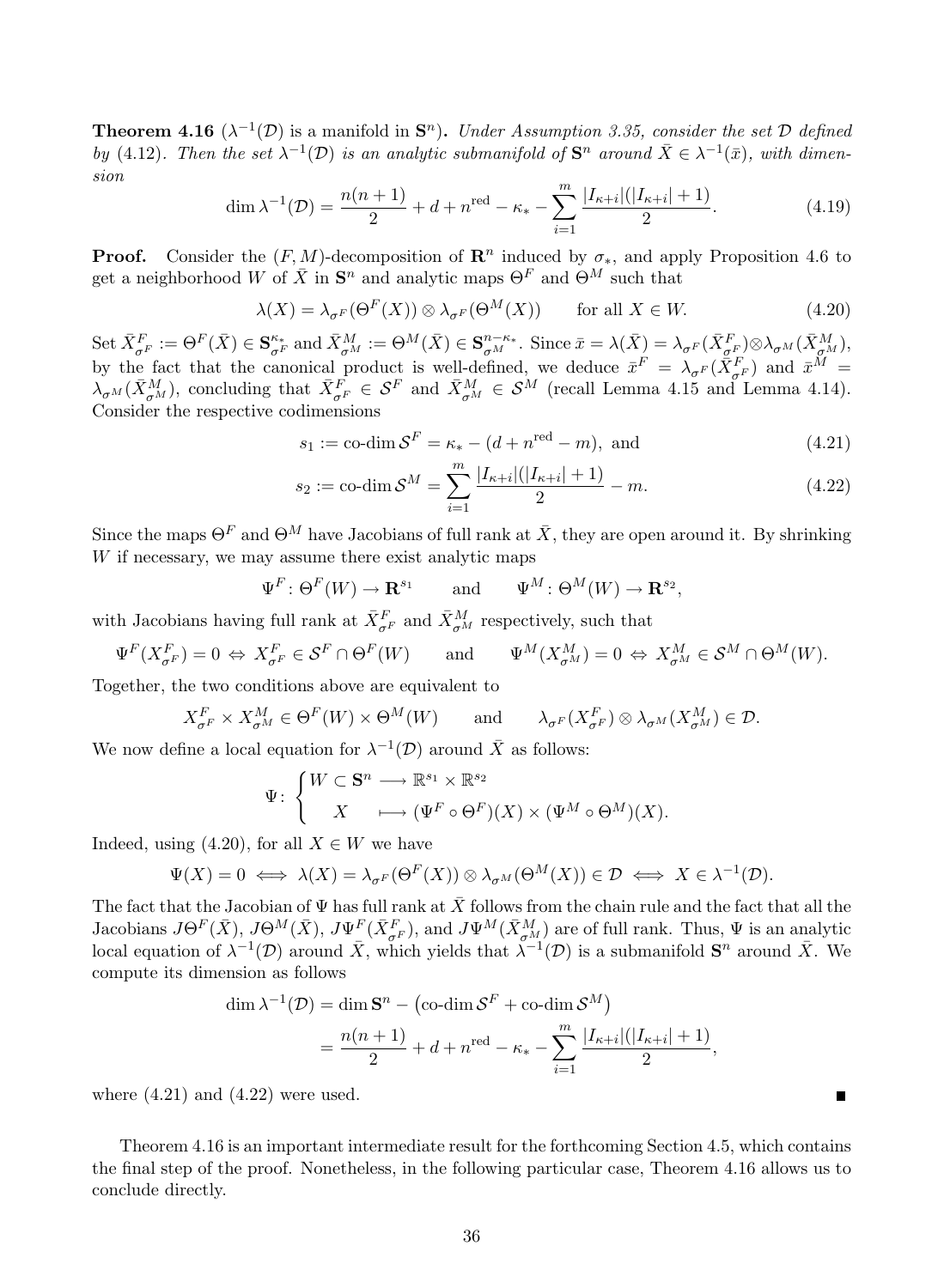**Example 4.17.** Fix a permutation  $\sigma_* \in \Sigma^n$  with the property described in Theorem 3.28. In view of Remark 3.26, it is instructive to consider the particular case when

$$
\mathcal{M} = \bigcup_{\substack{\sigma \sim \sigma_* \\ \sigma \prec \sim \sigma_*}} \Delta(\sigma).
$$

Clearly, M is a locally symmetric manifold with characteristic permutation  $\sigma_*$  and relatively open in  $\Delta(\sigma_*)^{\perp\perp}$ . Moreover, for any  $\bar{x} \in \mathcal{M} \cap \Delta(\sigma)$ , where  $\sigma \sim \sigma_*$  or  $\sigma \prec \sigma_*$ , we have  $N^{\text{red}}_{\mathcal{M}}(\bar{x}) = \{0\},\$ that is  $n^{\text{red}} = 0$ . This means that the affine manifolds M and D coincide locally around  $\bar{x}$ , see (4.12). In this case Theorem 4.16 shows directly that  $\lambda^{-1}(\mathcal{M})$  is a manifold in  $S<sup>n</sup>$  with dimension given by (4.19). At first glance, it appears that the dimension depends on the particular choice of  $\bar{x}$ . But since  $\sigma \sim \sigma_*$  or  $\sigma \nightharpoonup \sigma_*$  we recall that we have  $d = \kappa_* + m_*, m = m_*$ , and  $|I_{\kappa+i}| = |I^*_{\kappa_*+i}|$  for all  $i = 1, \ldots, m$ . Thus, the dimension depends only on  $\sigma_*$ . In fact, one can verify that (4.19) becomes

$$
\dim \lambda^{-1}(\mathcal{M}) = d + \binom{\kappa_*}{2} + \kappa_*(n - \kappa_*) + \sum_{1 \le i < j \le m_*} |I^*_{\kappa_*+i}| |I^*_{\kappa_*+j}|
$$
\n
$$
= d + \sum_{1 \le i < j \le \kappa_* + m_*} |I^*_i| |I^*_j|.
$$

Thus, according to (4.1), we have

$$
\dim \lambda^{-1}(\mathcal{M}) = \dim \lambda^{-1}(\Delta(\sigma_*)),
$$

and that is a particular case of the forthcoming general formula (4.25).

In the situation of Example 4.17 the manifold  $\mathcal M$  has a trivial reduced normal space. The following remark sheds more light on this aspect.

**Remark 4.18** (Case of trivial reduced normal space  $(N_{\mathcal{M}}^{\text{red}}(\bar{x}) = \{0\})$ ). Let M be a locally symmetric manifold, with characteristic permutation  $\sigma_*$  and let  $\bar{x} \in \mathcal{M} \cap \Delta(\sigma)$ . Then, by (3.35) and (3.37), it can be easily seen that

$$
N_M^{\text{red}}(\bar{x}) = \{0\} \iff \mathcal{M} \cap B(\bar{x}, \delta) = (\bar{x} + T_{\mathcal{M}}(\bar{x})) \cap B(\bar{x}, \delta), \text{ for some } \delta > 0.
$$

Applying Corollary 3.24 to the left-hand side of the last equality, we see on the right-hand side that  $(\bar{x} + T_{\mathcal{M}}(\bar{x})) \cap B(\bar{x}, \delta) \cap \Delta(\sigma_{*})$  is dense in  $(\bar{x} + T_{\mathcal{M}}(\bar{x})) \cap B(\bar{x}, \delta)$ . Inclusions (3.18) and (3.19) show that  $(\bar{x} + T_{\mathcal{M}}(\bar{x})) \subset \Delta(\sigma_*)^{\perp \perp}$ , thus we obtain:

$$
N_M^{\text{red}}(\bar{x}) = \{0\} \iff \mathcal{M} \cap B(\bar{x}, \delta) = \Delta(\sigma_*)^{\perp \perp} \cap B(\bar{x}, \delta), \text{ for some } \delta > 0.
$$

There are two possibilities with respect to the position of  $\bar{x}$ :

- If  $\bar{x} \in \Delta(\sigma_*)$ , then we can shrink  $\delta > 0$  to get  $\mathcal{M} \cap B(\bar{x}, \delta) = \Delta(\sigma_*) \cap B(\bar{x}, \delta)$ . This is the situation, for instance, in Example 4.1.
- If  $\bar{x} \notin \Delta(\sigma_{*})$ , then  $\bar{x} \notin \Delta(\sigma)$  for some  $\sigma \nprec \sigma_{*}$ . This is the situation, for instance, in Example 4.17.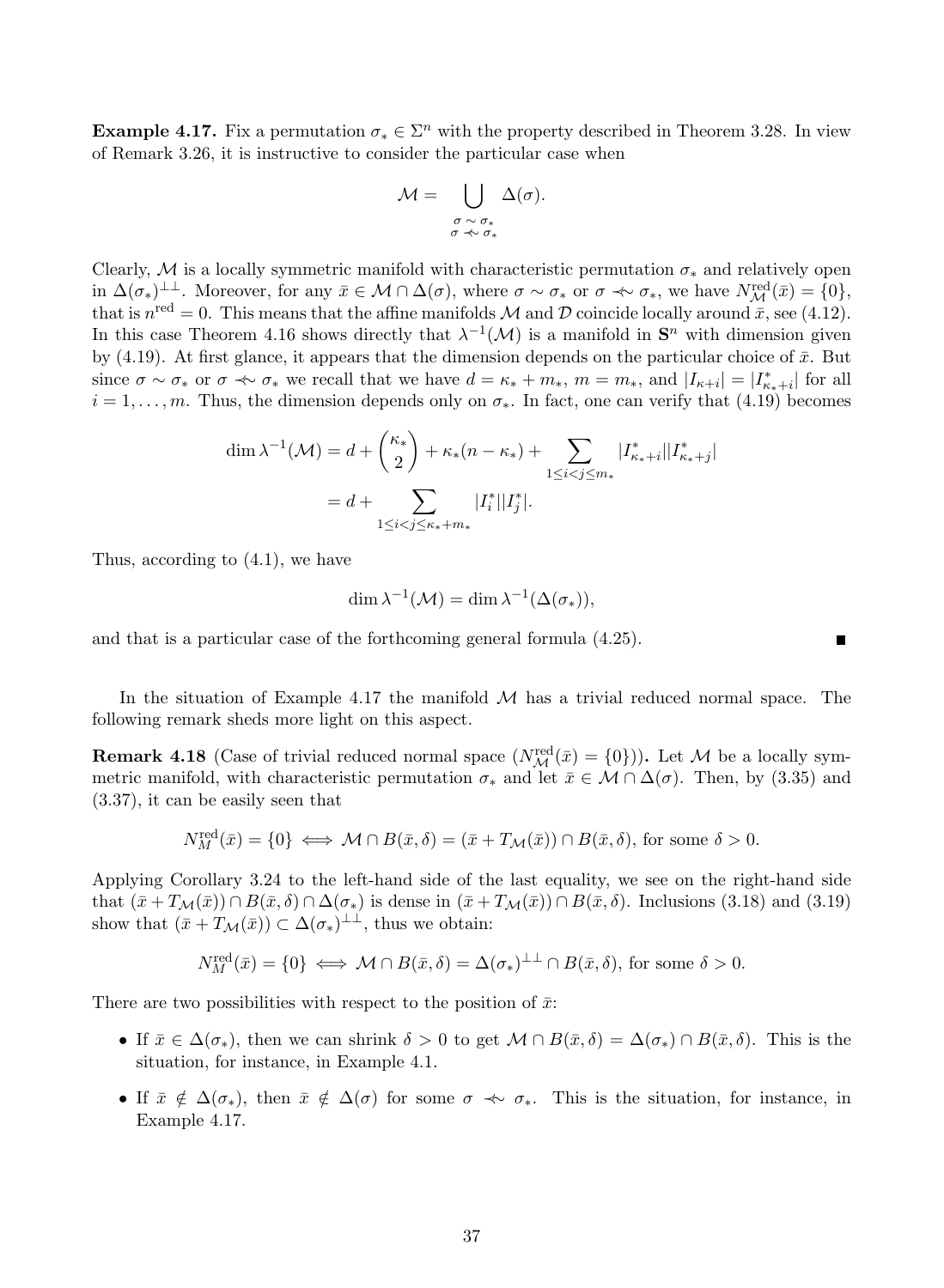#### 4.5 Transfer of local equations, proof of the main result

This section contains the last step of our argument: we show that (4.16) is indeed a local equation of M around  $\bar{X} \in \lambda^{-1}(\bar{x})$ .

**Lemma 4.19** (The Jacobian of  $D\bar{\Phi}(\bar{X})$ ). The map  $\bar{\Phi}$  defined in (4.16) is of class  $C^2$  at  $\bar{X}$ . Denoting by

$$
D\bar{\Phi}(\bar{X})\colon T_{\lambda^{-1}(\mathcal{D})}(\bar{X})\longrightarrow N_{\mathcal{M}}^{\text{red}}(\bar{x})
$$

the differential of  $\bar{\Phi}$  at  $\bar{X}$ , we have for any direction  $H \in T_{\lambda^{-1}(\mathcal{D})}(\bar{X})$ :

$$
D\bar{\Phi}(\bar{X})[H] = D\phi\left(\bar{\pi}_T(\lambda(\bar{X})))\left[\pi_T(\text{diag}(\bar{U}H\bar{U}^{\top}))\right] - \pi_N^{\text{red}}(\text{diag}(\bar{U}H\bar{U}^{\top}))\right),\tag{4.23}
$$

where  $\bar{U} \in \mathbf{O}^n$  is such that  $\bar{X} = \bar{U}^{\top}(\text{Diag }\lambda(\bar{X}))\bar{U}$ .

**Proof.** We deduce from Corollary 3.13 and Lemma 3.36 that for any  $\sigma' \succeq \sigma$  and  $x \in \mathcal{D}$  we have

$$
(\phi \circ \bar{\pi}_T)(\sigma' x) = (\phi \circ \bar{\pi}_T)(x). \tag{4.24}
$$

In addition, the gradient of the *i*-th coordinate function  $(\phi_i \circ \bar{\pi}_T)(x)$  at  $\bar{x}$ , applied to any direction  $h \in T_{\mathcal{D}}(\bar{x}) = T^{\text{red}}_{\mathcal{M}}(\bar{x}) \oplus \Delta(\sigma)^{\perp \perp}$ , see (4.13), yields

$$
\nabla (\phi_i \circ \bar{\pi}_T)(\bar{x})[h] = \nabla \phi_i(\bar{\pi}_T(\bar{x}))[\pi_T(h)].
$$

Thus, by Theorem 3.2, we obtain the following expression for the gradient at  $\bar{X}$  of the function  $X \mapsto (\phi_i \circ \bar{\pi}_T)(\lambda(X))$  applied to the direction  $H \in T_{\lambda^{-1}(\mathcal{D})}(\bar{X})$ 

$$
\nabla (\phi_i \circ \overline{\pi}_T \circ \lambda)(\overline{X})[H] = \nabla \phi_i (\overline{\pi}_T(\lambda(\overline{X}))) [\pi_T(\text{diag}(\overline{U}H\overline{U}^{\top}))], \text{ for } i \in \mathbb{N}_n,
$$

where  $\bar{U} \in \mathbf{O}^n$  is such that  $\bar{X} = \bar{U}^{\top}(\text{Diag }\lambda(\bar{X}))\bar{U}$ . Since  $N^{\text{red}}_{\mathcal{M}}(\bar{x}) \subseteq \Delta(\sigma)^{\perp \perp}$ , we observe that the proof of Lemma 4.8 can be readily adapted to find the Jacobian of  $\bar{\pi}_N^{\text{red}} \circ \lambda$  at  $\bar{X}$ . We thus obtain (4.23).

We now show that the differential of  $\bar{\Phi}$  at  $\bar{X}$  is of full rank. We accomplish this without actually computing the tangent space of the manifold  $\lambda^{-1}(\mathcal{D})$  at  $\bar{X}$ . Instead we show that the tangent space is sufficiently rich to guarantee surjectivity.

**Lemma 4.20** (Surjectivity of  $D\bar{\Phi}(\bar{X})$ ). The linear mapping (the differential of  $\bar{\Phi}$  at  $\bar{X}$ )

$$
D\bar{\Phi}(\bar{X})\colon T_{\lambda^{-1}(\mathcal{D})}(\bar{X}) \longrightarrow N_{\mathcal{M}}^{\text{red}}(\bar{x})
$$

is onto, and thus has full rank.

**Proof.** Let  $\bar{U} \in \mathbf{O}^n$  be such that  $\bar{X} = \bar{U}^{\top}(\text{Diag }\lambda(\bar{X}))\bar{U}$ . The tangent space of  $\mathbf{O}^n$  at  $\bar{U}$  is

 ${\{\bar{U}A : A \text{ is an } n \times n \text{ skew-symmetric matrix}\}}.$ 

Thus, for any  $n \times n$  skew symmetric matrix A there exists an analytic curve  $t \mapsto U(t) \in \mathbb{O}^n$  such that

$$
U(0) = \bar{U}
$$
 and  $\dot{U}(0) := \frac{d}{dt}U(0) = \bar{U}A$ .

Fix now any vector  $h \in N_{\mathcal{M}}^{\text{red}}(\bar{x})$ . Consider the curve  $t \mapsto U(t)^{\top}(\text{Diag}(\bar{x}+th))U(t)$ . For all values of t close to zero, this curve lies in  $\lambda^{-1}(\mathcal{D})$  because  $\bar{x} + th$  lies in  $\mathcal{D}$ . Introduce the vector  $x_t$  made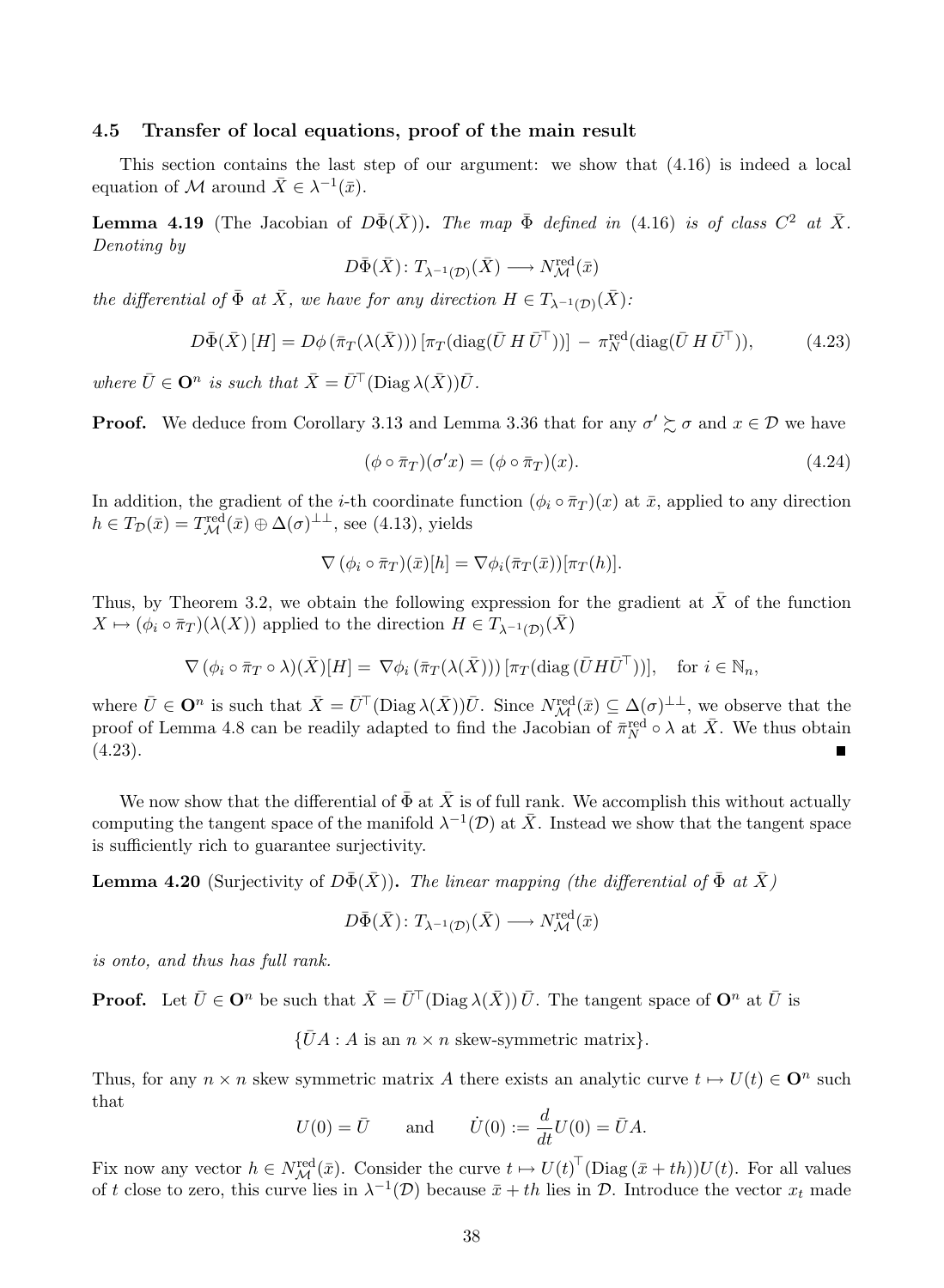of the entries of  $\bar{x} + th$  reordered in decreasing way. Since the space  $N_{\mathcal{M}}^{\text{red}}(\bar{x})$  is invariant under all permutations  $\sigma' \gtrsim \sigma$  we see that  $x_t$  lies in  $\bar{x} + N^{\text{red}}_{\mathcal{M}}(\bar{x})$ , for t close to zero. The derivative of this curve at  $t = 0$  (*i.e.* a tangent vector in  $T_{\lambda^{-1}(\mathcal{D})}(\bar{X})$ ) is

$$
H := \dot{U}(0)^{\top} (\text{Diag}\,\bar{x})U(0) + U(0)^{\top} (\text{Diag}\,h)U(0) + U(0)^{\top} (\text{Diag}\,\bar{x})\dot{U}(0)
$$
  
=  $-A\bar{U}^{\top} (\text{Diag}\,\bar{x})\bar{U} + \bar{U}^{\top} (\text{Diag}\,h)\bar{U} + \bar{U}^{\top} (\text{Diag}\,\bar{x})\bar{U}A,$ 

where we use that  $A^{\dagger} = -A$ . Substituting the above expression of H into (4.23), and using the fact that  $\bar{U}\bar{U}^{\top}=\bar{U}^{\top}\bar{U}=I$  and that  $\bar{U}A\bar{U}^{\top}(\text{Diag}\,\bar{x})$  and  $(\text{Diag}\,\bar{x})\bar{U}AU^{\top}$  have the same diagonal we obtain

$$
D\bar{\Phi}(\bar{X})[H] = -h.
$$

This shows that  $D\bar{\Phi}(\bar{X})$  is surjective onto  $N^{\text{red}}_{\mathcal{M}}(\bar{x})$ , which completes the proof.

**Theorem 4.21** (Main result:  $\lambda^{-1}(\mathcal{M})$  is a  $C^2$  manifold in  $\mathbf{S}^n$ ). Suppose M is a locally symmetric  $C^2$  submanifold of  $\mathbf{R}^n$  of dimension d. Then  $\lambda^{-1}(\mathcal{M})$  is a  $C^2$  submanifold of  $\mathbf{S}^n$  of dimension

$$
\dim \lambda^{-1}(\mathcal{M}) = d + \sum_{1 \le i < j \le \kappa_* + m_*} |I_i^*| |I_j^*|,\tag{4.25}
$$

|

where  $\sigma_*$  is the characteristic permutation of M and  $P(\sigma_*) = \{I_1^*, \ldots, I_{\kappa_* + m_*}^*\}.$ 

**Proof.** Fix any  $\bar{x} \in \mathcal{M} \cap \mathbb{R}_{\geq}^n$  and  $\bar{X} \in \lambda^{-1}(\bar{x})$  and consider the spectral function  $\bar{\Phi}$  introduced in (4.16). Equation (4.17) shows that  $\bar{\Phi}$  is a local equation of M. Lemmas 4.19 and 4.20 prove that  $\bar{\Phi}$  is a  $C^2$  local equation of  $\lambda^{-1}(\mathcal{M})$  around  $\bar{X}$ . Thus  $\lambda^{-1}(\mathcal{M})$  is a  $C^2$  submanifold of  $\mathbf{S}^n$  around  $\bar{X}$ . Moreover, the dimension of  $\lambda^{-1}(\mathcal{M})$  is

$$
\dim \lambda^{-1}(\mathcal{M}) = \dim \lambda^{-1}(\mathcal{D}) - \dim(N_{\mathcal{M}}^{\text{red}}(\bar{x})).
$$

Using (4.10) and Theorem 4.16, we get

$$
\dim \lambda^{-1}(\mathcal{M}) = d + \frac{n(n+1)}{2} - \kappa_* - \sum_{i=1}^m \frac{|I_{\kappa+i}|(|I_{\kappa+i}|+1)}{2}.
$$

Recall that  $\sigma^M = \sigma_*^M$  (Proposition 3.31), so that  $|I_{\kappa+i}| = |I_{\kappa_*+i}^*|$  for all  $i = 1, \ldots, m$ , that  $m = m_*$ , and that  $\sum_{i=1}^{m^*} |I^*_{\kappa_*+i}| = n - \kappa_*$ . Substituting this in the above equality, we obtain

$$
\dim \lambda^{-1}(\mathcal{M}) = d + \frac{n^2}{2} - \frac{\kappa_*}{2} - \sum_{i=1}^{m_*} \frac{|I^*_{\kappa_*+i}|^2}{2}
$$
  
=  $d + \frac{n^2}{2} - \frac{\kappa_*}{2} - \frac{1}{2} \Big( \sum_{i=1}^{m_*} |I^*_{\kappa_*+i}| \Big)^2 + \sum_{1 \le i < j \le m_*} |I^*_{\kappa_*+i}| |I^*_{\kappa_*+j}|$   
=  $d + \frac{\kappa_*(\kappa_*-1)}{2} + \kappa_*(n - \kappa_*) + \sum_{1 \le i < j \le m_*} |I^*_{\kappa_*+i}| |I^*_{\kappa_*+j}|$   
=  $d + \sum_{1 \le i < j \le \kappa_* + m_*} |I^*_{i}| |I^*_{j}|,$ 

the last equality coming from the fact that, by definition (3.22), all the sets in  $\{I_1^*,\ldots,I_{\kappa_*}^*\}$  have size one.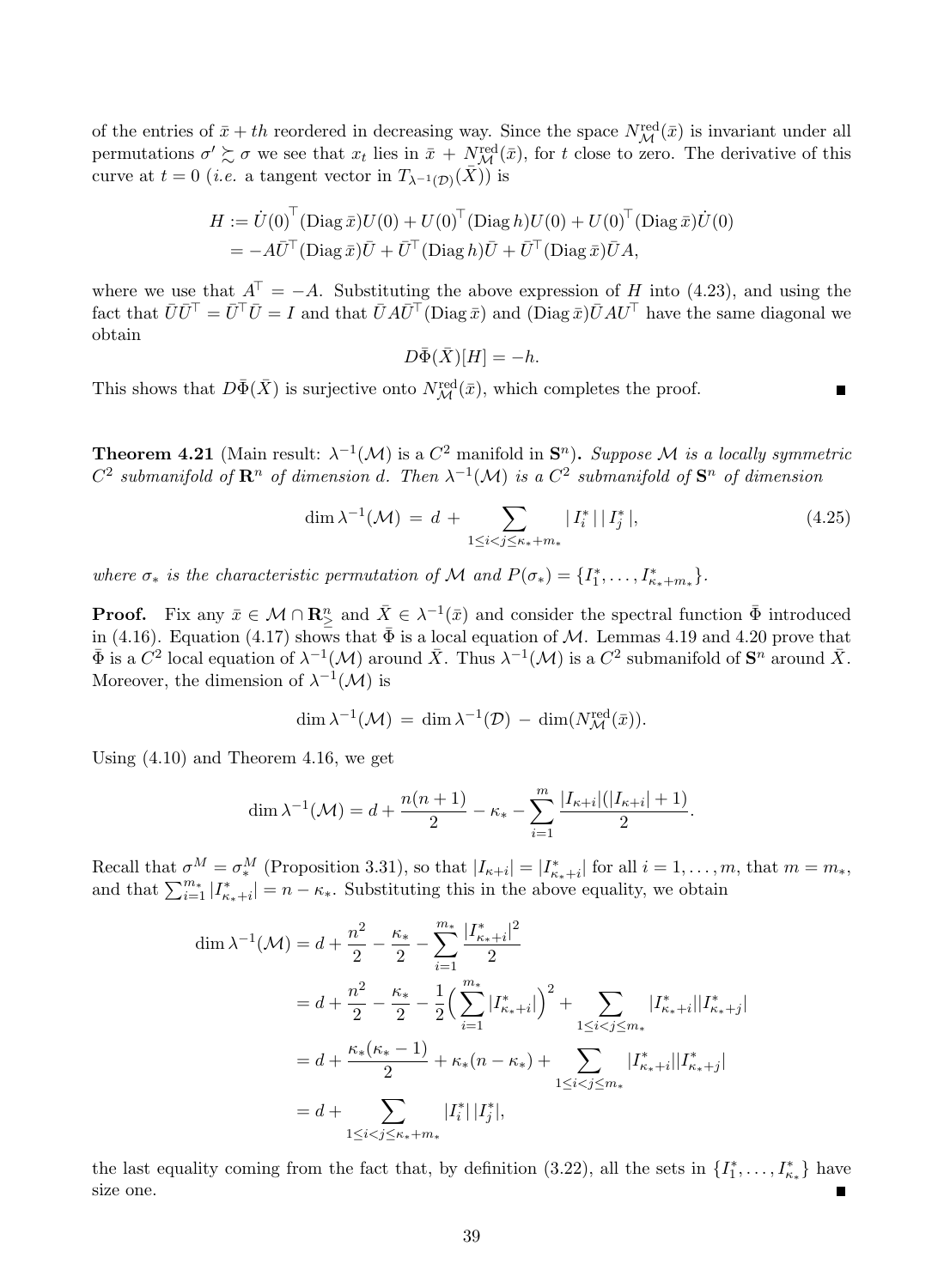Notice that the dimension (4.25) of  $\lambda^{-1}(\mathcal{M})$  depends only on the dimension of the underlying manifold M and its characteristic permutation  $\sigma_*$ . This is not the case with the dimension (4.19) of  $\lambda^{-1}(\mathcal{D})$  which also depends on the active permutation  $\sigma$  (by  $n^{\text{red}}$ ,  $\kappa$  and  $m$ ).

Remark 4.22 (Variants of the main result). Theorem 4.21 has been announced and proved for the  $C<sup>2</sup>$  case. Let us now see what can be said in other cases:

- (i)  $[C^{\infty}]$  and  $C^{\omega}$  The statement of Theorem 4.21 holds true in these two cases. In particular, we have:  $\lambda^{-1}(\mathcal{M})$  is a  $C^{\infty}$  (respectively, analytic) submanifold of  $\mathbf{S}^n$ , whenever M is a  $C^{\infty}$ (respectively, analytic) locally symmetric submanifold of  $\mathbb{R}^n$ . The proof is identical.
- (ii)  $[C^k \text{ case}, k \notin \{1, 2, \infty, \omega\}]$  It is not known whether or not the transfer principle of Theorem 3.2 remains true for the general  $C^k$  case, for  $k \notin \{1, 2, \infty\}$ . If such a statement is true, then Theorem 4.21 will also hold for the  $C^k$  case  $(k \geq 2)$  with the same proof (as in (ii)).
- (iii)  $[C^1 \text{ case}]$  The  $C^1$  case seems somehow compromised by the use of Lemma 3.17 (Determination of isometries). Indeed, the aforementioned lemma uses the intrinsic Riemannian structure of M (which demands an at least  $C^2$  differentiable structure for M). Thus, our method does not apply for this case.

**Example 4.23** (Matrices of constant rank in  $S<sup>n</sup>$ ). Let  $r \in \{0, 1, ..., n\}$  and let us consider the subspace  $\mathbf{S}_r^n$  of  $\mathbf{S}^n$  consisting of all symmetric matrices of constant rank r. We show here that this set is a spectral manifold of dimension  $r(2n - r + 1)/2$  around a matrix  $\bar{X} \in \mathbf{S}_r^n$ .

Let  $\bar{x} \in \lambda(\bar{X}) \in \mathbb{R}_{\geq}^n$  and set  $I = \{i \in \mathbb{N}_n : \tilde{x}_i = 0\}$ . Let  $\delta = \min\{|\bar{x}_i| : i \in \mathbb{N}_n \setminus I\}$ and denote by  $\mathcal N$  the set of vectors of  $\mathbb R^n$  with exactly r non-zero entries. Observe that the set  $\mathcal{M} = \mathcal{N} \cap B(\bar{x}, \delta/2)$  is a linear submanifold of  $\mathbb{R}^n$  of dimension r around  $\bar{x}$ , with the  $(n - r)$ -local equations  $x_i = 0$  for  $i \in I$  there. It is also locally symmetric with characteristic permutation  $\sigma_* = (i_1, \ldots, i_r)$  for  $i_k \in I$   $(k = 1, \ldots, r)$ . Thus, by Theorem 4.21,  $\lambda^{-1}(\mathcal{M})$  is a submanifold of  $\mathbf{S}^n$ around  $\bar{X}$  with dimension

$$
\dim \lambda^{-1}(\mathcal{M}) = r + \frac{r(r-1)}{2} + r(n-r) = \frac{r(2n-r+1)}{2}.
$$

We retrieve in particular easily the dimensions of the particular cases  $r = 1$  (rank-one matrices) and  $r = n$  (invertible matrices).

**Remark 4.24** (The case  $\kappa_* \in \{0,1\}$ ). If M is a connected, submanifold of  $\mathbb{R}^n$  of dimension d, such that  $\kappa_* \in \{0, 1\}$ , then  $\mathcal{M} \subset \Delta(\sigma_*)$ . The same arguments as in Example 4.1 allow to conclude that  $\lambda^{-1}(\mathcal{M})$  is a spectral manifold of dimension given by (4.1).

# 5 Appendix: A few side lemmas

This appendix section contains a few results that were not central to the development, but are necessary for the proof of the main theorem.

Let  $y_1, \ldots, y_n$  be any reals and let  $y = (y_1, \ldots, y_n)$ . Consider the  $(n! + 1) \times (n + 1)$  matrix Y with first row  $(1,\ldots,1,0) \in \mathbf{R}^{n+1}$  and consecutive rows equal to  $(\sigma y,1)$  for each  $\sigma \in \Sigma^n$ . For example, when  $n = 2$  the matrix Y is  $3 \times 3$  and equal to

$$
\left(\begin{array}{rrr} 1 & 1 & 0 \\ y_1 & y_2 & 1 \\ y_2 & y_1 & 1 \end{array}\right).
$$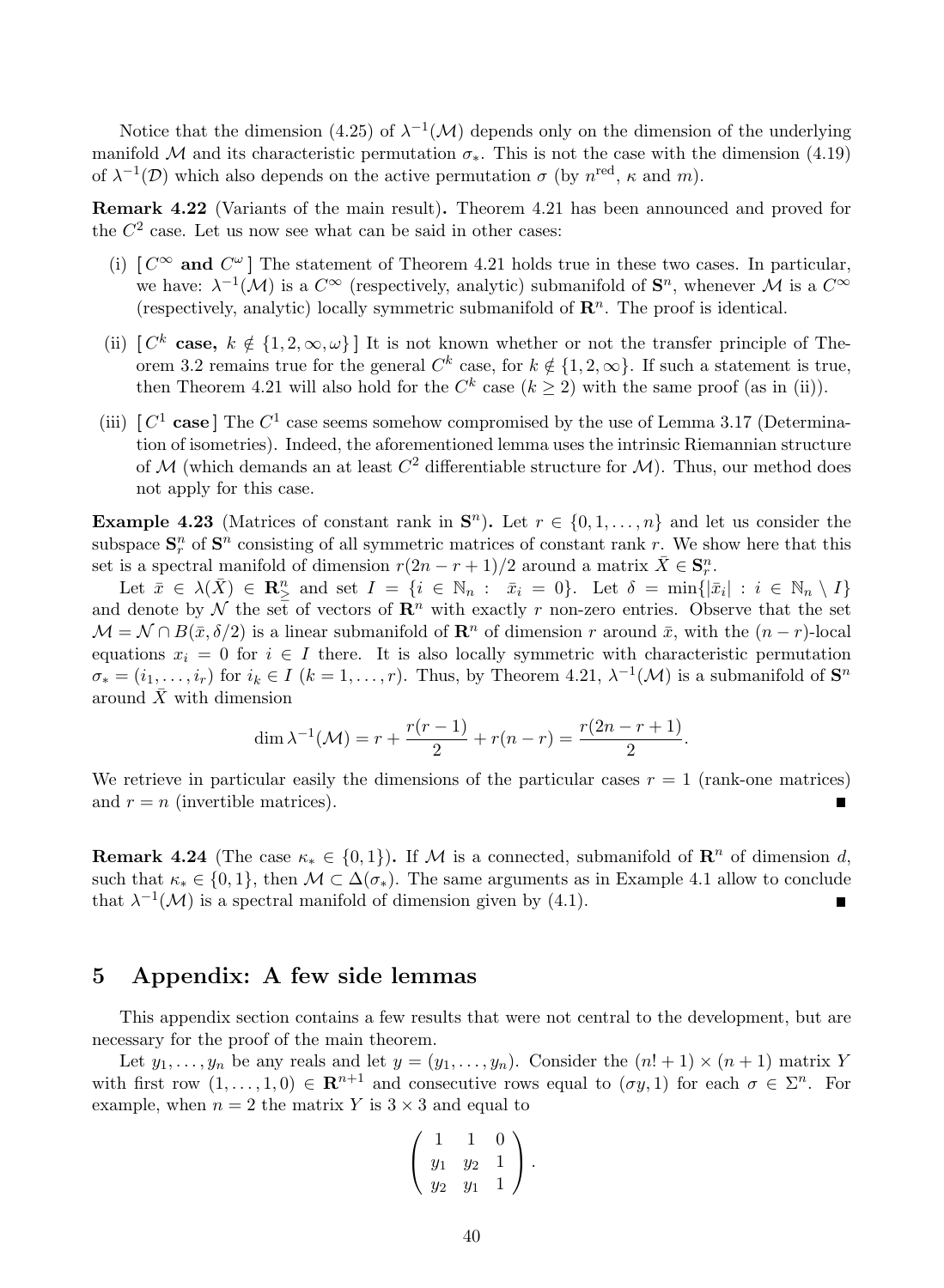**Lemma 5.1** (Matrix of full rank). If for  $n \geq 2$  the numbers  $y_1, \ldots, y_n$  are not all equal, then the matrix Y defined above has full rank.

**Proof.** Suppose that  $(x, \alpha) \in \mathbb{R}^n \times \mathbb{R}$  is in the null space of Y. Then,  $y^{\top}Px + \alpha = 0$  for all permutation matrices P and  $x_1 + \cdots + x_n = 0$ . Hence,  $y^T(P - Q)x = 0$  for all permutation matrices P and Q. Without loss of generality,  $y_1 \neq y_2$ . For any distinct indices r and s, choose P and Q so that  $(P - Q)x = (x_r - x_s, x_s - x_r, 0, \ldots, 0)$ . This shows that  $x_s = x_r$ . Since r and s are arbitrary, we deduce  $x = 0$  and hence  $\alpha = 0$ , as required.

The following result is used in the proof of Theorem 3.34.

**Corollary 5.2.** Let  $x \in \Delta(\sigma)^{\perp}$  for some  $\sigma \in \Sigma^n$  and let  $P(\sigma) = \{I_1, \ldots, I_m\}$ . Let  $y \in \mathbb{R}^n$  be such that each subvector  $y_{I_i}$ ,  $i \in \mathbb{N}_m$ , has distinct coordinates. Then, the existence of a constant  $\alpha \in \mathbb{R}$ such that

$$
\langle x, \sigma' y \rangle = \alpha \quad \text{for all } \sigma' \succsim \sigma,
$$
\n
$$
(5.1)
$$

is equivalent to the fact that  $x = 0$  (and thus  $\alpha = 0$ ).

**Proof.** The sufficiency part is obvious, so we need only prove the necessity. We prove the claim by induction on m. If  $m = 1$  then  $x \in \Delta(\sigma)^{\perp}$  is equivalent to  $x_1 + \cdots + x_n = 0$ . This together with (5.1) implies that the extended vector  $\bar{x} := (x, -\alpha)$  is a solution to the linear system  $Y\bar{x} = 0$ , where Y is defined above. By Lemma 5.1, Y has full column rank, which implies that  $x = 0$  and  $\alpha = 0$ . Suppose now that the result is true for  $m - 1$ , we prove it for m. For each  $\sigma' \gtrsim \sigma$  we have the natural disjoint decomposition  $\sigma' = \sigma'_1 \circ \cdots \circ \sigma'_m$ , where each permutation  $\sigma'_j \in \Sigma^{|I_j|}$  is the restriction of  $\sigma'$  to the set  $I_j, j \in \mathbb{N}_m$ . Thus,

$$
\langle x, \sigma' y \rangle = \langle x_{I_1}, \sigma'_1 y_{I_1} \rangle + \cdots + \langle x_{I_m}, \sigma'_m y_{I_m} \rangle.
$$

Fix a permutation  $\sigma'_1 \in \Sigma^{|I_1|}$ . Since

$$
\langle x_{I_2}, \sigma'_2y_{I_2}\rangle + \cdots + \langle x_{I_m}, \sigma'_my_{I_m}\rangle = \alpha - \langle x_{I_1}, \sigma'_1y_{I_1}\rangle
$$

for any  $\sigma'_j \in \Sigma^{|I_j|}, j = 2, \ldots, m$ , we conclude by the induction hypothesis that  $x_{I_2} = \cdots = x_{I_m} = 0$ and that  $\alpha - \langle x_{I_1}, \sigma'_1 y_{I_1} \rangle = 0$ . But the permutation  $\sigma'_1$  was arbitrary, so we obtain

$$
\langle x_{I_1}, \sigma'_1 y_{I_1} \rangle = \alpha
$$
 for all  $\sigma'_1 \in \Sigma^{|I_1|}$ .

This, by the considerations in the base case of the induction, shows that  $x_{I_1} = 0$  and  $\alpha = 0$ .

#### Acknowledgment

The authors wish to thank Vestislav Apostolov (UQAM, Montreal, Canada), Vincent Beck (ENS Cachan, France), Matthieu Gendulphe (University of Fribourg, Switzerland), and Joaquim Roé (UAB, Barcelona, Spain) for interesting and useful discussions on early stages of this work. We especially thank Adrian Lewis (Cornell University, Ithaca, USA) for useful discussions, and in particular for pointing out Proposition 1.1, as well as a shorter proof of Lemma 5.1.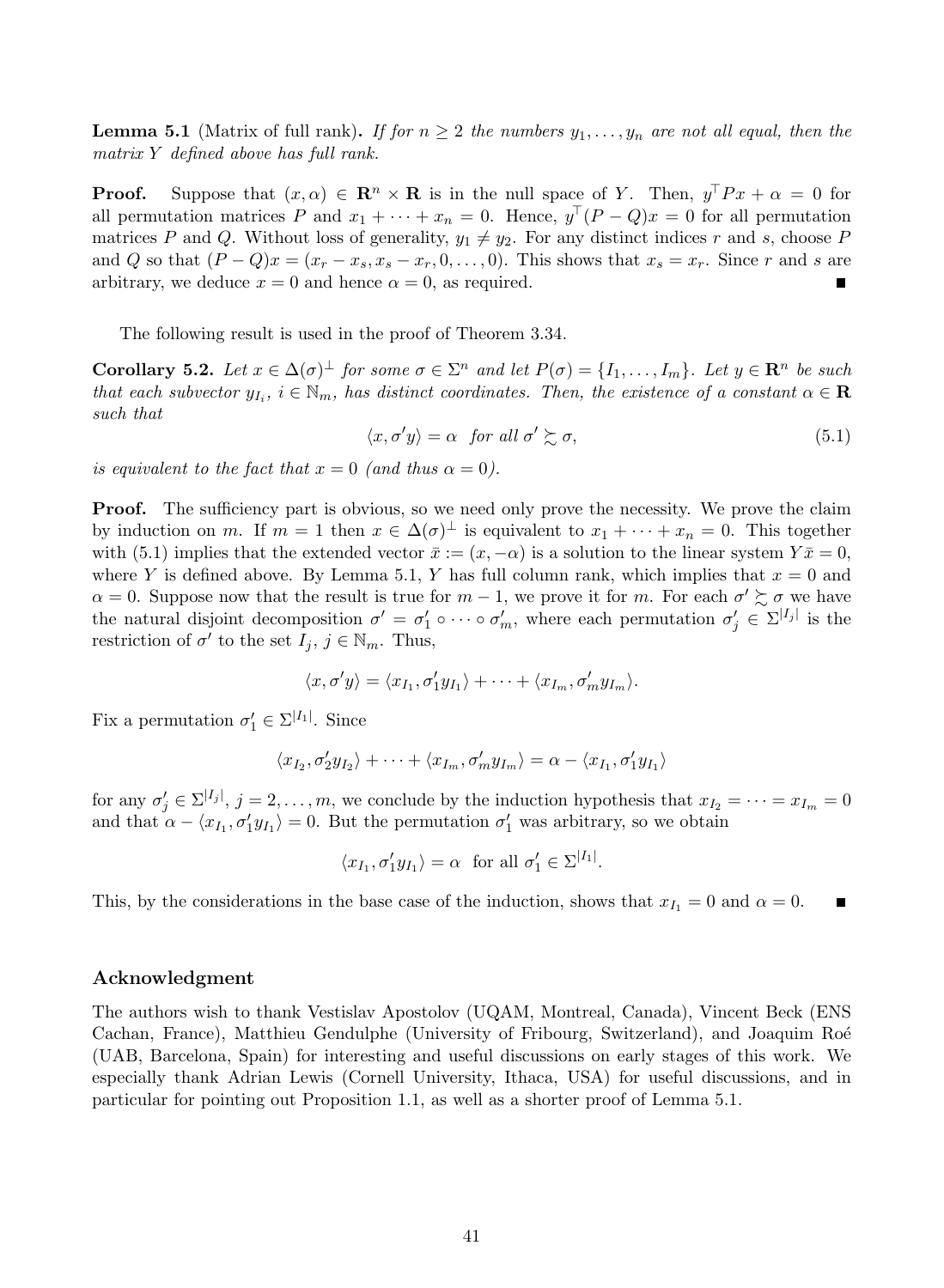# References

- [1] Bonnans, F. and Shapiro, A., Perturbation Analysis of Optimization Problems, (Springer, 2000).
- [2] DADOK, J., On the  $C^{\infty}$  Chevalley's theorem, Advances in Mathematics 44 (1982), 121–131.
- [3] DANIILIDIS, A., LEWIS, A.S., MALICK, J. AND SENDOV, H., Prox-regularity of spectral functions and spectral sets, J. of Convex Anal. 15 (2008), 547–560.
- [4] Do CARMO, M.P., Riemannian Geometry, (Birkhäuser, 1993).
- [5] Hiriart-Urruty, J.-B. and Ye, D., Sensitivity analysis of all eigenvalues of a symmetric matrix, Numer. Math. 70 (1992), 45–72.
- [6] Kato, T., A Short Introduction to Perturbation Theory for Linear Operators, (Springer-Verlag, Berlin, 1976).
- [7] Kobayashi, S. and Nomizu, K., Foundations of Differential Geometry. Vol I, (John Wiley & Sons, New York-London, 1963).
- [8] Lewis, A.S., Derivatives of spectral functions, Math. Oper. Res. 21 (1996), 576–588.
- [9] Lewis, A.S., Nonsmooth analysis of eigenvalues, Math. Programming 84 (1999), 1–24.
- [10] LEWIS, A.S. AND SENDOV, H., Twice differentiable spectral functions, SIAM J. Matrix Anal. Appl. 23 (2001), 368–386.
- [11] Orsi, R., Helmke, U. and Moore, J., A Newton-like method for solving rank constrained linear matrix inequalities, Automatica 42 (2006), 1875–1882.
- [12] Poliquin, R.A. and Rockafellar, R.T., Prox-regular functions in variational analysis. Trans. Amer. Math. Soc. 348 (1996) 1805–1838.
- [13] SENDOV, H., The higher-order derivatives of spectral functions, *Linear Algebra Appl.* 424 (2007), 240–281.
- [14] Tropp, J.A., Dhillon, I.S., Heath, R.W. and Strohmer, T., Designing structured tight frames via in alternating projection method, IEEE Trans. on Inf. Theory 51 (2005), 188–209.
- [15] Tsing, N.-K., Fan, M.K.H. and Verriest, E.I., On analyticity of functions involving eigenvalues, Linear Algebra Appl. 207 (1994), 159–180.

————————————————–

Aris DANIILIDIS

Departament de Matemàtiques, C1/308 Universitat Autònoma de Barcelona E-08193 Bellaterra (Cerdanyola del Vallès), Spain.

E-mail: arisd@mat.uab.es http://mat.uab.es/~arisd

Research supported by the MEC Grant No. MTM2008-06695-C03-03 (Spain).